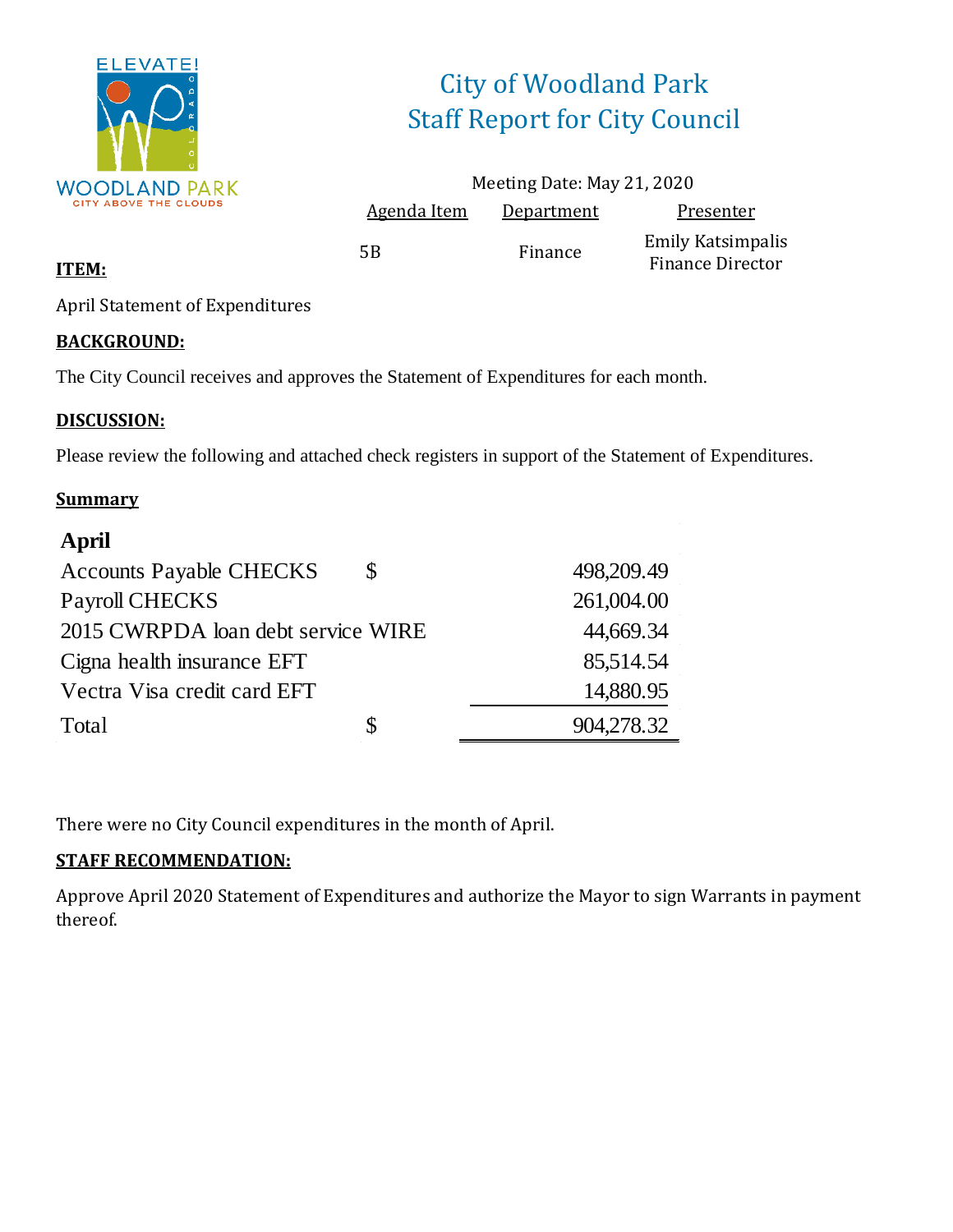### **Year End Payment Register City of Woodland Park 05.04.2020 15:58**

**Page 1 of 28 USER: EKAT**

| Payment                   |       |                                                     |            | Num                   | Gross           |                                |                            | Net Payment          | HP |            |
|---------------------------|-------|-----------------------------------------------------|------------|-----------------------|-----------------|--------------------------------|----------------------------|----------------------|----|------------|
| Number   Type   ID   Name |       |                                                     | <b>SRC</b> | INV                   | Amount          | Discounts                      |                            | Pay   Date           |    | Void Batch |
|                           |       | VECTRA BANK COLORADO<br>For Bank Account:<br>$1 -$  |            |                       |                 | ACCOUNTS PAYABLE (719)687-9246 |                            |                      |    |            |
|                           |       | 109568 CHK A ACZ LABORATORIES, INC.                 | 3111       | $\overline{1}$        | 270.00          | 0.00                           |                            | 270.00 2020-04-02    |    | 39979      |
|                           |       | COMPOST TESTING - WWTP                              | 58105      |                       | 270.00          | 0.00                           | 270.00                     |                      |    |            |
|                           | DIST: | 520-347-6113                                        |            | 270.00                |                 |                                |                            |                      |    |            |
|                           |       |                                                     |            |                       |                 |                                |                            |                      |    |            |
| 109569 CHK A              |       | AUTO TRUCK GROUP, LLC                               |            | 4630 1                | 347.68          | 0.00                           |                            | 347.68 2020-04-02    |    | 39979      |
|                           |       | MAINTENANCE #65                                     | 1715212    |                       | 347.68          | 0.00                           | 347.68                     |                      |    |            |
|                           | DIST: | 510-345-4400                                        |            | 347.68                |                 |                                |                            |                      |    |            |
|                           |       |                                                     |            |                       |                 |                                |                            |                      |    |            |
| 109570 CHK A              |       | BADGER METER INC                                    |            | 4278 1                | 28,181.60       | 0.00                           |                            | 28,181.60 2020-04-02 |    | 39979      |
|                           |       | Badger Meter                                        |            | S1124646.001          | 28,181.60       | 0.00                           | 28,181.60                  |                      |    |            |
|                           | DIST: | 510-343-7200                                        |            | 28,181.60             |                 |                                |                            |                      |    |            |
|                           |       |                                                     |            |                       |                 |                                |                            |                      |    |            |
| 109571 CHK A              |       | BLAZER ELECTRIC SUPPLY OF COLO 4830 1               |            |                       | 1,841.25        | 0.00                           |                            | 1,841.25 2020-04-02  |    | 39979      |
|                           |       | EQUIPMENT - B&G                                     |            | S001977966.001        | 1,841.25        | 0.00                           | 1,841.25                   |                      |    |            |
|                           | DIST: | 100-118-2120                                        |            | 1,841.25              |                 |                                |                            |                      |    |            |
|                           |       |                                                     |            |                       |                 |                                |                            |                      |    |            |
| 109572 CHK A              |       | BLUETARP FINANCIAL                                  |            | 4474 1                | 75.99           | 0.00                           |                            | 75.99 2020-04-02     |    | 39979      |
|                           |       | SUPPLIES $-$ #15 $-$ B&G                            | 44436296   |                       | 75.99           | 0.00                           | 75.99                      |                      |    |            |
|                           | DIST: | 100-332-4430                                        |            | 75.99                 |                 |                                |                            |                      |    |            |
|                           |       |                                                     |            |                       |                 |                                |                            |                      |    |            |
| 109573 CHK A              |       | CASEY'S LUMBER, INC.                                |            | 123 1                 | 2,400.00        | 0.00                           |                            | 2,400.00 2020-04-02  |    | 39979      |
|                           |       | MULCH - WWTP                                        | 17050      |                       | 2,400.00        | 0.00                           | 2,400.00                   |                      |    |            |
|                           | DIST: | 520-347-6113                                        |            | 2,400.00              |                 |                                |                            |                      |    |            |
|                           |       |                                                     |            |                       |                 |                                |                            |                      |    |            |
| 109574 CHK A              |       | CINTAS CORPORATION NO 2<br>UNIFORMS - FLEET         |            | 4977 1<br>4045926954  | 61.80<br>61.80  | 0.00<br>0.00                   | 61.80                      | 61.80 2020-04-02     |    | 39979      |
|                           | DIST: | 100-332-6210                                        |            | 61.80                 |                 |                                |                            |                      |    |            |
|                           |       |                                                     |            |                       |                 |                                |                            |                      |    |            |
| 109575 CHK A              |       | FARIS MACHINERY CO.                                 |            | 1712 1                | 98.42           | 0.00                           |                            | 98.42 2020-04-02     |    | 39979      |
|                           |       | PARTS - STREETS                                     | A12888     |                       | 98.42           | 0.00                           | 98.42                      |                      |    |            |
|                           | DIST: | 100-332-4410                                        |            | 98.42                 |                 |                                |                            |                      |    |            |
|                           |       |                                                     |            |                       |                 |                                |                            |                      |    |            |
| 109576 CHK A              |       | FRONT RANGE KUBOTA                                  |            | 5149 1                | 27.78           | 0.00                           |                            | 27.78 2020-04-02     |    | 39979      |
|                           |       | PARTS $-$ #29                                       | 10254F     |                       | 27.78           | 0.00                           | 27.78                      |                      |    |            |
|                           | DIST: | $100 - 332 - 4430$                                  |            | 27.78                 |                 |                                |                            |                      |    |            |
|                           |       |                                                     |            |                       |                 |                                |                            |                      |    |            |
|                           |       | 109577 CHK A GRAINGER INC.                          |            | $282 \qquad \qquad 1$ |                 | 36.66 30                       | $0.00$ 36.66 2020-04-02    |                      |    | 39979      |
|                           |       | PRESSURE GAUGE - WWTP $9473940444$ 36.66 0.00 36.66 |            |                       |                 |                                |                            |                      |    |            |
|                           |       | DIST: 520-347-6110                                  |            | 36.66                 |                 |                                |                            |                      |    |            |
|                           |       |                                                     |            |                       |                 |                                |                            |                      |    |            |
|                           |       | 109578 CHK A L.N. CURTIS & SONS                     |            |                       | 5123 7 1,000.25 |                                | $0.00$ 1,000.25 2020-04-02 |                      |    | 39979      |
|                           |       | UNIFORM - WPPD                                      |            | INV371789             | 64.70           | 0.00                           | 64.70                      |                      |    |            |
|                           | DIST: | 100-221-6210                                        |            | 64.70                 |                 |                                |                            |                      |    |            |
|                           | DIST: | UNIFORM - WPPD                                      |            | INV372483             | 378.90          | 0.00                           | 378.90                     |                      |    |            |
|                           |       | 100-221-6210<br>UNIFORM - WPPD                      |            | 378.90<br>INV372512   | 176.20          | 0.00                           | 176.20                     |                      |    |            |
|                           | DIST: |                                                     |            |                       |                 |                                |                            |                      |    |            |
|                           |       | 100-221-6210<br>UNIFORM - WPPD                      | INV372518  | 176.20                | 281.35          | 0.00                           | 281.35                     |                      |    |            |
|                           | DIST: | 100-221-6210                                        |            | 281.35                |                 |                                |                            |                      |    |            |
|                           |       | UNIFORM - WPPD                                      | INV372606  |                       | 10.95           | 0.00                           | 10.95                      |                      |    |            |
|                           | DIST: | 100-221-6210                                        |            | 10.95                 |                 |                                |                            |                      |    |            |
|                           |       | UNIFORM - WPPD                                      |            | INV372626             | 54.15           | 0.00                           | 54.15                      |                      |    |            |
|                           | DIST: | 100-221-6210                                        |            | 54.15                 |                 |                                |                            |                      |    |            |
|                           |       | UNIFORM - WPPD                                      |            | INV373982             | 34.00           | 0.00                           | 34.00                      |                      |    |            |
|                           | DIST: | 100-221-6210                                        |            | 34.00                 |                 |                                |                            |                      |    |            |
|                           |       |                                                     |            |                       |                 |                                |                            |                      |    |            |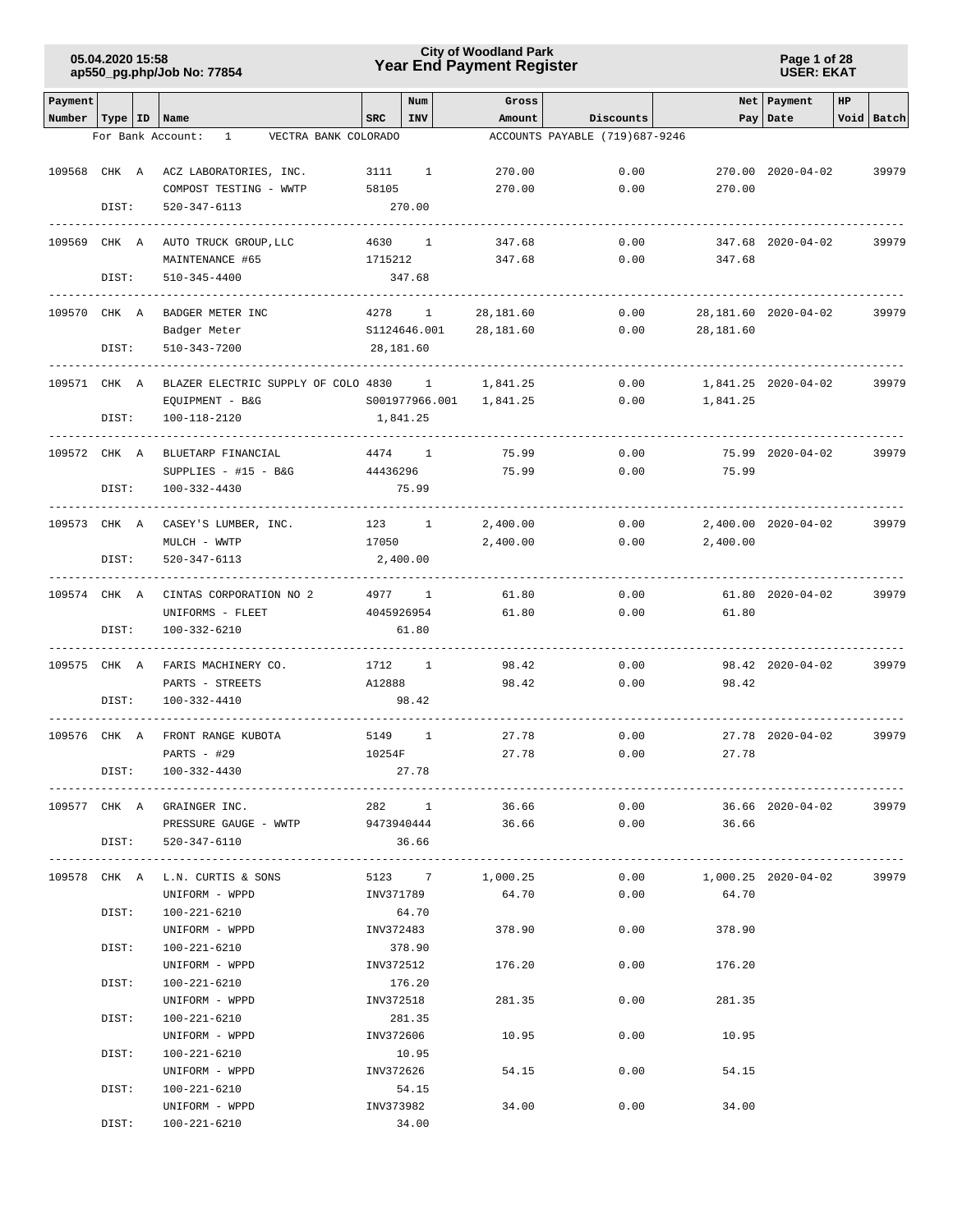### **Year End Payment Register City of Woodland Park 05.04.2020 15:58**

#### **Page 2 of 28 USER: EKAT**

| Payment<br>Number | Type   ID | Name                                               | SRC       | Num<br>INV          | Gross<br>Amount  | Discounts |                             | Net   Payment<br>Pay   Date | HP | Void Batch |
|-------------------|-----------|----------------------------------------------------|-----------|---------------------|------------------|-----------|-----------------------------|-----------------------------|----|------------|
| 109579            | CHK A     | LAW FIRM OF SUZANNE M. ROGERS, 5054 1              |           |                     | 3,185.60         | 0.00      |                             | 3,185.60 2020-04-02         |    | 39979      |
|                   |           | LEGAL SVCS                                         | 03262020  |                     | 3,185.60         | 0.00      | 3,185.60                    |                             |    |            |
|                   | DIST:     | 100-113-3210                                       |           | 3,185.60            |                  |           |                             |                             |    |            |
| 109580 CHK A      |           | JOHN DEWEY                                         |           | $1 \qquad \qquad 1$ | 25.00            | 0.00      |                             | 25.00 2020-04-02            |    | 39979      |
|                   |           | REFUND - UPCC                                      | 03232020A |                     | 25.00            | 0.00      | 25.00                       |                             |    |            |
|                   | DIST:     | 220-000-3478-2000                                  |           | 25.00               |                  |           |                             |                             |    |            |
| 109581 CHK A      |           | MELANIE BRUCK                                      |           | $1 \qquad \qquad 2$ | 13.43            | 0.00      |                             | 13.43 2020-04-02            |    | 39979      |
|                   |           | UTILITY REFUND                                     | 2221.02   |                     | 13.43            | 0.00      | 0.38                        |                             |    |            |
|                   | DIST:     | 520-347-3471                                       |           | 13.05               |                  |           |                             |                             |    |            |
|                   | DIST:     | 510-342-3469                                       |           | 0.38                |                  |           |                             |                             |    |            |
|                   |           | UTILITY REFUND                                     |           | 2221.02             | 13.43            | 0.00      | 13.05                       |                             |    |            |
|                   | DIST:     | 520-347-3471                                       |           | 13.05               |                  |           |                             |                             |    |            |
|                   | DIST:     | 510-342-3469                                       |           | 0.38                |                  |           |                             |                             |    |            |
| 109582 CHK A      |           | DENNIS & NANCY HEATON                              |           | $1 \quad 1$         | 29.01            | 0.00      |                             | 29.01 2020-04-02            |    | 39979      |
|                   |           | UTILITY REFUND                                     | 4051.11   |                     | 29.01            | 0.00      | 29.01                       |                             |    |            |
|                   | DIST:     | 510-342-3461<br>.                                  |           | 29.01               |                  |           |                             |                             |    |            |
| 109583 CHK A      |           | <b>JESSICA STEPHENS</b>                            |           | $1 \quad 1$         | 300.00           | 0.00      |                             | 300.00 2020-04-02           |    | 39979      |
|                   |           | WAC REFUND                                         | 473       |                     | 300.00           | 0.00      | 300.00                      |                             |    |            |
|                   | DIST:     | 220-000-3475-3000                                  |           | 300.00              |                  |           |                             |                             |    |            |
| 109584 CHK A      |           | JUNE SMITH                                         |           | $1 \quad 1$         | 10.70            | 0.00      |                             | 10.70 2020-04-02            |    | 39979      |
|                   |           | UTILITY REFUND                                     | 5764.02   |                     | 10.70            | 0.00      | 10.70                       |                             |    |            |
|                   | DIST:     | 510-342-3461                                       |           | 10.70               |                  |           |                             |                             |    |            |
| 109585 CHK A      |           | NORTHERN SAFETY & INDUSTRIAL CO 2417 2             |           |                     | 100.28           | 0.00      |                             | 100.28 2020-04-02           |    | 39979      |
|                   |           | SAFETY SUPPLIES - F/S                              | 903862910 |                     | 100.28           | 0.00      | 35.10                       |                             |    |            |
|                   | DIST:     | 510-345-2335                                       |           | 65.18               |                  |           |                             |                             |    |            |
|                   | DIST:     | 520-349-2335                                       |           | 35.10               |                  |           |                             |                             |    |            |
|                   |           | SAFETY SUPPLIES - F/S                              |           | 903862910           | 100.28           | 0.00      | 65.18                       |                             |    |            |
|                   | DIST:     | 510-345-2335                                       |           | 65.18               |                  |           |                             |                             |    |            |
|                   | DIST:     | 520-349-2335                                       |           | 35.10               |                  |           |                             |                             |    |            |
|                   |           | 109586 CHK A PAVEMENT REPAIR & SUPPLIES INC 3202 1 |           |                     | 863.00           | 0.00      |                             | 863.00 2020-04-02           |    | 39979      |
|                   |           | PAVEMENT REPAIR - ST<br>$2020 - 602$               |           |                     | 863.00           | 0.00      | 863.00                      |                             |    |            |
|                   | DIST:     | 100-334-4360                                       |           | 863.00              |                  |           |                             |                             |    |            |
|                   |           | 109587 CHK A PEAK INTERNET                         |           |                     | 3141 6 19,291.79 |           | $0.00$ 19,291.79 2020-04-02 |                             |    | 39979      |
|                   |           | 04/2020 CHARGES                                    |           |                     | 132673 15,806.36 |           | $0.00$ 1,156.48             |                             |    |            |
|                   | DIST:     | 100-199-5300                                       | 2,225.94  |                     |                  |           |                             |                             |    |            |
|                   | DIST:     | 100-120-3700                                       | 10,788.94 |                     |                  |           |                             |                             |    |            |
|                   | DIST:     | 100-115-4340                                       |           | 35.00               |                  |           |                             |                             |    |            |
|                   | DIST:     | 220-455-3700                                       |           | 320.00              |                  |           |                             |                             |    |            |
|                   | DIST:     | 220-452-5300                                       |           | 256.48              |                  |           |                             |                             |    |            |
|                   | DIST:     | 220-452-3700                                       |           | 580.00              |                  |           |                             |                             |    |            |
|                   | DIST:     | 510-342-3700                                       |           | 800.00              |                  |           |                             |                             |    |            |
|                   | DIST:     | 520-347-3700                                       |           | 800.00              |                  |           |                             |                             |    |            |
|                   |           | 04/2020 CHARGES                                    | 132673    |                     | 15,806.36        | 0.00      | 800.00                      |                             |    |            |
|                   | DIST:     | 100-199-5300                                       |           | 2,225.94            |                  |           |                             |                             |    |            |
|                   | DIST:     | 100-120-3700                                       |           | 10,788.94           |                  |           |                             |                             |    |            |
|                   | DIST:     | 100-115-4340                                       |           | 35.00               |                  |           |                             |                             |    |            |
|                   | DIST:     | 220-455-3700                                       |           | 320.00              |                  |           |                             |                             |    |            |
|                   | DIST:     | 220-452-5300                                       |           | 256.48              |                  |           |                             |                             |    |            |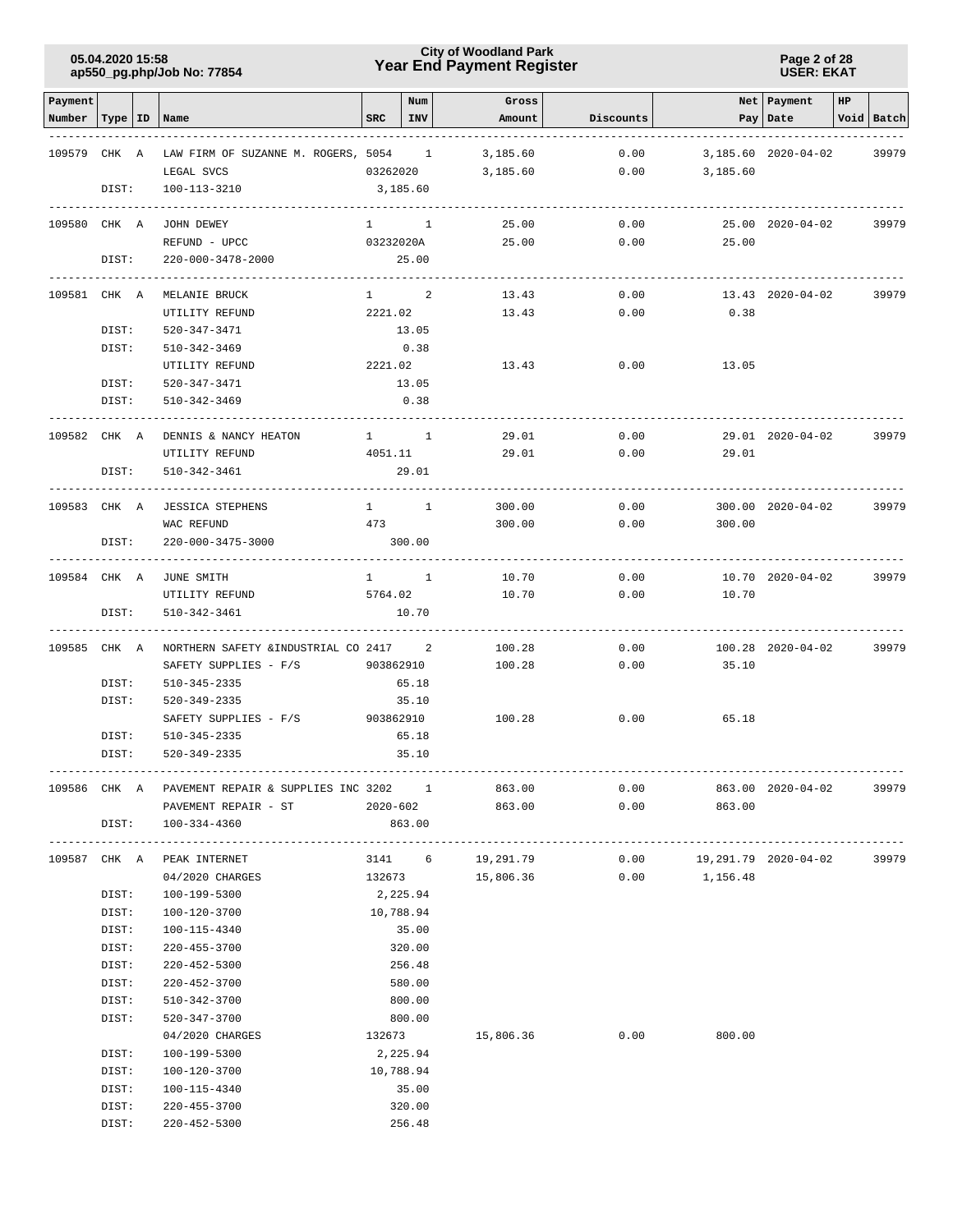### **Year End Payment Register City of Woodland Park 05.04.2020 15:58**

**Page 3 of 28 USER: EKAT**

| Payment |                |                                                         |                                       | Num              | Gross          |           |                            | Net   Payment<br>HP   |            |
|---------|----------------|---------------------------------------------------------|---------------------------------------|------------------|----------------|-----------|----------------------------|-----------------------|------------|
| Number  | Type   ID      | Name                                                    | SRC                                   | $ $ INV          | Amount         | Discounts |                            | Pay   Date            | Void Batch |
|         | DIST:          | 220-452-3700                                            |                                       | 580.00           |                |           |                            |                       |            |
|         | DIST:          | 510-342-3700                                            |                                       | 800.00           |                |           |                            |                       |            |
|         | DIST:          | 520-347-3700                                            |                                       | 800.00           |                |           |                            |                       |            |
|         |                | 04/2020 CHARGES                                         |                                       | 132673           | 15,806.36      | 0.00      | 800.00                     |                       |            |
|         | DIST:          | 100-199-5300                                            |                                       | 2,225.94         |                |           |                            |                       |            |
|         | DIST:          | 100-120-3700                                            |                                       | 10,788.94        |                |           |                            |                       |            |
|         | DIST:          | 100-115-4340                                            |                                       | 35.00            |                |           |                            |                       |            |
|         | DIST:          | $220 - 455 - 3700$                                      |                                       | 320.00           |                |           |                            |                       |            |
|         | DIST:          | 220-452-5300                                            |                                       | 256.48<br>580.00 |                |           |                            |                       |            |
|         | DIST:<br>DIST: | 220-452-3700<br>510-342-3700                            |                                       | 800.00           |                |           |                            |                       |            |
|         | DIST:          | 520-347-3700                                            |                                       | 800.00           |                |           |                            |                       |            |
|         |                | 04/2020 CHARGES                                         |                                       | 132673           | 15,806.36      | 0.00      | 13,049.88                  |                       |            |
|         | DIST:          | 100-199-5300                                            |                                       | 2,225.94         |                |           |                            |                       |            |
|         | DIST:          | 100-120-3700                                            |                                       | 10,788.94        |                |           |                            |                       |            |
|         | DIST:          | 100-115-4340                                            |                                       | 35.00            |                |           |                            |                       |            |
|         | DIST:          | $220 - 455 - 3700$                                      |                                       | 320.00           |                |           |                            |                       |            |
|         | DIST:          | 220-452-5300                                            |                                       | 256.48           |                |           |                            |                       |            |
|         | DIST:          | 220-452-3700                                            |                                       | 580.00           |                |           |                            |                       |            |
|         | DIST:          | 510-342-3700                                            |                                       | 800.00           |                |           |                            |                       |            |
|         | DIST:          | 520-347-3700                                            |                                       | 800.00           |                |           |                            |                       |            |
|         |                | 04/2020 CHARGES                                         |                                       | 132674           | 3,425.48       |           | 0.00<br>3,425.48           |                       |            |
|         | DIST:          | 100-221-5300                                            |                                       | 590.14           |                |           |                            |                       |            |
|         | DIST:          | 100-221-3700                                            |                                       | 2,835.34         |                |           |                            |                       |            |
|         |                | 04/2020 CHARGES                                         |                                       | 308472           | 59.95          | 0.00      | 59.95                      |                       |            |
|         | DIST:          | 100-115-4340                                            |                                       | 59.95            |                |           |                            |                       |            |
|         |                |                                                         |                                       |                  |                |           |                            |                       |            |
|         |                | 109588 CHK A QUADIENT, INC                              |                                       | 5209 1           | 105.00         | 0.00      |                            | 105.00 2020-04-02     | 39979      |
|         | DIST:          | 100-199-5350                                            | 04/2020-07/2020 METER RENTAL 57460910 | 105.00           | 105.00         | 0.00      | 105.00                     |                       |            |
|         |                |                                                         |                                       |                  |                |           |                            |                       |            |
|         | 109589 CHK A   | SAFEWAY, INC.                                           |                                       | 1908 2           | 434.78         | 0.00      |                            | 434.78 2020-04-02     | 39979      |
|         |                | 03/2020 CHARGES                                         | 31420                                 |                  | 434.78         | 0.00      | 10.98                      |                       |            |
|         | DIST:          | 100-199-3335                                            |                                       | 10.98            |                |           |                            |                       |            |
|         | DIST:          | 220-455-7000                                            |                                       | 423.80           |                |           |                            |                       |            |
|         |                | 03/2020 CHARGES                                         | 31420                                 |                  | 434.78         | 0.00      | 423.80                     |                       |            |
|         | DIST:          | 100-199-3335                                            |                                       | 10.98            |                |           |                            |                       |            |
|         | DIST:          | 220-455-7000                                            |                                       | 423.80           |                |           |                            |                       |            |
|         |                |                                                         |                                       |                  |                |           |                            |                       |            |
|         |                | 109590 CHK A SCHUMACHER'S                               |                                       | 561 1            | 59.35          | 0.00      |                            | 59.35 2020-04-02      | 39979      |
|         |                | REPAIR #1                                               |                                       | 67303            | 59.35          | 0.00      | 59.35                      |                       |            |
|         |                | DIST: 100-332-4410                                      |                                       | 59.35            |                |           |                            |                       |            |
|         |                |                                                         |                                       |                  |                |           |                            |                       |            |
|         | 109591 CHK A   | SHERWIN-WILLIAMS                                        |                                       | 1890 1           | 225.75         | 0.00      |                            | 225.75 2020-04-02     | 39979      |
|         |                | PAINT B&G                                               | $7224 - 8$                            |                  | 225.75         | 0.00      | 225.75                     |                       |            |
|         | DIST:          | 100-118-4310                                            |                                       | 225.75           |                |           |                            |                       |            |
|         |                | 109592 CHK A THE AQUEOUS SOLUTION, INC. 3016 1 1,516.67 |                                       |                  |                |           | $0.00$ 1,516.67 2020-04-02 |                       | 39979      |
|         |                | CHEMICALS - WAC                                         |                                       |                  | 82459 1,516.67 |           | $0.00$ 1,516.67            |                       |            |
|         | DIST:          | 220-452-6300                                            |                                       | 1,516.67         |                |           |                            |                       |            |
|         |                |                                                         |                                       |                  |                |           |                            | --------------------- |            |
|         |                | 109593 CHK A THE CREATIVE CONSORTIUM                    |                                       | 4916 1           | 845.00         | 0.00      |                            | 845.00 2020-04-02     | 39979      |
|         |                | VEHICLE WRAP - WPPD                                     | 7669                                  |                  | 845.00         | 0.00      | 845.00                     |                       |            |
|         | DIST:          | 100-332-4430                                            |                                       | 845.00           |                |           |                            |                       |            |
|         |                |                                                         |                                       |                  |                |           |                            |                       |            |
|         |                | 109594 CHK A TREATMENT TECH, INC. 1494 1                |                                       |                  | 2,410.60       |           | 0.00                       | 2,410.60 2020-04-02   | 39979      |
|         |                | CHEMICALS - WTP                                         |                                       | 182165           | 2,410.60       |           | $0.00$ 2,410.60            |                       |            |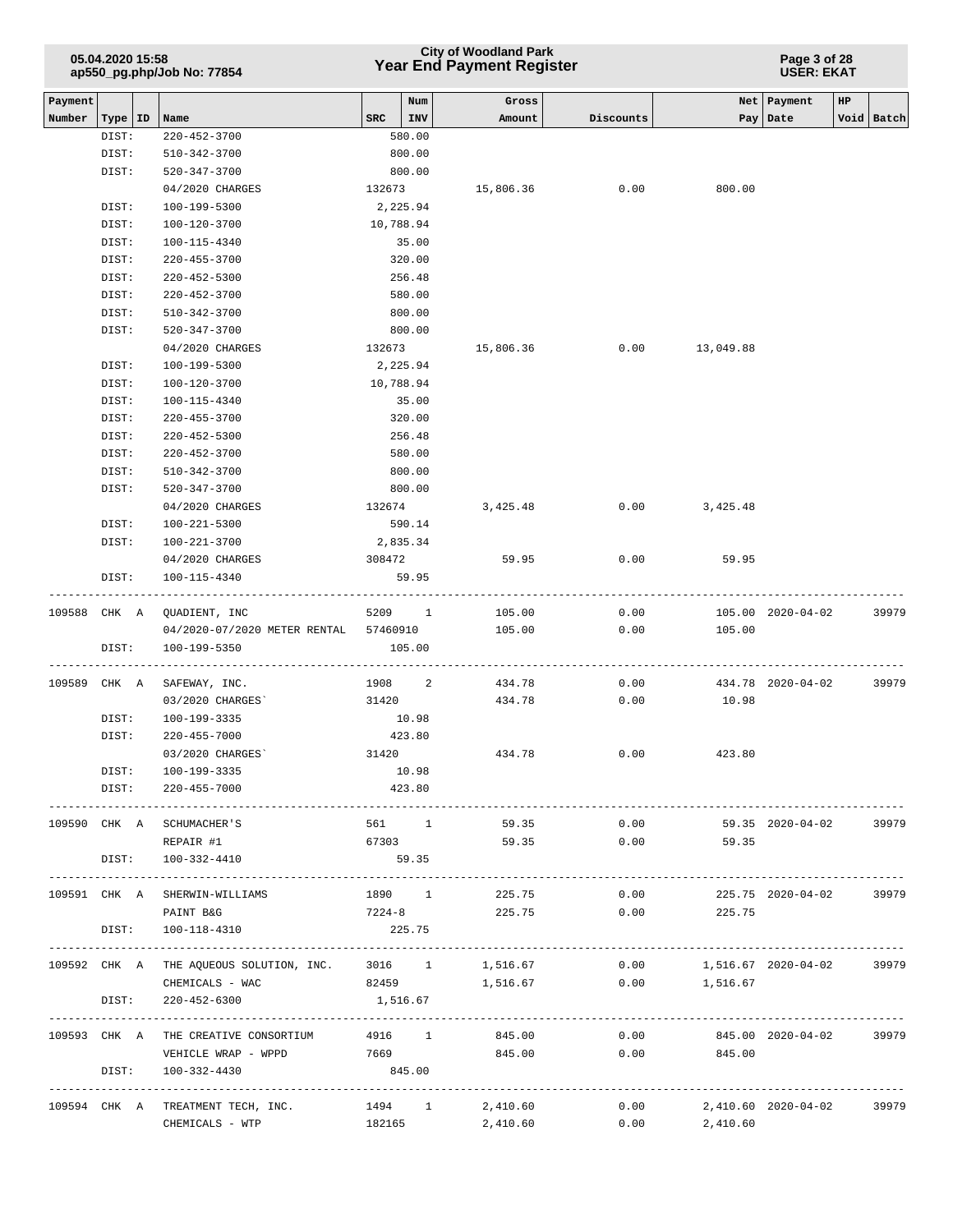### **Year End Payment Register City of Woodland Park 05.04.2020 15:58**

**Page 4 of 28 USER: EKAT**

| Payment                   |       |                            |           | Num      | Gross  |           |        | Net   Payment     | HP |            |
|---------------------------|-------|----------------------------|-----------|----------|--------|-----------|--------|-------------------|----|------------|
| Number   Type   ID   Name |       |                            | SRC   INV |          | Amount | Discounts |        | Pay Date          |    | Void Batch |
|                           | DIST: | 510-342-6310               |           | 2,410.60 |        |           |        |                   |    |            |
|                           |       |                            |           |          |        |           |        |                   |    |            |
| 109595 CHK A              |       | UNITED REPROGRAPHIC SUPPLY | 4285 1    |          | 98.00  | 0.00      |        | 98.00 2020-04-02  |    | 39979      |
|                           |       | 03/2020-04/2020 CONTRACT   | IN227911  |          | 98.00  | 0.00      | 98.00  |                   |    |            |
|                           | DIST: | 100-120-4350               |           | 98.00    |        |           |        |                   |    |            |
| 109596 CHK A              |       | USA BLUEBOOK               | 1779 3    |          | 513.47 | 0.00      |        | 513.47 2020-04-02 |    | 39979      |
|                           |       | LAB SUPPLIES - WWTP        | 171524    |          | 362.93 | 0.00      | 362.93 |                   |    |            |
|                           | DIST: | 520-347-6113               | 362.93    |          |        |           |        |                   |    |            |
|                           |       | LAB SUPPLIES - WWTP        | 172215    |          | 84.50  | 0.00      | 84.50  |                   |    |            |
|                           |       | DIST: 520-347-6113         | 84.50     |          |        |           |        |                   |    |            |
|                           |       | SUPPLIES - WWTP            | 176222    |          | 66.04  | 0.00      | 66.04  |                   |    |            |
|                           | DIST: | 520-347-5006               |           | 66.04    |        |           |        |                   |    |            |
| 109597 CHK A              |       | WALMART COMMUNITY          | 668 4     |          | 679.44 | 0.00      |        | 679.44 2020-04-02 |    | 39979      |
|                           |       | 02/2020 CHARGES            | 3162020   |          | 679.44 | 0.00      | 97.35  |                   |    |            |
|                           | DIST: | 100-115-2080               |           | 96.89    |        |           |        |                   |    |            |
|                           | DIST: | 100-115-2082               |           | 187.47   |        |           |        |                   |    |            |
|                           | DIST: | 100-118-6140               |           | 26.55    |        |           |        |                   |    |            |
|                           | DIST: | 100-199-6100               |           | 13.72    |        |           |        |                   |    |            |
|                           | DIST: | 100-199-3335               |           | 51.50    |        |           |        |                   |    |            |
|                           | DIST: | 100-120-6100               |           | 34.88    |        |           |        |                   |    |            |
|                           | DIST: | 100-221-6100               |           | 106.16   |        |           |        |                   |    |            |
|                           | DIST: | 100-221-6160               |           | 19.96    |        |           |        |                   |    |            |
|                           | DIST: | $220 - 452 - 6200$         |           | 15.94    |        |           |        |                   |    |            |
|                           | DIST: | $220 - 452 - 6230$         |           | 29.64    |        |           |        |                   |    |            |
|                           | DIST: | 220-455-4310               |           | 14.91    |        |           |        |                   |    |            |
|                           | DIST: | 220-455-7000               |           | 36.86    |        |           |        |                   |    |            |
|                           | DIST: | 510-345-6210               |           | 29.22    |        |           |        |                   |    |            |
|                           | DIST: | 520-349-6210               |           | 15.74    |        |           |        |                   |    |            |
|                           |       | 02/2020 CHARGES            | 3162020   |          | 679.44 | 0.00      | 29.22  |                   |    |            |
|                           | DIST: | 100-115-2080               |           | 96.89    |        |           |        |                   |    |            |
|                           | DIST: | 100-115-2082               |           | 187.47   |        |           |        |                   |    |            |
|                           | DIST: | 100-118-6140               |           | 26.55    |        |           |        |                   |    |            |
|                           | DIST: | 100-199-6100               |           | 13.72    |        |           |        |                   |    |            |
|                           | DIST: | 100-199-3335               |           | 51.50    |        |           |        |                   |    |            |
|                           | DIST: | 100-120-6100               |           | 34.88    |        |           |        |                   |    |            |
|                           | DIST: | 100-221-6100               |           | 106.16   |        |           |        |                   |    |            |
|                           | DIST: | 100-221-6160               |           | 19.96    |        |           |        |                   |    |            |
|                           | DIST: | $220 - 452 - 6200$         |           | 15.94    |        |           |        |                   |    |            |
|                           | DIST: | $220 - 452 - 6230$         |           | 29.64    |        |           |        |                   |    |            |
|                           | DIST: | 220-455-4310               |           | 14.91    |        |           |        |                   |    |            |
|                           | DIST: | $220 - 455 - 7000$         |           | 36.86    |        |           |        |                   |    |            |
|                           | DIST: | 510-345-6210               |           | 29.22    |        |           |        |                   |    |            |
|                           | DIST: | 520-349-6210               |           | 15.74    |        |           |        |                   |    |            |
|                           |       | 02/2020 CHARGES            | 3162020   |          | 679.44 | 0.00      | 15.74  |                   |    |            |
|                           | DIST: | 100-115-2080               |           | 96.89    |        |           |        |                   |    |            |
|                           | DIST: | 100-115-2082               |           | 187.47   |        |           |        |                   |    |            |
|                           | DIST: | 100-118-6140               |           | 26.55    |        |           |        |                   |    |            |
|                           | DIST: | 100-199-6100               |           | 13.72    |        |           |        |                   |    |            |
|                           | DIST: | 100-199-3335               |           | 51.50    |        |           |        |                   |    |            |
|                           |       | 100-120-6100               |           | 34.88    |        |           |        |                   |    |            |
|                           | DIST: |                            |           |          |        |           |        |                   |    |            |
|                           | DIST: | 100-221-6100               |           | 106.16   |        |           |        |                   |    |            |
|                           | DIST: | 100-221-6160               |           | 19.96    |        |           |        |                   |    |            |
|                           | DIST: | $220 - 452 - 6200$         |           | 15.94    |        |           |        |                   |    |            |
|                           | DIST: | $220 - 452 - 6230$         |           | 29.64    |        |           |        |                   |    |            |
|                           | DIST: | 220-455-4310               |           | 14.91    |        |           |        |                   |    |            |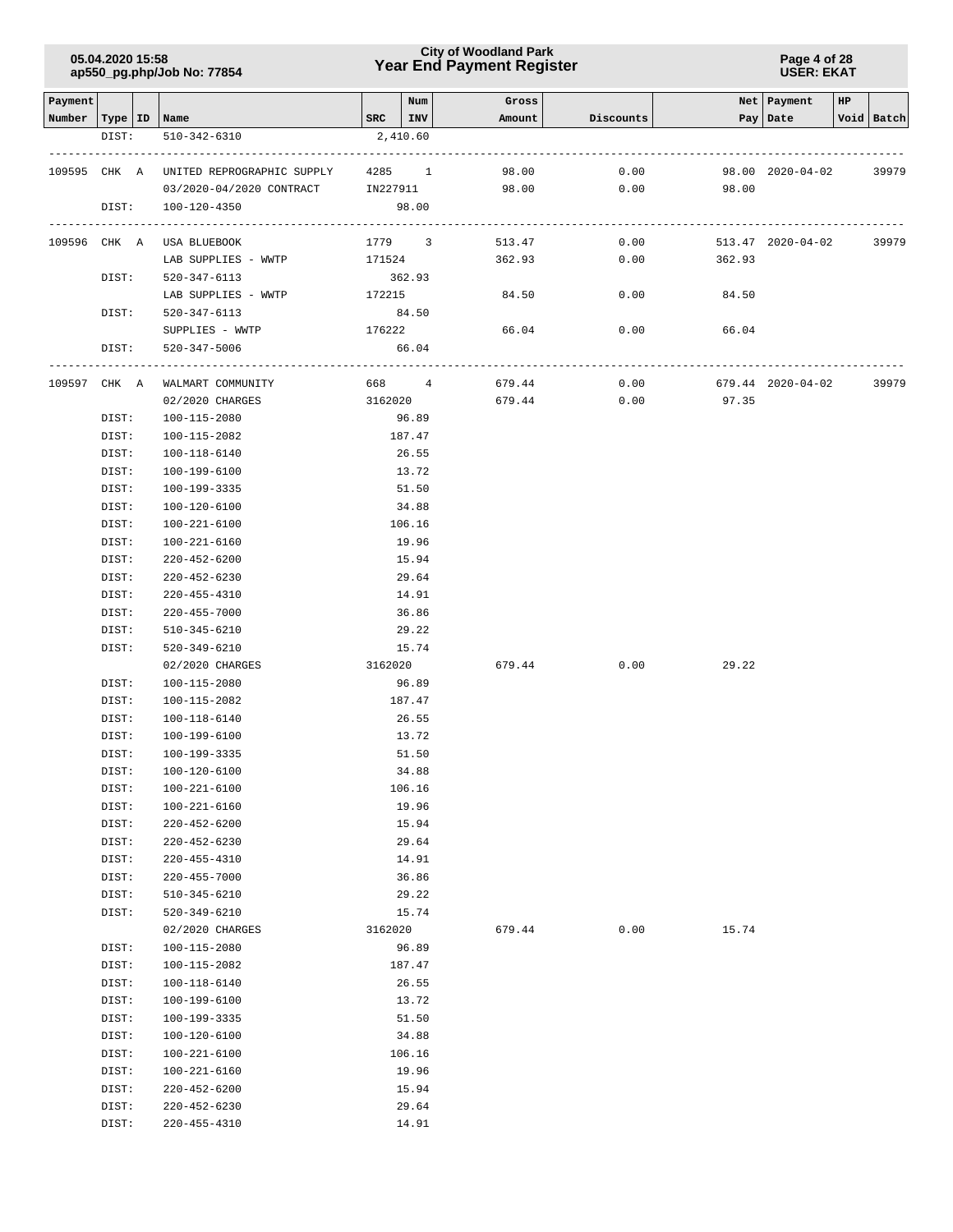| 05.04.2020 15:58           |  |
|----------------------------|--|
| ap550_pg.php/Job No: 77854 |  |

### **Year End Payment Register City of Woodland Park 05.04.2020 15:58**

| Payment      |           |                                       |            | Num         |                            |           |                | Net Payment       | HP. |            |
|--------------|-----------|---------------------------------------|------------|-------------|----------------------------|-----------|----------------|-------------------|-----|------------|
| Number       | Type   ID | Name                                  |            | $SRC$   INV | Gross<br>Amount            | Discounts |                | Pay   Date        |     | Void Batch |
|              | DIST:     | $220 - 455 - 7000$                    |            | 36.86       |                            |           |                |                   |     |            |
|              | DIST:     | 510-345-6210                          |            | 29.22       |                            |           |                |                   |     |            |
|              | DIST:     | 520-349-6210                          |            | 15.74       |                            |           |                |                   |     |            |
|              |           | 02/2020 CHARGES                       |            | 3162020     | 679.44                     | 0.00      | 537.13         |                   |     |            |
|              | DIST:     | 100-115-2080                          |            | 96.89       |                            |           |                |                   |     |            |
|              | DIST:     | 100-115-2082                          |            | 187.47      |                            |           |                |                   |     |            |
|              | DIST:     | 100-118-6140                          |            | 26.55       |                            |           |                |                   |     |            |
|              | DIST:     | 100-199-6100                          |            | 13.72       |                            |           |                |                   |     |            |
|              | DIST:     | 100-199-3335                          |            | 51.50       |                            |           |                |                   |     |            |
|              | DIST:     | 100-120-6100                          |            | 34.88       |                            |           |                |                   |     |            |
|              | DIST:     | 100-221-6100                          |            | 106.16      |                            |           |                |                   |     |            |
|              | DIST:     | 100-221-6160                          |            | 19.96       |                            |           |                |                   |     |            |
|              | DIST:     | 220-452-6200                          |            | 15.94       |                            |           |                |                   |     |            |
|              | DIST:     | 220-452-6230                          |            | 29.64       |                            |           |                |                   |     |            |
|              | DIST:     | 220-455-4310                          |            | 14.91       |                            |           |                |                   |     |            |
|              | DIST:     | 220-455-7000                          |            | 36.86       |                            |           |                |                   |     |            |
|              | DIST:     | 510-345-6210                          |            | 29.22       |                            |           |                |                   |     |            |
|              | DIST:     | 520-349-6210                          |            | 15.74       |                            |           |                |                   |     |            |
|              |           |                                       |            |             |                            |           |                |                   |     |            |
| 109598 CHK A |           | WAXIE SANITARY SUPPLY                 |            | 4189 1      | 36.48                      | 0.00      |                | 36.48 2020-04-02  |     | 39979      |
|              |           | CUSTODIAL SUPPLIES - WAC              | 78871635   |             | 36.48                      | 0.00      | 36.48          |                   |     |            |
|              | DIST:     | 220-452-6140                          |            | 36.48       |                            |           |                |                   |     |            |
|              |           | 109599 CHK A 4 RIVERS EQUIPMENT       |            |             |                            | 0.00      |                | 124.07 2020-04-09 |     | 40031      |
|              |           | #96 PARTS                             |            | 814460      | 130 1 124.07<br>124.07     | 0.00      | 124.07         |                   |     |            |
|              | DIST:     | 520-347-4400                          |            | 124.07      |                            |           |                |                   |     |            |
|              |           |                                       |            |             |                            |           |                |                   |     |            |
|              |           | 109600 CHK A ACA SECURITY, INC        |            | 4212 1      | 180.00                     | 0.00      |                | 180.00 2020-04-09 |     | 40031      |
|              |           | QUARTERLY MONITORING                  | 16793      |             | 180.00                     | 0.00      | 180.00         |                   |     |            |
|              | DIST:     | 510-342-4320                          |            | 180.00      |                            |           |                |                   |     |            |
|              |           |                                       |            |             |                            |           |                |                   |     |            |
|              |           | 109601 CHK A AT&T MOBILITY LLC        |            |             | 5118 1<br>125.71           | 0.00      |                | 125.71 2020-04-09 |     | 40031      |
|              |           | 03/2020 CHARGES                       |            |             | 287290137930X0328202125.71 |           | 0.00<br>125.71 |                   |     |            |
|              | DIST:     | 100-221-5300                          |            | 125.71      |                            |           |                |                   |     |            |
|              |           | 109602 CHK A BIRCHAM'S                |            | 75 1        | 613.71                     | 0.00      |                | 613.71 2020-04-09 |     | 40031      |
|              |           | 02/2020-03/2020 USAGE                 | 313602     |             | 613.71                     | 0.00      | 613.71         |                   |     |            |
|              |           | DIST: 100-120-4350                    |            | 613.71      |                            |           |                |                   |     |            |
|              |           |                                       |            |             |                            |           |                |                   |     |            |
|              |           | 109603 CHK A BRIAN E. BUNDY           |            |             | 5208 1<br>903.00           |           | 0.00           | 903.00 2020-04-09 |     | 40031      |
|              |           | ACCT. SUPPORT SERVICES 0422020 903.00 |            |             |                            |           | 0.00<br>903.00 |                   |     |            |
|              |           | DIST: 100-117-3500                    |            | 903.00      |                            |           |                |                   |     |            |
|              |           |                                       |            |             |                            |           |                |                   |     |            |
|              |           | 109604 CHK A CCP INDUSTRIES           |            | 4180 1      | 853.04                     | 0.00      |                | 853.04 2020-04-09 |     | 40031      |
|              |           | SUPPLIES - DISINFECTANT               | IN02505799 |             | 853.04                     | 0.00      | 853.04         |                   |     |            |
|              | DIST:     | 100-118-6140                          |            | 853.04      |                            |           |                |                   |     |            |
|              |           | 109605 CHK A CENTURYLINK              |            | 4342 4      | 535.93                     | 0.00      |                | 535.93 2020-04-09 |     | 40031      |
|              |           | 03/2020 CHARGES                       |            | 3252020     | 535.93                     | 0.00      | 136.23         |                   |     |            |
|              | DIST:     | 100-199-5300                          |            | 49.48       |                            |           |                |                   |     |            |
|              | DIST:     | 220-455-5300                          |            | 106.48      |                            |           |                |                   |     |            |
|              | DIST:     | 510-342-5300                          |            | 136.23      |                            |           |                |                   |     |            |
|              | DIST:     | 520-347-5300                          |            | 243.74      |                            |           |                |                   |     |            |
|              |           | 03/2020 CHARGES                       |            | 3252020     | 535.93                     | 0.00      | 243.74         |                   |     |            |
|              | DIST:     | 100-199-5300                          |            | 49.48       |                            |           |                |                   |     |            |
|              | DIST:     | 220-455-5300                          |            | 106.48      |                            |           |                |                   |     |            |
|              | DIST:     | 510-342-5300                          |            | 136.23      |                            |           |                |                   |     |            |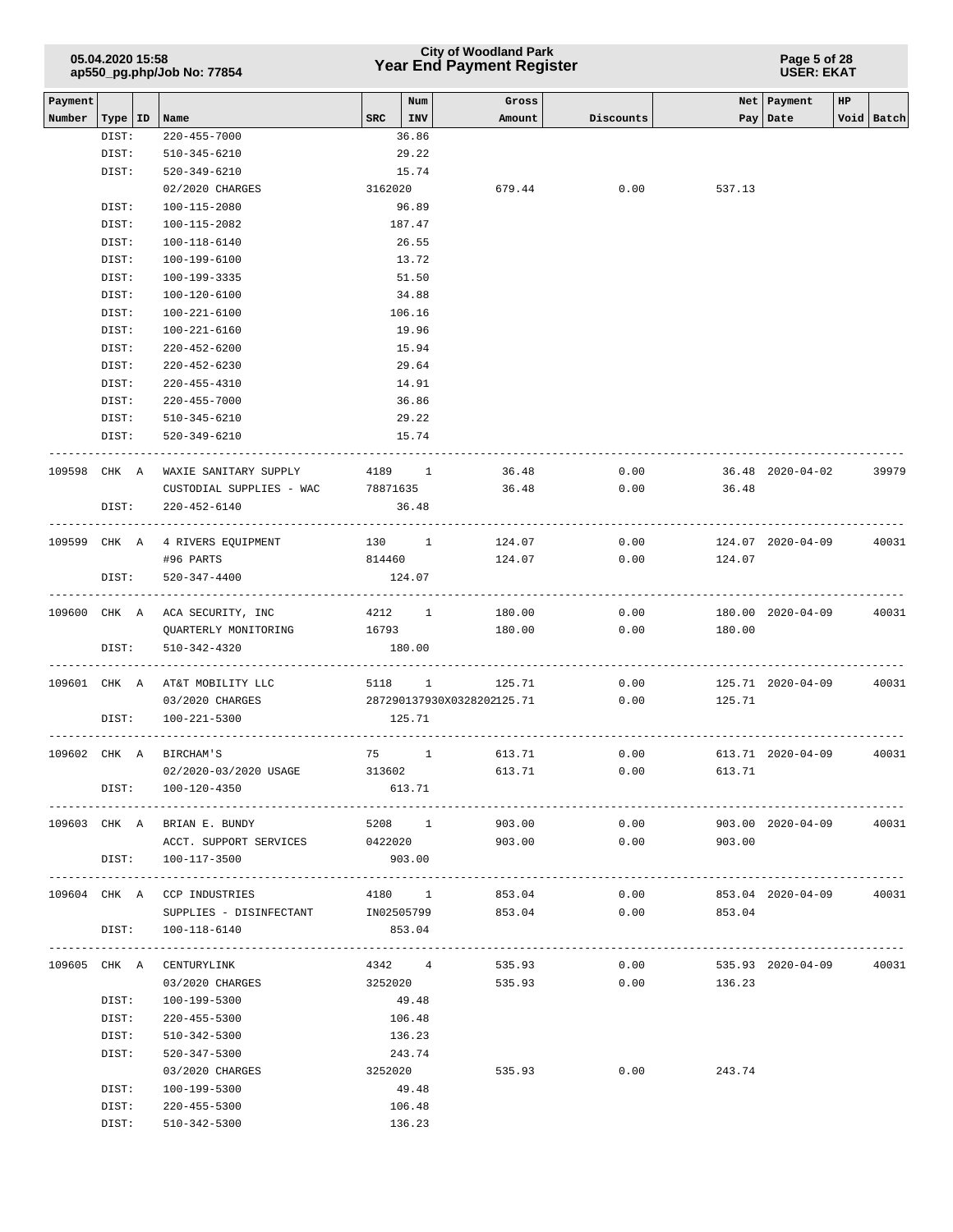|                   | 05.04.2020 15:58   | ap550_pg.php/Job No: 77854                                                             |            |                | <b>City of Woodland Park</b><br><b>Year End Payment Register</b> |           | Page 6 of 28<br><b>USER: EKAT</b> |                             |                  |  |  |
|-------------------|--------------------|----------------------------------------------------------------------------------------|------------|----------------|------------------------------------------------------------------|-----------|-----------------------------------|-----------------------------|------------------|--|--|
| Payment<br>Number |                    | Name                                                                                   | <b>SRC</b> | Num<br>INV     | Gross<br>Amount                                                  | Discounts |                                   | Net   Payment<br>Pay   Date | HP<br>Void Batch |  |  |
|                   | Type   ID<br>DIST: | $520 - 347 - 5300$                                                                     |            | 243.74         |                                                                  |           |                                   |                             |                  |  |  |
|                   |                    | 03/2020 CHARGES                                                                        | 3252020    |                | 535.93                                                           | 0.00      | 49.48                             |                             |                  |  |  |
|                   | DIST:              | 100-199-5300                                                                           |            | 49.48          |                                                                  |           |                                   |                             |                  |  |  |
|                   | DIST:              | $220 - 455 - 5300$                                                                     |            | 106.48         |                                                                  |           |                                   |                             |                  |  |  |
|                   | DIST:              | 510-342-5300                                                                           |            | 136.23         |                                                                  |           |                                   |                             |                  |  |  |
|                   | DIST:              | 520-347-5300                                                                           |            | 243.74         |                                                                  |           |                                   |                             |                  |  |  |
|                   |                    | 03/2020 CHARGES                                                                        | 3252020    |                | 535.93                                                           | 0.00      | 106.48                            |                             |                  |  |  |
|                   | DIST:              | 100-199-5300                                                                           |            | 49.48          |                                                                  |           |                                   |                             |                  |  |  |
|                   | DIST:              | $220 - 455 - 5300$                                                                     |            | 106.48         |                                                                  |           |                                   |                             |                  |  |  |
|                   | DIST:              | 510-342-5300                                                                           |            | 136.23         |                                                                  |           |                                   |                             |                  |  |  |
|                   | DIST:              | 520-347-5300                                                                           |            | 243.74         |                                                                  |           |                                   |                             |                  |  |  |
| 109606 CHK A      |                    | CINTAS CORPORATION NO 2                                                                | 4977 2     |                | 140.10                                                           | 0.00      |                                   | 140.10 2020-04-09           | 40031            |  |  |
|                   |                    | UNIFORMS - FLEET                                                                       |            | 4046554279     | 61.80                                                            | 0.00      | 61.80                             |                             |                  |  |  |
|                   | DIST:              | 100-332-6210                                                                           |            | 61.80          |                                                                  |           |                                   |                             |                  |  |  |
|                   |                    | UNIFORMS - FLEET                                                                       |            | 4047162041     | 78.30                                                            | 0.00      | 78.30                             |                             |                  |  |  |
|                   | DIST:              | 100-332-6210                                                                           |            | 78.30          |                                                                  |           |                                   |                             |                  |  |  |
| 109607 CHK A      |                    | CINTAS FIRE PROTECTION                                                                 | 3604 1     |                | 1,145.90                                                         | 0.00      |                                   | 1,145.90 2020-04-09         | 40031            |  |  |
|                   |                    | ANNUAL BACKFLOW & FIRE                                                                 | OF47553022 |                | 1,145.90                                                         | 0.00      | 1,145.90                          |                             |                  |  |  |
|                   | DIST:              | 100-118-4310                                                                           | 1,145.90   |                |                                                                  |           |                                   |                             |                  |  |  |
| 109608 CHK A      |                    | CIRSA                                                                                  | 144        | $\overline{2}$ | 94,379.59                                                        | 0.00      |                                   | 94,379.59 2020-04-09        | 40031            |  |  |
|                   |                    | 2ND Q PROP CASUALTY COVERAGE                                                           | 200780     |                | 57,888.59                                                        | 0.00      | 57,888.59                         |                             |                  |  |  |
|                   | DIST:              | 100-199-5200                                                                           | 57,888.59  |                |                                                                  |           |                                   |                             |                  |  |  |
|                   |                    | 2ND Q 2020 WORKERS COMP COV                                                            | W20280     |                | 36,491.00                                                        | 0.00      | 36,491.00                         |                             |                  |  |  |
|                   | DIST:              | 100-199-5200                                                                           |            | 36,491.00      | -----------------------                                          |           |                                   |                             |                  |  |  |
| 109609 CHK A      |                    | COLORADO CANYON SIGNS                                                                  | $115$ 1    |                | 440.00                                                           | 0.00      |                                   | 440.00 2020-04-09           | 40031            |  |  |
|                   |                    | $#62 - LOGOS$                                                                          | 21122      |                | 440.00                                                           | 0.00      | 440.00                            |                             |                  |  |  |
|                   | DIST:              | 100-332-4410                                                                           |            | 440.00         |                                                                  |           |                                   |                             |                  |  |  |
| 109610 CHK A      |                    | CONROY'S PLUS ONE INC                                                                  | 4918 1     |                | 186.00                                                           | 0.00      |                                   | 186.00 2020-04-09           | 40031            |  |  |
|                   |                    | $REPAIR - #70$                                                                         | 79273      |                | 186.00                                                           | 0.00      | 186.00                            |                             |                  |  |  |
|                   | DIST:              | 100-332-4420                                                                           |            | 186.00         |                                                                  |           |                                   |                             |                  |  |  |
|                   |                    | 109611 CHK A CORE & MAIN LP                                                            |            | 4980 1         | 2,894.80                                                         |           | $0.00$ 2,894.80 2020-04-09 40031  |                             |                  |  |  |
|                   |                    | METER SETTER                                                                           |            |                | M098253 2,894.80 0.00 2,894.80                                   |           |                                   |                             |                  |  |  |
|                   | DIST:              | 510-345-6110                                                                           | 2,894.80   |                |                                                                  |           |                                   |                             |                  |  |  |
|                   |                    | 109612 CHK A CRUM ELECTRIC SUPPLY CO. 2866 1 360.00                                    |            |                |                                                                  | 0.00      |                                   | 360.00 2020-04-09 40031     |                  |  |  |
|                   |                    | REPAIR - WWTP                                                                          |            |                | $2173355 - 00$ $360.00$ $0.00$ $360.00$                          |           |                                   |                             |                  |  |  |
|                   | DIST:              | 520-347-4320                                                                           |            | 360.00         |                                                                  |           |                                   |                             |                  |  |  |
|                   |                    | 109613 CHK A GRAINGER INC.                                                             |            | 282 1          | 27.19                                                            | 0.00      |                                   | 27.19 2020-04-09 40031      |                  |  |  |
|                   |                    | SUPPLIES - WWTP                                                                        |            | 9477614342     | 27.19                                                            | 0.00      | 27.19                             |                             |                  |  |  |
|                   |                    | DIST: 520-347-6110                                                                     |            | 27.19          |                                                                  |           |                                   |                             |                  |  |  |
|                   |                    | 109614 CHK A IMAGE BEARERS CLEANING LLC 5082 1 4,212.00 0.00 4,212.00 2020-04-09 40031 |            |                |                                                                  |           |                                   |                             |                  |  |  |
|                   |                    | Cleaning Contract 2351 4, 212.00 0.00 4, 212.00                                        |            |                |                                                                  |           |                                   |                             |                  |  |  |
|                   | DIST:              | 100-199-4230                                                                           | 4,212.00   |                |                                                                  |           |                                   |                             |                  |  |  |
|                   |                    | 109615 CHK A INTERMOUNTAIN SALES, INC.                                                 |            | 4297 1         | 4,405.00                                                         | 0.00      |                                   | 4,405.00  2020-04-09  40031 |                  |  |  |
|                   |                    | Acoustic Leak Locator 27789                                                            |            |                | 4,405.00                                                         | 0.00      | 4,405.00                          |                             |                  |  |  |
|                   |                    | DIST: 510-343-7500                                                                     | 4,405.00   |                |                                                                  |           |                                   |                             |                  |  |  |
| 109616 CHK A IREA |                    |                                                                                        |            |                | $343$ $3$ $7,445.27$ $0.00$ $7,445.27$ $2020-04-09$ $40031$      |           |                                   |                             |                  |  |  |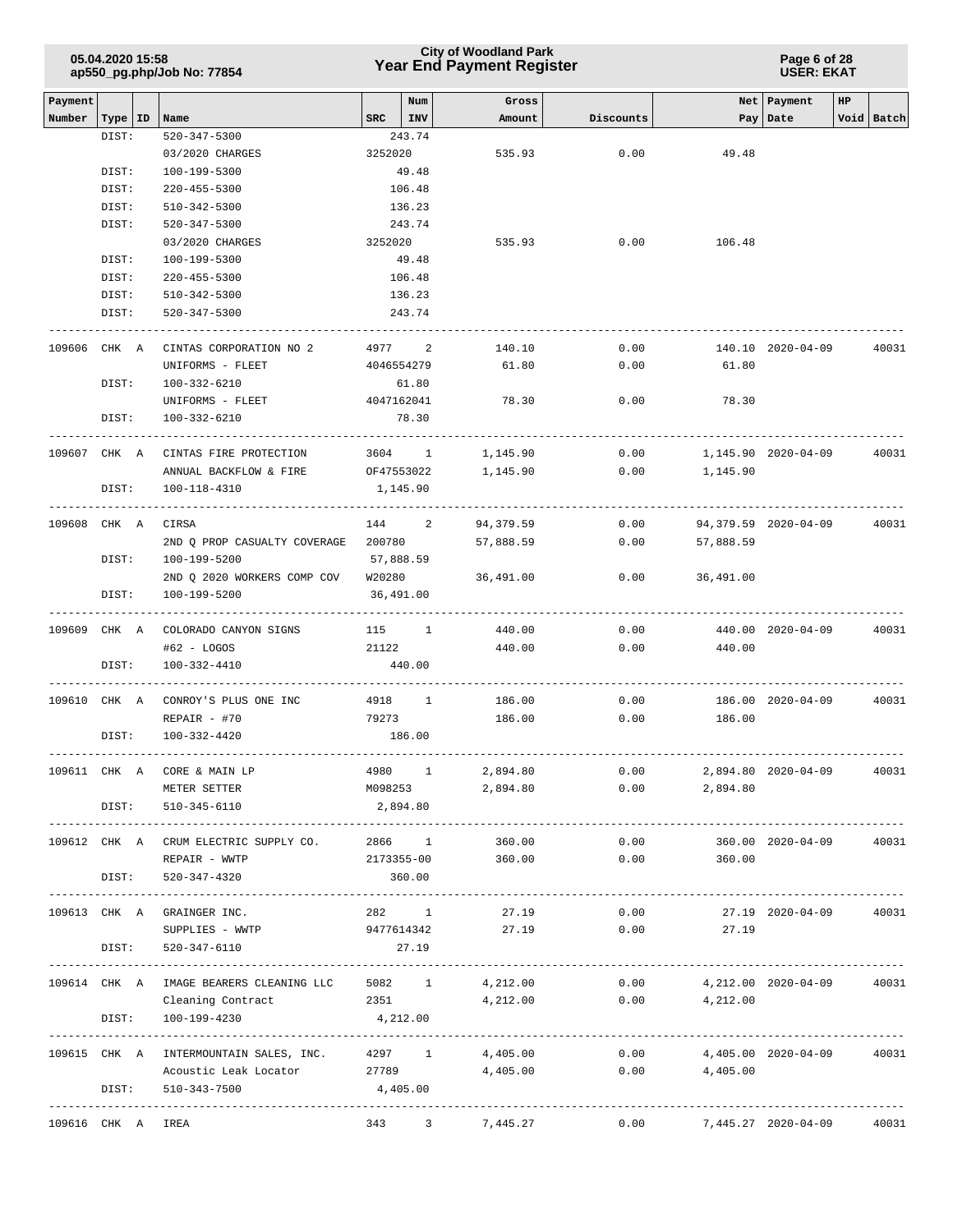|              | 05.04.2020 15:58 | ap550_pg.php/Job No: 77854          |                      |                                   | <b>City of Woodland Park</b><br><b>Year End Payment Register</b> |                                 | Page 7 of 28<br><b>USER: EKAT</b> |                       |    |            |  |  |  |
|--------------|------------------|-------------------------------------|----------------------|-----------------------------------|------------------------------------------------------------------|---------------------------------|-----------------------------------|-----------------------|----|------------|--|--|--|
| Payment      |                  |                                     |                      | Num                               | Gross                                                            |                                 |                                   | Net Payment           | HP |            |  |  |  |
| Number       | Type   ID        | Name<br>04/2020 ELECTRICAL CHARGES  | <b>SRC</b><br>040120 | INV                               | Amount<br>7,445.27                                               | Discounts<br>0.00               | 60.24                             | Pay Date              |    | Void Batch |  |  |  |
|              | DIST:            | 100-118-5710                        |                      | 2,413.40                          |                                                                  |                                 |                                   |                       |    |            |  |  |  |
|              | DIST:            | 220-455-5710                        |                      | 905.78                            |                                                                  |                                 |                                   |                       |    |            |  |  |  |
|              | DIST:            | 100-334-2270                        |                      | 4,065.85                          |                                                                  |                                 |                                   |                       |    |            |  |  |  |
|              | DIST:            | 510-342-5710                        |                      | 60.24                             |                                                                  |                                 |                                   |                       |    |            |  |  |  |
|              |                  | 04/2020 ELECTRICAL CHARGES          | 040120               |                                   | 7,445.27                                                         | 0.00                            | 6,479.25                          |                       |    |            |  |  |  |
|              | DIST:            | 100-118-5710                        |                      | 2,413.40                          |                                                                  |                                 |                                   |                       |    |            |  |  |  |
|              | DIST:            | 220-455-5710                        |                      | 905.78                            |                                                                  |                                 |                                   |                       |    |            |  |  |  |
|              | DIST:            | 100-334-2270                        |                      | 4,065.85                          |                                                                  |                                 |                                   |                       |    |            |  |  |  |
|              | DIST:            | 510-342-5710                        |                      | 60.24                             |                                                                  |                                 |                                   |                       |    |            |  |  |  |
|              |                  | 04/2020 ELECTRICAL CHARGES          | 040120               |                                   | 7,445.27                                                         | 0.00                            | 905.78                            |                       |    |            |  |  |  |
|              |                  |                                     |                      |                                   |                                                                  |                                 |                                   |                       |    |            |  |  |  |
|              | DIST:            | 100-118-5710                        |                      | 2,413.40                          |                                                                  |                                 |                                   |                       |    |            |  |  |  |
|              | DIST:            | 220-455-5710                        |                      | 905.78                            |                                                                  |                                 |                                   |                       |    |            |  |  |  |
|              | DIST:            | 100-334-2270                        |                      | 4,065.85                          |                                                                  |                                 |                                   |                       |    |            |  |  |  |
|              | DIST:            | 510-342-5710                        |                      | 60.24                             |                                                                  |                                 |                                   |                       |    |            |  |  |  |
| 109617       | CHK A            | KROGER-KING SOOPERS CUST CHGS 145 1 |                      |                                   | 126.12                                                           | 0.00                            |                                   | 126.12 2020-04-09     |    | 40031      |  |  |  |
|              |                  | 04/2020 BILLING                     | 3282020              |                                   | 126.12                                                           | 0.00                            | 126.12                            |                       |    |            |  |  |  |
|              | DIST:            | 100-199-3335                        |                      | 37.45                             |                                                                  |                                 |                                   |                       |    |            |  |  |  |
|              | DIST:            | 100-221-2220                        |                      | 66.89                             |                                                                  |                                 |                                   |                       |    |            |  |  |  |
|              | DIST:            | $100 - 221 - 6100$                  |                      | 21.78                             |                                                                  |                                 |                                   |                       |    |            |  |  |  |
|              |                  |                                     |                      |                                   |                                                                  |                                 |                                   |                       |    |            |  |  |  |
| 109618 CHK A |                  | KUBWATER RESOURCES INC              |                      | 4643 1                            | 3,245.21                                                         | 0.00                            |                                   | 3, 245. 21 2020-04-09 |    | 40031      |  |  |  |
|              |                  | COMPOST SUPPLIES - WWTP             | 09450                |                                   | 3,245.21                                                         | 0.00                            | 3,245.21                          |                       |    |            |  |  |  |
|              | DIST:            | 520-347-6113                        |                      | 3,245.21                          |                                                                  |                                 |                                   |                       |    |            |  |  |  |
| 109619 CHK A |                  | LAWSON PRODUCTS, INC.               |                      | 2935 1                            | 313.46                                                           | 0.00                            |                                   | 313.46 2020-04-09     |    | 40031      |  |  |  |
|              |                  | SUPPLIES - STREETS                  | 9307430508           |                                   | 313.46                                                           | 0.00                            | 313.46                            |                       |    |            |  |  |  |
|              | DIST:            | 100-334-4300                        |                      | 313.46                            |                                                                  |                                 |                                   |                       |    |            |  |  |  |
| 109620 CHK A |                  | JOE WAGNER                          |                      | $1 \quad 1$                       | 155.00                                                           | 0.00                            |                                   | 155.00 2020-04-09     |    | 40031      |  |  |  |
|              |                  | UNIFORM REIMBURSEMENT               | 030920               |                                   | 155.00                                                           | 0.00                            | 155.00                            |                       |    |            |  |  |  |
|              | DIST:            | 100-118-6210                        |                      | 155.00                            |                                                                  |                                 |                                   |                       |    |            |  |  |  |
|              |                  | 109621 CHK A HS LTD                 | $\mathbf{1}$         | 3                                 | 42.35                                                            | 0.00                            |                                   | 42.35 2020-04-09      |    | 40031      |  |  |  |
|              |                  | UTILITY REFUND                      | 2782.05              |                                   | 42.35                                                            | 0.00                            | 31.02                             |                       |    |            |  |  |  |
|              | DIST:            | 510-343-3466                        |                      | 3.92                              |                                                                  |                                 |                                   |                       |    |            |  |  |  |
|              | DIST:            | 520-347-3471                        |                      | 24.32                             |                                                                  |                                 |                                   |                       |    |            |  |  |  |
|              | DIST:            | 520-348-3476                        |                      | 6.70                              |                                                                  |                                 |                                   |                       |    |            |  |  |  |
|              | DIST:            | 420-000-3481                        |                      | 7.41                              |                                                                  |                                 |                                   |                       |    |            |  |  |  |
|              |                  | UTILITY REFUND                      |                      | 2782.05                           | 42.35                                                            | 0.00                            | 7.41                              |                       |    |            |  |  |  |
|              | DIST:            | 510-343-3466                        |                      | 3.92                              |                                                                  |                                 |                                   |                       |    |            |  |  |  |
|              | DIST:            | 520-347-3471                        |                      | 24.32                             |                                                                  |                                 |                                   |                       |    |            |  |  |  |
|              | DIST:            | 520-348-3476                        |                      | 6.70                              |                                                                  |                                 |                                   |                       |    |            |  |  |  |
|              | DIST:            | 420-000-3481                        |                      | 7.41                              |                                                                  |                                 |                                   |                       |    |            |  |  |  |
|              |                  | UTILITY REFUND                      | 2782.05              |                                   | 42.35                                                            | 0.00                            | 3.92                              |                       |    |            |  |  |  |
|              | DIST:            | 510-343-3466                        |                      | 3.92                              |                                                                  |                                 |                                   |                       |    |            |  |  |  |
|              | DIST:            | 520-347-3471                        |                      | 24.32                             |                                                                  |                                 |                                   |                       |    |            |  |  |  |
|              | DIST:            | 520-348-3476                        |                      | 6.70                              |                                                                  |                                 |                                   |                       |    |            |  |  |  |
|              | DIST:            | 420-000-3481                        |                      | 7.41                              |                                                                  |                                 |                                   |                       |    |            |  |  |  |
|              |                  |                                     |                      |                                   |                                                                  | ------------------------------- |                                   |                       |    |            |  |  |  |
|              |                  | 109622 CHK A TYLER GORDON           |                      | $1 \qquad \qquad 1 \qquad \qquad$ | 128.00                                                           | 0.00                            |                                   | 128.00 2020-04-09     |    | 40031      |  |  |  |
|              |                  | REFUND - WAC                        | 474                  |                                   | 128.00                                                           | 0.00                            | 128.00                            |                       |    |            |  |  |  |
|              | DIST:            | 220-000-3470-3001                   |                      | 128.00                            |                                                                  |                                 |                                   |                       |    |            |  |  |  |
|              |                  | 109623 CHK A KENNETH & JACQUI GOULD |                      | $1 \quad 1$                       | 66.78                                                            | 0.00                            |                                   | 66.78 2020-04-09      |    | 40031      |  |  |  |
|              |                  | UTILITY REFUND                      | 4747.05              |                                   | 66.78                                                            | 0.00                            | 66.78                             |                       |    |            |  |  |  |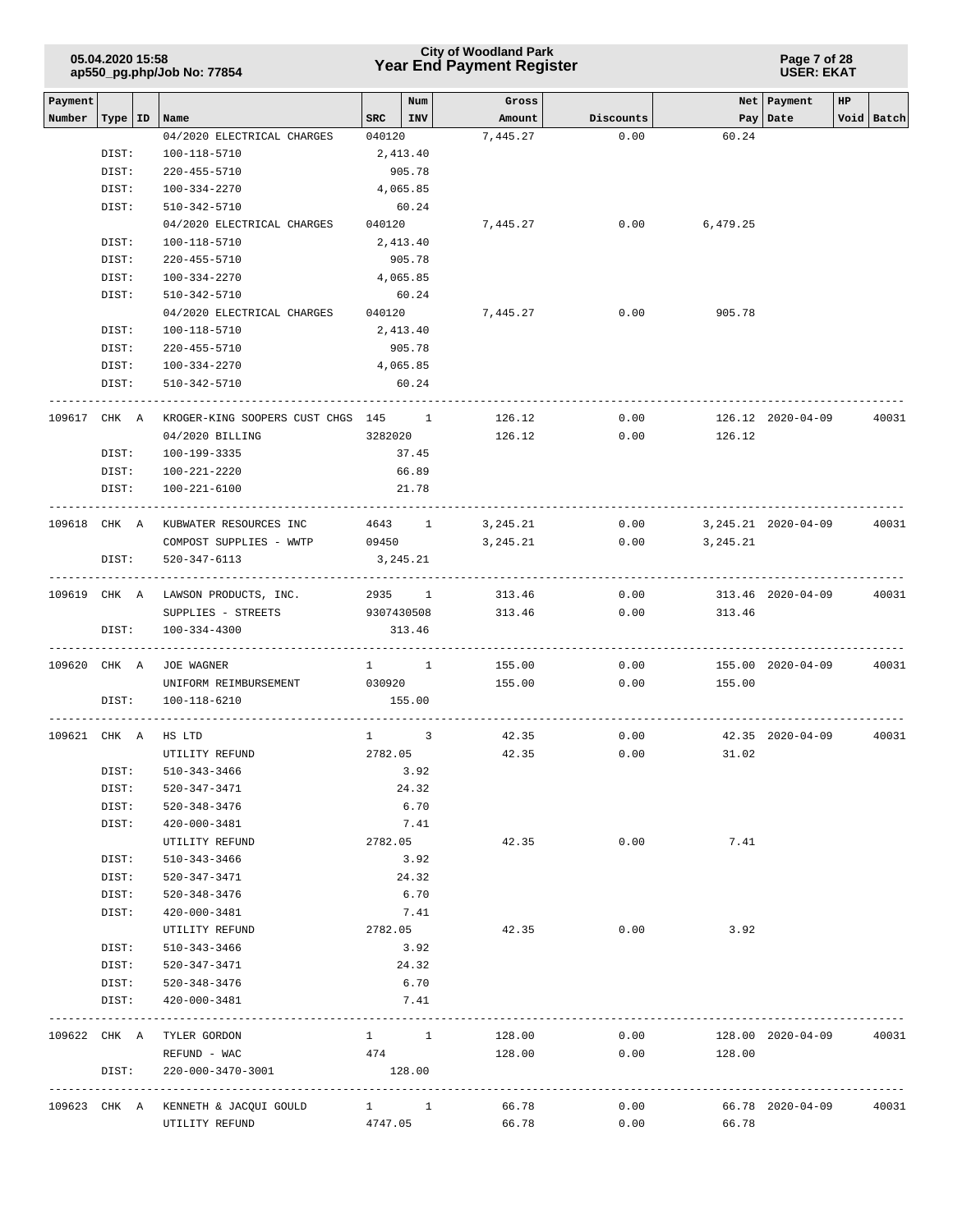### **Year End Payment Register City of Woodland Park 05.04.2020 15:58**

**Page 8 of 28 USER: EKAT**

|                   |       |                                         |                        |                          |                 |                                                                                               |                         | Net Payment              |    |            |
|-------------------|-------|-----------------------------------------|------------------------|--------------------------|-----------------|-----------------------------------------------------------------------------------------------|-------------------------|--------------------------|----|------------|
| Payment<br>Number |       | Type   ID   Name                        | SRC                    | Num<br>INV               | Gross<br>Amount | Discounts                                                                                     |                         | Pay Date                 | HP | Void Batch |
|                   | DIST: | 510-342-3461                            |                        | 66.78                    |                 |                                                                                               |                         |                          |    |            |
|                   |       |                                         |                        |                          |                 |                                                                                               |                         |                          |    |            |
| 109624 CHK A      |       | <b>JENNIFER HENSLEE</b>                 | $\mathbf{1}$           | 1                        | 64.00           | 0.00                                                                                          |                         | 64.00 2020-04-09         |    | 40031      |
|                   |       | REFUND - WAC                            | 475                    |                          | 64.00           | 0.00                                                                                          | 64.00                   |                          |    |            |
|                   | DIST: | 220-000-3470-3001                       |                        | 64.00                    |                 |                                                                                               |                         |                          |    |            |
|                   |       |                                         |                        |                          |                 |                                                                                               |                         |                          |    |            |
| 109625 CHK A      |       | JOHN DILL                               | $1 \qquad \qquad$      | $\mathbf{1}$             | 200.00          | 0.00                                                                                          |                         | 200.00 2020-04-09        |    | 40031      |
|                   |       | REFUND - P&R                            | 476                    |                          | 200.00          | 0.00                                                                                          | 200.00                  |                          |    |            |
|                   | DIST: | 220-000-3470-1000                       |                        | 200.00                   |                 |                                                                                               |                         |                          |    |            |
| 109626 CHK A      |       | JOHN DILL                               | $1 \quad \cdots$       | $\mathbf{1}$             | 100.00          | 0.00                                                                                          |                         | 100.00 2020-04-09        |    | 40031      |
|                   |       | REFUND - P&R                            | 477A                   |                          | 100.00          | 0.00                                                                                          | 100.00                  |                          |    |            |
|                   | DIST: | 220-000-3470-3001                       |                        | 100.00                   |                 |                                                                                               |                         |                          |    |            |
|                   |       |                                         |                        |                          |                 |                                                                                               |                         |                          |    |            |
| 109627 CHK A      |       | COLE BROCKMAN                           | $\mathbf{1}$           | <sup>1</sup>             | 52.00           | 0.00                                                                                          |                         | 52.00 2020-04-09         |    | 40031      |
|                   |       | REFUND - P&R                            | 478A                   |                          | 52.00           | 0.00                                                                                          | 52.00                   |                          |    |            |
|                   | DIST: | 220-000-3471-1006                       |                        | 52.00                    |                 |                                                                                               |                         |                          |    |            |
| 109628 CHK A      |       | CORY DIMERY                             | $\mathbf{1}$           | <sup>1</sup>             | 57.00           | 0.00                                                                                          |                         | 57.00 2020-04-09         |    | 40031      |
|                   |       | REFUND - P&R                            | 479                    |                          | 57.00           | 0.00                                                                                          | 57.00                   |                          |    |            |
|                   | DIST: | 220-000-3471-1006                       |                        | 57.00                    |                 |                                                                                               |                         |                          |    |            |
|                   |       |                                         |                        |                          |                 |                                                                                               |                         |                          |    |            |
| 109629 CHK A      |       | HEATH JOHNSON                           | $1 \quad$              | $\mathbf{1}$             | 57.00           | 0.00                                                                                          |                         | $57.00$ $2020 - 04 - 09$ |    | 40031      |
|                   |       | REFUND - P&R                            | 480                    |                          | 57.00           | 0.00                                                                                          | 57.00                   |                          |    |            |
|                   | DIST: | 220-000-3471-1006                       |                        | 57.00                    |                 |                                                                                               |                         |                          |    |            |
| 109630 CHK A      |       | SANDIE COCKROFT                         |                        | $1 \quad 1$              | 207.00          | 0.00                                                                                          |                         | 207.00 2020-04-09        |    | 40031      |
|                   |       | REFUND - P&R                            | 481                    |                          | 207.00          | 0.00                                                                                          | 207.00                  |                          |    |            |
|                   | DIST: | 220-000-3471-1006                       |                        | 207.00                   |                 |                                                                                               |                         |                          |    |            |
|                   |       |                                         |                        |                          |                 |                                                                                               |                         |                          |    |            |
| 109631 CHK A      |       | <b>JENNIFER KOWAL</b>                   | $1 \quad \blacksquare$ | $\overline{\phantom{a}}$ | 57.00           | 0.00                                                                                          |                         | 57.00 2020-04-09         |    | 40031      |
|                   |       | REFUND - P&R                            | 482                    |                          | 57.00           | 0.00                                                                                          | 57.00                   |                          |    |            |
|                   | DIST: | 220-000-3471-1006                       |                        | 57.00                    |                 |                                                                                               |                         |                          |    |            |
| 109632 CHK A      |       | <b>JENNIFER KOWAL</b>                   | $\mathbf{1}$           | $\mathbf{1}$             | 57.00           | 0.00                                                                                          |                         | 57.00 2020-04-09         |    | 40031      |
|                   |       | REFUND - P&R                            | 483                    |                          | 57.00           | 0.00                                                                                          | 57.00                   |                          |    |            |
|                   | DIST: | 220-000-3471-1006                       |                        | 57.00                    |                 |                                                                                               |                         |                          |    |            |
|                   |       |                                         |                        |                          |                 |                                                                                               |                         |                          |    |            |
|                   |       | 109633 CHK A ELONA MCBRIDE              |                        | $1 \quad 1 \quad 1$      | 52.00           |                                                                                               | $0.00$ 52.00 2020-04-09 |                          |    | 40031      |
|                   |       | REFUND - P&R                            | 484                    |                          | 52.00           |                                                                                               | $0.00$ 52.00            |                          |    |            |
|                   |       | DIST: 220-000-3471-1006                 |                        | 52.00                    |                 |                                                                                               |                         |                          |    |            |
|                   |       | 109634 CHK A ALANA JONES                |                        | $1 \quad 1$              | 52.00           | 0.00                                                                                          |                         | 52.00 2020-04-09         |    | 40031      |
|                   |       | REFUND - P&R                            | 485                    |                          | 52.00           | 0.00                                                                                          | 52.00                   |                          |    |            |
|                   |       | DIST: 220-000-3471-1006                 |                        | 52.00                    |                 |                                                                                               |                         |                          |    |            |
|                   |       |                                         |                        |                          |                 |                                                                                               |                         |                          |    |            |
|                   |       | 109635 CHK A ALICIA SHOWALTER<br>REFUND |                        |                          |                 | $1 \qquad \qquad 1 \qquad \qquad 400.00 \qquad \qquad 0.00$<br>$486$ $400.00$ $0.00$ $400.00$ |                         | 400.00 2020-04-09        |    | 40031      |
|                   | DIST: | 220-000-3471-1006                       |                        | 400.00                   |                 |                                                                                               |                         |                          |    |            |
|                   |       |                                         |                        |                          |                 |                                                                                               |                         |                          |    |            |
|                   |       | 109636 CHK A NAPA AUTO PARTS            |                        | 2048 3                   | 939.01          | 0.00                                                                                          |                         | 939.01 2020-04-09        |    | 40031      |
|                   |       | 03/2020 CHARGES                         |                        | 3312020                  |                 | 939.01 0.00                                                                                   | 91.52                   |                          |    |            |
|                   | DIST: | 100-332-6720                            |                        | 16.29                    |                 |                                                                                               |                         |                          |    |            |
|                   | DIST: | 100-332-4410                            |                        | 105.28                   |                 |                                                                                               |                         |                          |    |            |
|                   | DIST: | 100-332-4420                            |                        | 363.47                   |                 |                                                                                               |                         |                          |    |            |
|                   | DIST: | 100-332-4430                            |                        | 184.00                   |                 |                                                                                               |                         |                          |    |            |
|                   | DIST: | 100-332-6400                            |                        | 167.92                   |                 |                                                                                               |                         |                          |    |            |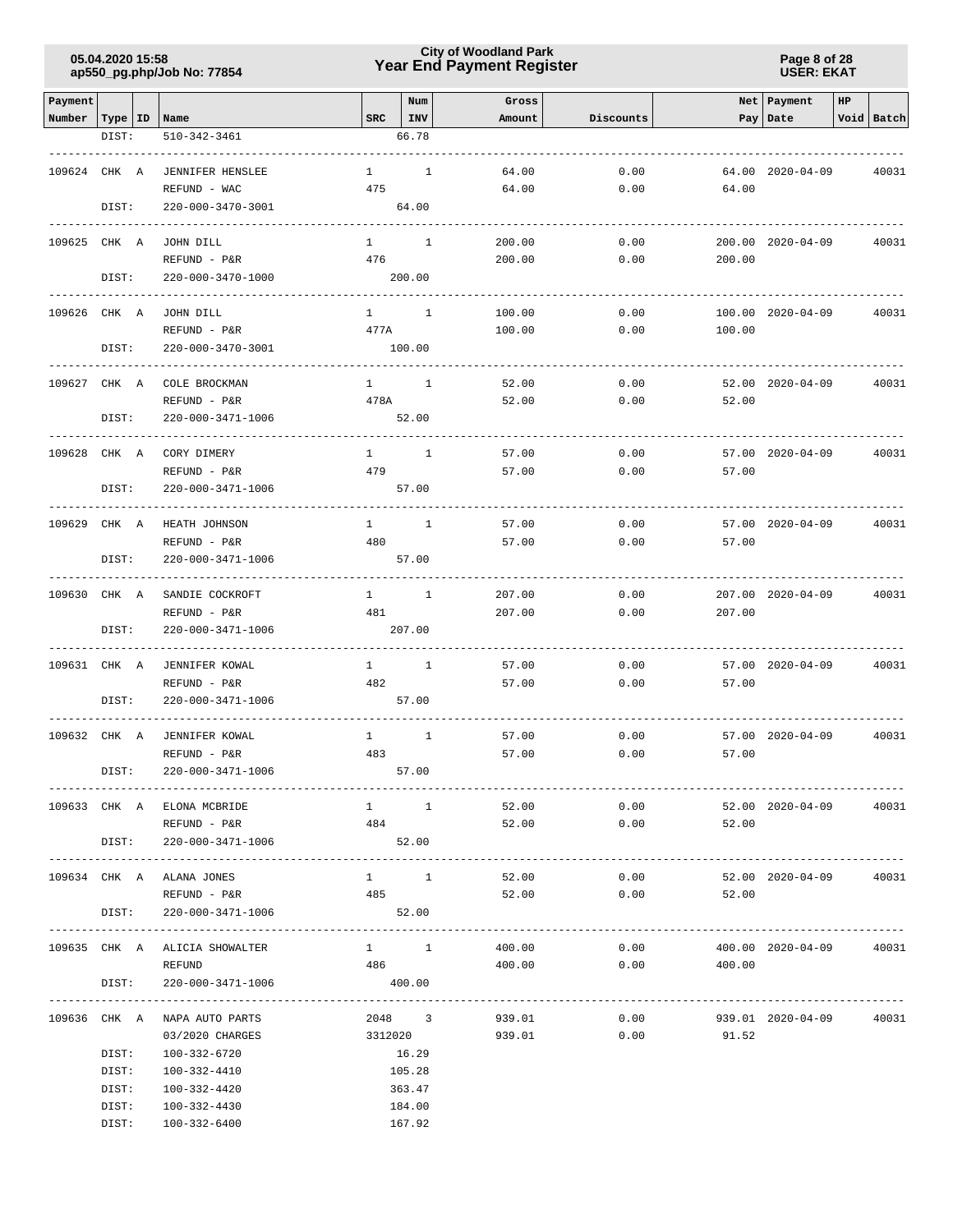|         | 05.04.2020 15:58   | ap550_pg.php/Job No: 77854                           |            | <b>Year End Payment Register</b> | <b>City of Woodland Park</b> | Page 9 of 28<br><b>USER: EKAT</b> |                          |                         |    |                 |
|---------|--------------------|------------------------------------------------------|------------|----------------------------------|------------------------------|-----------------------------------|--------------------------|-------------------------|----|-----------------|
| Payment |                    |                                                      | <b>SRC</b> | Num<br>INV                       | Gross                        |                                   |                          | Net Payment             | HP | Void Batch      |
| Number  | Type   ID<br>DIST: | Name<br>$510 - 345 - 4400$                           |            | 10.53                            | Amount                       | Discounts                         |                          | Pay   Date              |    |                 |
|         | DIST:              | 520-347-6110                                         |            | 85.85                            |                              |                                   |                          |                         |    |                 |
|         | DIST:              | $520 - 349 - 4400$                                   |            | 5.67                             |                              |                                   |                          |                         |    |                 |
|         |                    | 03/2020 CHARGES                                      | 3312020    |                                  | 939.01                       | 0.00                              | 836.96                   |                         |    |                 |
|         | DIST:              | 100-332-6720                                         |            | 16.29                            |                              |                                   |                          |                         |    |                 |
|         | DIST:              | 100-332-4410                                         |            | 105.28                           |                              |                                   |                          |                         |    |                 |
|         | DIST:              | 100-332-4420                                         |            | 363.47                           |                              |                                   |                          |                         |    |                 |
|         | DIST:              | 100-332-4430                                         |            | 184.00                           |                              |                                   |                          |                         |    |                 |
|         | DIST:              | 100-332-6400                                         |            | 167.92                           |                              |                                   |                          |                         |    |                 |
|         | DIST:              | $510 - 345 - 4400$                                   |            | 10.53                            |                              |                                   |                          |                         |    |                 |
|         | DIST:              | 520-347-6110                                         |            | 85.85                            |                              |                                   |                          |                         |    |                 |
|         | DIST:              | $520 - 349 - 4400$                                   |            | 5.67                             |                              |                                   |                          |                         |    |                 |
|         |                    | 03/2020 CHARGES                                      |            | 3312020                          | 939.01                       | 0.00                              | 10.53                    |                         |    |                 |
|         | DIST:              | 100-332-6720                                         |            | 16.29                            |                              |                                   |                          |                         |    |                 |
|         | DIST:              | 100-332-4410                                         |            | 105.28                           |                              |                                   |                          |                         |    |                 |
|         | DIST:              | 100-332-4420                                         |            | 363.47                           |                              |                                   |                          |                         |    |                 |
|         | DIST:              | 100-332-4430                                         |            | 184.00                           |                              |                                   |                          |                         |    |                 |
|         | DIST:              | 100-332-6400                                         |            | 167.92                           |                              |                                   |                          |                         |    |                 |
|         | DIST:              | 510-345-4400                                         |            | 10.53                            |                              |                                   |                          |                         |    |                 |
|         | DIST:              | 520-347-6110                                         |            | 85.85                            |                              |                                   |                          |                         |    |                 |
|         | DIST:              | $520 - 349 - 4400$                                   |            | 5.67                             |                              |                                   |                          |                         |    |                 |
|         | 109637 CHK A       | NEW BENEFITS LTD                                     |            | 5018 1 144.40                    |                              | 0.00                              |                          | 144.40 2020-04-09       |    | 40031           |
|         |                    | 03/2020 MEMBERSHIP                                   |            | HUB1002DJ-796659 144.40          |                              | 0.00                              | 144.40                   |                         |    |                 |
|         | DIST:              | 100-000-2166                                         |            | 144.40                           |                              |                                   |                          |                         |    |                 |
|         |                    | 109638 CHK A PERKINS MOTOR CITY DODGE                |            | 2354 1                           | 20.75                        | 0.00                              |                          | 20.75 2020-04-09        |    | 40031           |
|         |                    | REPAIR #91                                           |            | 404559CHW                        | 20.75                        | 0.00                              | 20.75                    |                         |    |                 |
|         | DIST:              | 100-332-4420                                         |            | 20.75                            |                              |                                   |                          |                         |    |                 |
|         | 109639 CHK A       | PETTY CASH - WPPD                                    |            | 2067 1                           | 250.10                       | 0.00                              |                          | 250.10 2020-04-09       |    | 40031           |
|         |                    | PETTY CASH RECONCILIATION 04012020                   |            |                                  | 250.10                       | 0.00                              | 250.10                   |                         |    |                 |
|         | DIST:              | 100-221-5800                                         |            | 81.63                            |                              |                                   |                          |                         |    |                 |
|         | DIST:              | 100-199-3335                                         |            | 42.49                            |                              |                                   |                          |                         |    |                 |
|         | DIST:              | 100-221-6100                                         |            | 11.69                            |                              |                                   |                          |                         |    |                 |
|         | DIST:              | 100-221-2250                                         |            | 59.98                            |                              |                                   |                          |                         |    |                 |
|         |                    | DIST: 100-221-6100                                   |            | 10.00                            |                              |                                   |                          |                         |    |                 |
|         |                    | DIST: 100-221-2240                                   |            | 44.31                            |                              |                                   |                          |                         |    |                 |
|         |                    | 109640 CHK A PHIL LONG FORD                          |            | 504 1                            | 59.01                        | 0.00                              |                          | 59.01 2020-04-09 40031  |    |                 |
|         |                    | REPAIR - B&G                                         |            |                                  |                              | 780255 59.01 0.00 59.01           |                          |                         |    |                 |
|         |                    | DIST: 100-332-4430                                   |            | 59.01                            |                              |                                   |                          |                         |    |                 |
|         |                    | 109641 CHK A QUADIENT FINANCE USA, INC               |            | 5204 1                           | 500.00                       | 0.00                              |                          | 500.00 2020-04-09 40031 |    |                 |
|         |                    | POSTAGE METER REFILL                                 | 03292020   |                                  | 500.00                       | 0.00                              | 500.00                   |                         |    |                 |
|         |                    | DIST: 100-199-5350                                   |            | 500.00                           |                              |                                   |                          |                         |    |                 |
|         |                    | 109642 CHK A SAFETY-KLEEN SYSTEMS, INC. 555 1 251.55 |            |                                  |                              |                                   | $0.00$ 251.55 2020-04-09 |                         |    | 40031           |
|         |                    | SOLVENT SERVICE - FLEET 82334544                     |            |                                  | 251.55                       |                                   | $0.00$ 251.55            |                         |    |                 |
|         |                    | DIST: 100-332-6420                                   |            | 251.55                           |                              |                                   |                          |                         |    | --------------- |
|         |                    | 109643 CHK A SHERWIN-WILLIAMS                        |            | 1890 2                           | 102.28                       | 0.00                              |                          | 102.28 2020-04-09 40031 |    |                 |
|         |                    | PAINT - CITY HALL                                    | 5916-5     |                                  | 51.14                        | 0.00                              | 51.14                    |                         |    |                 |
|         | DIST:              | 100-118-4310                                         |            | 51.14                            |                              |                                   |                          |                         |    |                 |
|         |                    | PAINT - CITY HALL                                    | 7731-2     |                                  | 51.14                        | 0.00                              | 51.14                    |                         |    |                 |
|         | DIST:              | 100-118-4310                                         |            | 51.14                            |                              |                                   |                          |                         |    |                 |

-----------------------------------------------------------------------------------------------------------------------------------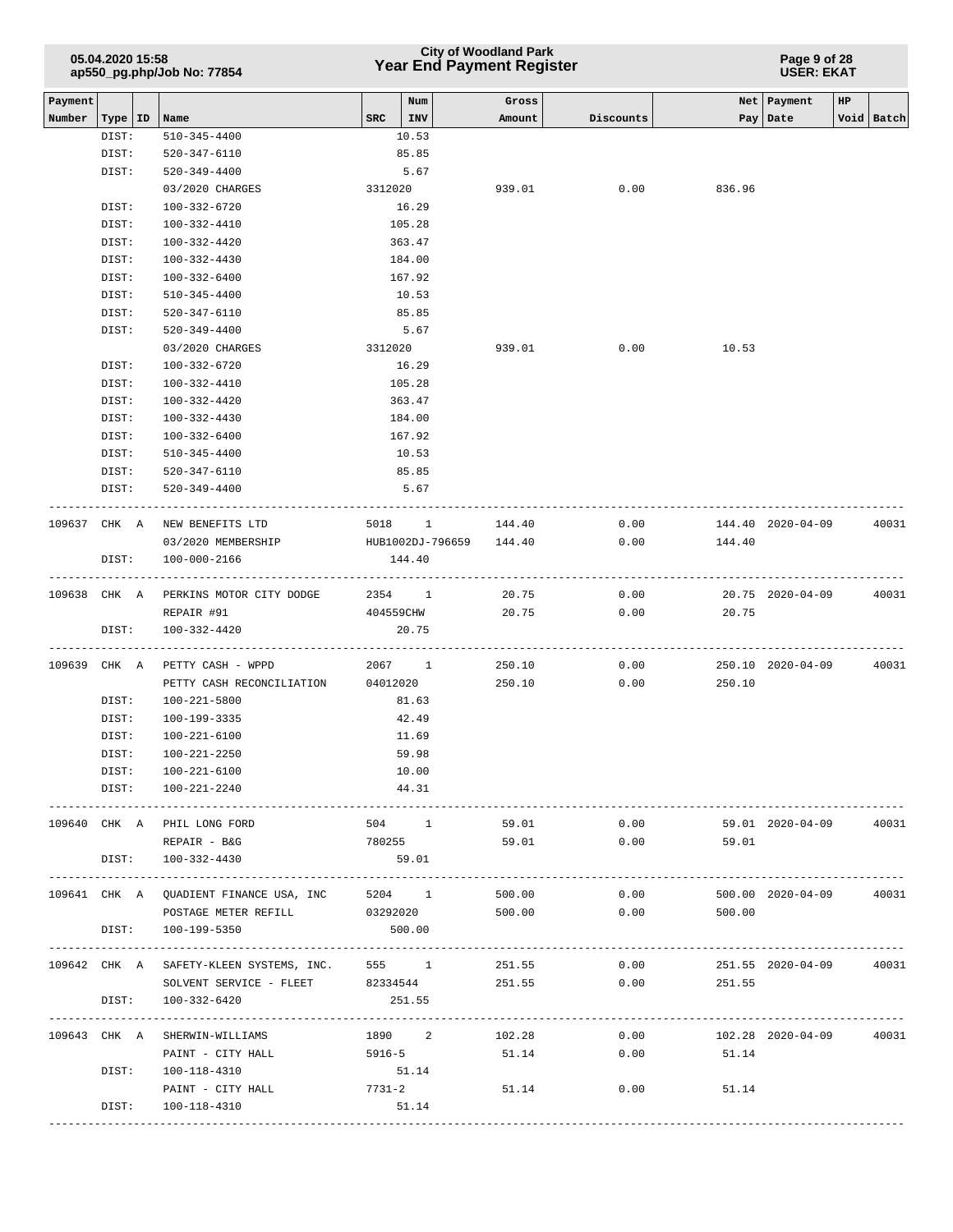### **Year End Payment Register City of Woodland Park 05.04.2020 15:58**

**Page 10 of 28 USER: EKAT**

| Payment      |                |                                          |          | Num             | Gross    |           |                     | Net   Payment     | HP |            |
|--------------|----------------|------------------------------------------|----------|-----------------|----------|-----------|---------------------|-------------------|----|------------|
| Number       |                | Type ID Name                             |          | $SRC$   INV     | Amount   | Discounts |                     | Pay   Date        |    | Void Batch |
| 109644       | CHK A          | STANLEY CONVERGENT SECURITY SO 4042 3    |          |                 | 356.72   | 0.00      |                     | 356.72 2020-04-09 |    | 40031      |
|              |                | 05/2020 QUONSET                          | 17370724 |                 | 75.00    | 0.00      | 75.00               |                   |    |            |
|              | DIST:          | 100-331-5000                             |          | 75.00           |          |           |                     |                   |    |            |
|              |                | 05/2020 MAIN BLDG.                       | 17370942 |                 | 172.72   | 0.00      | 172.72              |                   |    |            |
|              | DIST:          | 100-331-5000                             |          | 172.72          |          |           |                     |                   |    |            |
|              |                | 05/2020 FLEET                            | 17372721 |                 | 109.00   | 0.00      | 109.00              |                   |    |            |
|              | DIST:          | 100-332-5000                             |          | 109.00          |          |           |                     |                   |    |            |
|              |                | 109645 CHK A STATUS: CODE 4, INC         |          | 5101 1          | 580.00   | 0.00      |                     | 580.00 2020-04-09 |    | 40031      |
|              |                | COUNSELING - PD                          |          | 33              | 580.00   | 0.00      | 580.00              |                   |    |            |
|              | DIST:          | 210-220-3335                             |          | 580.00          |          |           |                     |                   |    |            |
|              |                |                                          |          |                 |          |           |                     |                   |    |            |
|              |                | 109646 CHK A RED BARON CAR WASH          |          | 4191 1          | 205.61   | 0.00      |                     | 205.61 2020-04-09 |    | 40031      |
|              |                | 03/2020 CHARGES - WPPD 1638              |          |                 | 205.61   |           | 0.00<br>205.61      |                   |    |            |
|              | DIST:          | 100-221-6160                             |          | 205.61          |          |           |                     |                   |    |            |
|              |                |                                          |          |                 |          |           |                     |                   |    |            |
| 109647 CHK A |                | UNCC UTILITY NOTIFICATION CNTR 2012 2    |          |                 | 119.20   | 0.00      |                     | 119.20 2020-04-09 |    | 40031      |
|              |                | UTILITY LOCATES                          |          | 220031214       | 119.20   | 0.00      | 77.48               |                   |    |            |
|              | DIST:          | 510-345-5000                             |          | 77.48           |          |           |                     |                   |    |            |
|              | DIST:          | 520-347-5000                             |          | 41.72           |          |           |                     |                   |    |            |
|              |                | UTILITY LOCATES                          |          | 220031214       | 119.20   | 0.00      | 41.72               |                   |    |            |
|              | DIST:          | 510-345-5000                             |          | 77.48           |          |           |                     |                   |    |            |
|              | DIST:          | 520-347-5000                             |          | 41.72           |          |           |                     |                   |    |            |
|              |                |                                          |          |                 |          |           |                     |                   |    |            |
| 109648 CHK A |                | VERIZON                                  |          | 3856 5          | 2,877.39 | 0.00      | 2,877.39 2020-04-09 |                   |    | 40031      |
|              |                | 02/27-03/26 CHARGES                      |          | 9851329786      | 2,877.39 | 0.00      | 231.29              |                   |    |            |
|              | DIST:          | 100-111-5300                             |          | 36.22           |          |           |                     |                   |    |            |
|              | DIST:          | 100-110-5300                             |          | 92.96           |          |           |                     |                   |    |            |
|              | DIST:          | 100-112-5300                             |          | 214.31          |          |           |                     |                   |    |            |
|              | DIST:          | 100-114-5300                             |          | 165.11          |          |           |                     |                   |    |            |
|              | DIST:          | 100-199-5300                             |          | 125.90          |          |           |                     |                   |    |            |
|              | DIST:          | 100-118-5300                             |          | 267.13          |          |           |                     |                   |    |            |
|              | DIST:          | 100-221-5300                             |          | 719.08          |          |           |                     |                   |    |            |
|              | DIST:          | 100-331-5300                             |          | 99.19           |          |           |                     |                   |    |            |
|              | DIST:          | 100-332-5300                             |          | 53.73           |          |           |                     |                   |    |            |
|              | DIST:          | $100 - 334 - 5300$                       |          | 172.31          |          |           |                     |                   |    |            |
|              | DIST:          | 210-221-5300                             |          | 36.22           |          |           |                     |                   |    |            |
|              | DIST:          | $210 - 223 - 5300$                       |          | 52.95           |          |           |                     |                   |    |            |
|              | DIST:<br>DIST: | $220 - 451 - 5300$<br>$220 - 452 - 5300$ |          | 52.95<br>142.12 |          |           |                     |                   |    |            |
|              | DIST:          | $220 - 455 - 5300$                       |          | 36.22           |          |           |                     |                   |    |            |
|              |                | 510-341-5300                             |          | 95.00           |          |           |                     |                   |    |            |
|              | DIST:<br>DIST: | $520 - 346 - 5300$                       |          | 51.16           |          |           |                     |                   |    |            |
|              | DIST:          | 510-342-5300                             |          | 108.66          |          |           |                     |                   |    |            |
|              | DIST:          | 510-345-5300                             |          | 128.92          |          |           |                     |                   |    |            |
|              | DIST:          | 520-349-5300                             |          | 69.42           |          |           |                     |                   |    |            |
|              | DIST:          | 520-347-5300                             |          | 207.83          |          |           |                     |                   |    |            |
|              | DIST:          | 100-112-5300                             |          | $50.00 -$       |          |           |                     |                   |    |            |
|              |                | 02/27-03/26 CHARGES                      |          | 9851329786      | 2,877.39 | 0.00      | 332.58              |                   |    |            |
|              | DIST:          | 100-111-5300                             |          | 36.22           |          |           |                     |                   |    |            |
|              | DIST:          | 100-110-5300                             |          | 92.96           |          |           |                     |                   |    |            |
|              | DIST:          | 100-112-5300                             |          | 214.31          |          |           |                     |                   |    |            |
|              | DIST:          | 100-114-5300                             |          | 165.11          |          |           |                     |                   |    |            |
|              | DIST:          | 100-199-5300                             |          | 125.90          |          |           |                     |                   |    |            |
|              | DIST:          | 100-118-5300                             |          | 267.13          |          |           |                     |                   |    |            |
|              | DIST:          | $100 - 221 - 5300$                       |          | 719.08          |          |           |                     |                   |    |            |
|              | DIST:          | 100-331-5300                             |          | 99.19           |          |           |                     |                   |    |            |
|              |                |                                          |          |                 |          |           |                     |                   |    |            |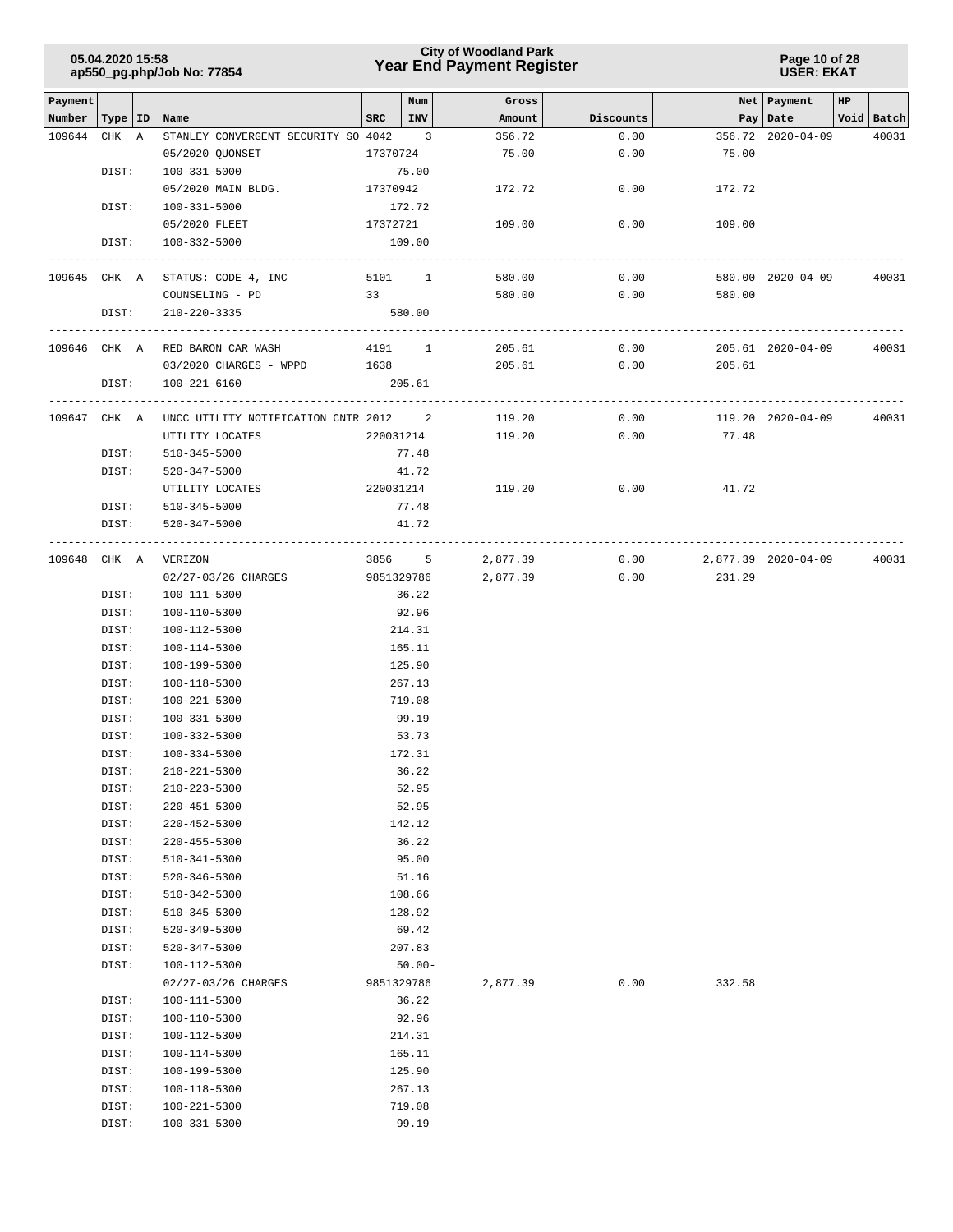# **Year End Payment Register City of Woodland Park 05.04.2020 15:58**

#### **Page 11 of 28 USER: EKAT**

| Payment |                |                              |            | Num            | Gross    |           | Net      | Payment    | $_{\rm HP}$ |            |
|---------|----------------|------------------------------|------------|----------------|----------|-----------|----------|------------|-------------|------------|
| Number  | Type   ID      | Name                         | SRC        | INV            | Amount   | Discounts |          | Pay   Date |             | Void Batch |
|         | DIST:          | $100 - 332 - 5300$           |            | 53.73          |          |           |          |            |             |            |
|         | DIST:          | 100-334-5300                 |            | 172.31         |          |           |          |            |             |            |
|         | DIST:          | 210-221-5300                 |            | 36.22          |          |           |          |            |             |            |
|         | DIST:          | $210 - 223 - 5300$           |            | 52.95          |          |           |          |            |             |            |
|         | DIST:          | 220-451-5300                 |            | 52.95          |          |           |          |            |             |            |
|         | DIST:          | 220-452-5300                 |            | 142.12         |          |           |          |            |             |            |
|         | DIST:          | 220-455-5300                 |            | 36.22          |          |           |          |            |             |            |
|         | DIST:          | 510-341-5300                 |            | 95.00          |          |           |          |            |             |            |
|         | DIST:          | $520 - 346 - 5300$           |            | 51.16          |          |           |          |            |             |            |
|         | DIST:          | 510-342-5300                 |            | 108.66         |          |           |          |            |             |            |
|         | DIST:          | 510-345-5300                 |            | 128.92         |          |           |          |            |             |            |
|         | DIST:          | 520-349-5300                 |            | 69.42          |          |           |          |            |             |            |
|         | DIST:          | 520-347-5300                 |            | 207.83         |          |           |          |            |             |            |
|         | DIST:          | 100-112-5300                 |            | $50.00 -$      |          |           |          |            |             |            |
|         |                | 02/27-03/26 CHARGES          | 9851329786 |                | 2,877.39 | 0.00      | 1,895.94 |            |             |            |
|         | DIST:          | 100-111-5300                 |            | 36.22          |          |           |          |            |             |            |
|         | DIST:          | 100-110-5300                 |            | 92.96          |          |           |          |            |             |            |
|         | DIST:          | 100-112-5300                 |            | 214.31         |          |           |          |            |             |            |
|         | DIST:          | 100-114-5300                 |            | 165.11         |          |           |          |            |             |            |
|         | DIST:          | 100-199-5300                 |            | 125.90         |          |           |          |            |             |            |
|         | DIST:          | 100-118-5300                 |            | 267.13         |          |           |          |            |             |            |
|         | DIST:          | 100-221-5300                 |            | 719.08         |          |           |          |            |             |            |
|         | DIST:          | 100-331-5300                 |            | 99.19          |          |           |          |            |             |            |
|         | DIST:          | 100-332-5300                 |            | 53.73          |          |           |          |            |             |            |
|         | DIST:          | 100-334-5300                 |            | 172.31         |          |           |          |            |             |            |
|         | DIST:          | 210-221-5300                 |            | 36.22          |          |           |          |            |             |            |
|         | DIST:          | 210-223-5300                 |            | 52.95          |          |           |          |            |             |            |
|         | DIST:          | 220-451-5300                 |            | 52.95          |          |           |          |            |             |            |
|         | DIST:          | 220-452-5300                 |            | 142.12         |          |           |          |            |             |            |
|         | DIST:          | 220-455-5300                 |            | 36.22          |          |           |          |            |             |            |
|         | DIST:<br>DIST: | 510-341-5300<br>520-346-5300 |            | 95.00<br>51.16 |          |           |          |            |             |            |
|         | DIST:          | 510-342-5300                 |            | 108.66         |          |           |          |            |             |            |
|         | DIST:          | 510-345-5300                 |            | 128.92         |          |           |          |            |             |            |
|         | DIST:          | 520-349-5300                 |            | 69.42          |          |           |          |            |             |            |
|         | DIST:          | $520 - 347 - 5300$           |            | 207.83         |          |           |          |            |             |            |
|         | DIST:          | 100-112-5300                 |            | $50.00 -$      |          |           |          |            |             |            |
|         |                | 02/27-03/26 CHARGES          | 9851329786 |                | 2,877.39 | 0.00      | 328.41   |            |             |            |
|         | DIST:          | 100-111-5300                 |            | 36.22          |          |           |          |            |             |            |
|         | DIST:          | 100-110-5300                 |            | 92.96          |          |           |          |            |             |            |
|         | DIST:          | 100-112-5300                 |            | 214.31         |          |           |          |            |             |            |
|         | DIST:          | 100-114-5300                 |            | 165.11         |          |           |          |            |             |            |
|         | DIST:          | 100-199-5300                 |            | 125.90         |          |           |          |            |             |            |
|         | DIST:          | $100 - 118 - 5300$           |            | 267.13         |          |           |          |            |             |            |
|         | DIST:          | 100-221-5300                 |            | 719.08         |          |           |          |            |             |            |
|         | DIST:          | 100-331-5300                 |            | 99.19          |          |           |          |            |             |            |
|         | DIST:          | 100-332-5300                 |            | 53.73          |          |           |          |            |             |            |
|         | DIST:          | 100-334-5300                 |            | 172.31         |          |           |          |            |             |            |
|         | DIST:          | $210 - 221 - 5300$           |            | 36.22          |          |           |          |            |             |            |
|         | DIST:          | 210-223-5300                 |            | 52.95          |          |           |          |            |             |            |
|         | DIST:          | $220 - 451 - 5300$           |            | 52.95          |          |           |          |            |             |            |
|         | DIST:          | $220 - 452 - 5300$           |            | 142.12         |          |           |          |            |             |            |
|         | DIST:          | $220 - 455 - 5300$           |            | 36.22          |          |           |          |            |             |            |
|         | DIST:          | 510-341-5300                 |            | 95.00          |          |           |          |            |             |            |
|         | DIST:          | 520-346-5300                 |            | 51.16          |          |           |          |            |             |            |
|         | DIST:          | 510-342-5300                 |            | 108.66         |          |           |          |            |             |            |
|         | DIST:          | 510-345-5300                 |            | 128.92         |          |           |          |            |             |            |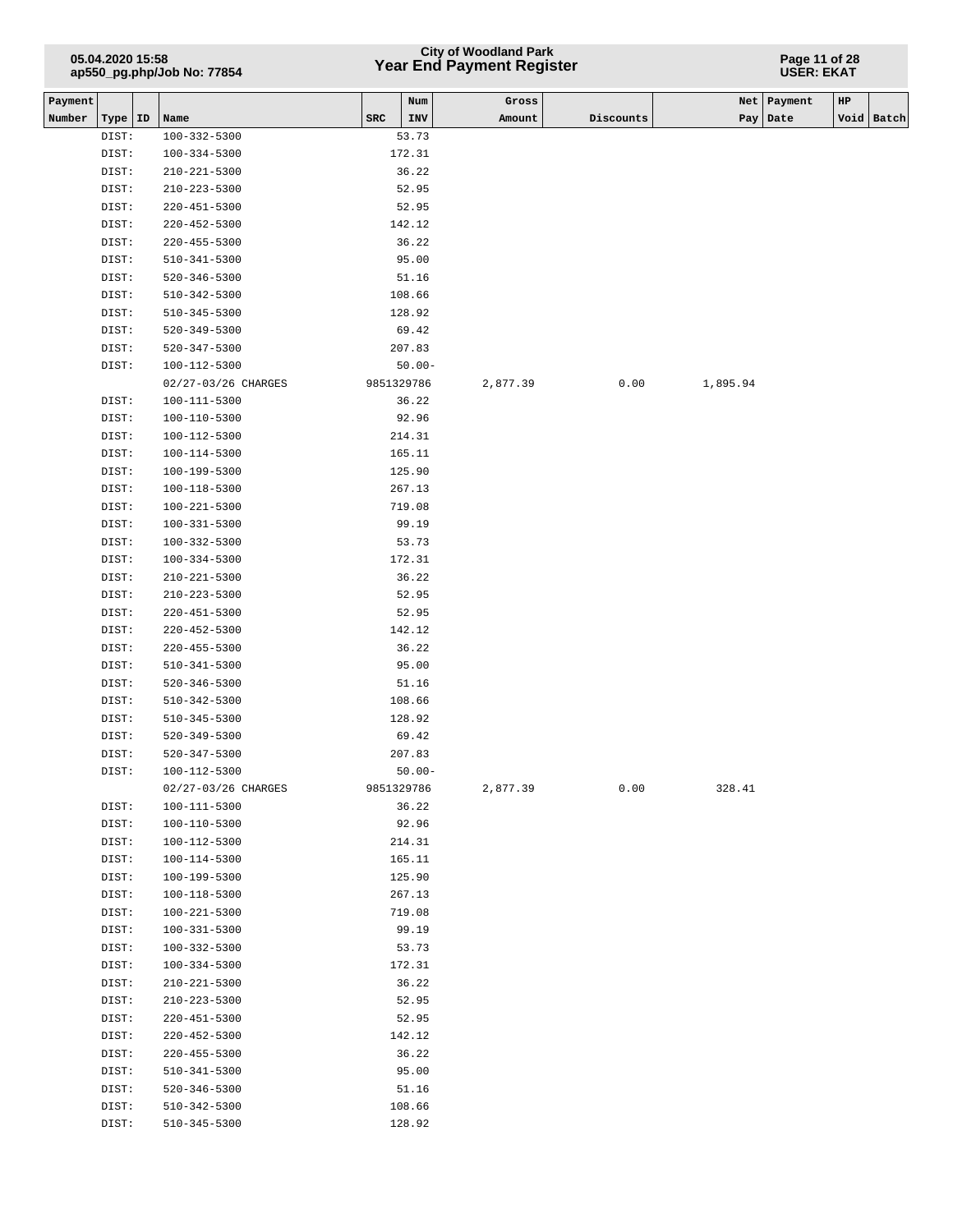## **Year End Payment Register City of Woodland Park 05.04.2020 15:58**

**Page 12 of 28 USER: EKAT**

| Payment      |       |                                                        |             | Num       | Gross                    |           |                             | Net   Payment         | HP |            |
|--------------|-------|--------------------------------------------------------|-------------|-----------|--------------------------|-----------|-----------------------------|-----------------------|----|------------|
| Number       |       | Type   ID   Name                                       | $SRC$   INV |           | Amount                   | Discounts |                             | Pay   Date            |    | Void Batch |
|              | DIST: | 520-349-5300                                           |             | 69.42     |                          |           |                             |                       |    |            |
|              | DIST: | 520-347-5300                                           |             | 207.83    |                          |           |                             |                       |    |            |
|              | DIST: | 100-112-5300                                           |             | $50.00 -$ |                          |           |                             |                       |    |            |
|              |       | 02/27-03/26 CHARGES                                    | 9851329786  |           | 2,877.39                 | 0.00      | 89.17                       |                       |    |            |
|              | DIST: | 100-111-5300                                           |             | 36.22     |                          |           |                             |                       |    |            |
|              | DIST: | 100-110-5300                                           |             | 92.96     |                          |           |                             |                       |    |            |
|              | DIST: | 100-112-5300                                           |             | 214.31    |                          |           |                             |                       |    |            |
|              | DIST: | 100-114-5300                                           |             | 165.11    |                          |           |                             |                       |    |            |
|              | DIST: | 100-199-5300                                           |             | 125.90    |                          |           |                             |                       |    |            |
|              | DIST: | 100-118-5300                                           |             | 267.13    |                          |           |                             |                       |    |            |
|              | DIST: | 100-221-5300                                           |             | 719.08    |                          |           |                             |                       |    |            |
|              | DIST: | 100-331-5300                                           |             | 99.19     |                          |           |                             |                       |    |            |
|              | DIST: | 100-332-5300                                           |             | 53.73     |                          |           |                             |                       |    |            |
|              | DIST: | $100 - 334 - 5300$                                     |             | 172.31    |                          |           |                             |                       |    |            |
|              | DIST: | $210 - 221 - 5300$                                     |             | 36.22     |                          |           |                             |                       |    |            |
|              | DIST: | $210 - 223 - 5300$                                     |             | 52.95     |                          |           |                             |                       |    |            |
|              | DIST: | $220 - 451 - 5300$                                     |             | 52.95     |                          |           |                             |                       |    |            |
|              | DIST: | $220 - 452 - 5300$                                     |             | 142.12    |                          |           |                             |                       |    |            |
|              | DIST: | $220 - 455 - 5300$                                     |             | 36.22     |                          |           |                             |                       |    |            |
|              | DIST: | 510-341-5300                                           |             | 95.00     |                          |           |                             |                       |    |            |
|              | DIST: | 520-346-5300                                           |             | 51.16     |                          |           |                             |                       |    |            |
|              | DIST: | 510-342-5300                                           |             | 108.66    |                          |           |                             |                       |    |            |
|              | DIST: | $510 - 345 - 5300$                                     |             | 128.92    |                          |           |                             |                       |    |            |
|              | DIST: | 520-349-5300                                           |             | 69.42     |                          |           |                             |                       |    |            |
|              | DIST: | 520-347-5300                                           |             | 207.83    |                          |           |                             |                       |    |            |
|              | DIST: | 100-112-5300                                           |             | $50.00 -$ |                          |           |                             |                       |    |            |
|              |       | 109649 CHK A WASTE MANAGEMENT WOODLAND PARK 3004 1     |             |           | 224.92                   | 0.00      |                             | 224.92 2020-04-09     |    | 40031      |
|              |       | 04/2020 TRASH SERVICE                                  |             |           | 0673377-2517-9<br>224.92 | 0.00      | 224.92                      |                       |    |            |
|              | DIST: | 520-347-4210                                           |             | 224.92    |                          |           |                             |                       |    |            |
|              |       |                                                        |             |           |                          |           |                             |                       |    |            |
| 109650 CHK A |       | WAXIE SANITARY SUPPLY                                  | 4189 1      |           | 273.59                   | 0.00      |                             | 273.59 2020-04-09     |    | 40031      |
|              |       | CUSTODIAL SUPPLIES - WAC                               | 79020155    |           | 273.59                   | 0.00      | 273.59                      |                       |    |            |
|              | DIST: | 220-452-6140                                           |             | 180.96    |                          |           |                             |                       |    |            |
|              | DIST: | 220-451-3400-1000                                      |             | 92.63     |                          |           |                             |                       |    |            |
|              |       |                                                        |             |           |                          |           |                             |                       |    |            |
|              |       | 109651 CHK A WILLIAMS EQUIPMENT CO.                    |             |           | 1044 1 104.02            | 0.00      |                             | 104.02 2020-04-09     |    | 40031      |
|              |       | $POWERBAND - F/S$                                      |             |           | 21534<br>104.02          | 0.00      | 104.02                      |                       |    |            |
|              |       | DIST: 520-349-4400                                     |             | 104.02    |                          |           |                             |                       |    |            |
|              |       |                                                        |             |           |                          |           |                             |                       |    |            |
|              |       | 109652 CHK A WIRELESS WATCHDOGS, LLC                   | 5102 1      |           | 268.00                   | 0.00      |                             | 268.00 2020-04-09     |    | 40031      |
|              |       | 02/2020 MAINTENANCE                                    | IN0073101   |           | 268.00                   | 0.00      | 268.00                      |                       |    |            |
|              |       | DIST: 100-199-5300                                     |             | 268.00    |                          |           |                             |                       |    |            |
|              |       |                                                        |             |           |                          |           |                             |                       |    |            |
|              |       | 109660 CHK A A&E TIRE INC                              |             |           | 45.82<br>4841 1          |           | $0.00$ $45.82$ $2020-04-16$ |                       |    | 40082      |
|              |       | REPAIR                                                 |             |           | 649684-00<br>45.82       |           | $0.00$ 45.82                |                       |    |            |
|              | DIST: | 100-332-4410                                           |             | 45.82     |                          |           |                             | --------------------- |    |            |
|              |       | 109661 CHK A ACE EQUIPMENT & SUPPLY                    | 18 1        |           | 130.00                   | 0.00      |                             | 130.00 2020-04-16     |    | 40082      |
|              |       | BLADE - B&G                                            | 170112      |           | 130.00                   | 0.00      | 130.00                      |                       |    |            |
|              | DIST: | 100-332-4430                                           |             | 130.00    |                          |           |                             |                       |    |            |
|              |       |                                                        |             |           |                          |           |                             |                       |    |            |
|              |       | 109662 CHK A AIS SPECIALTY PRODUCTS, INC 3074 1 163.32 |             |           |                          | 0.00      |                             | 163.32 2020-04-16     |    | 40082      |
|              |       | SANITIZER - B&G                                        |             |           | PSI334468 163.32         |           | 0.00<br>163.32              |                       |    |            |
|              | DIST: | 100-118-6140                                           | 163.32      |           |                          |           |                             |                       |    |            |
|              |       |                                                        |             |           |                          |           |                             |                       |    |            |
|              |       | 109663 CHK A ASSOCIATED SUPPLY CO INC                  |             |           | 5066 1<br>58.19          | 0.00      |                             | 58.19 2020-04-16      |    | 40082      |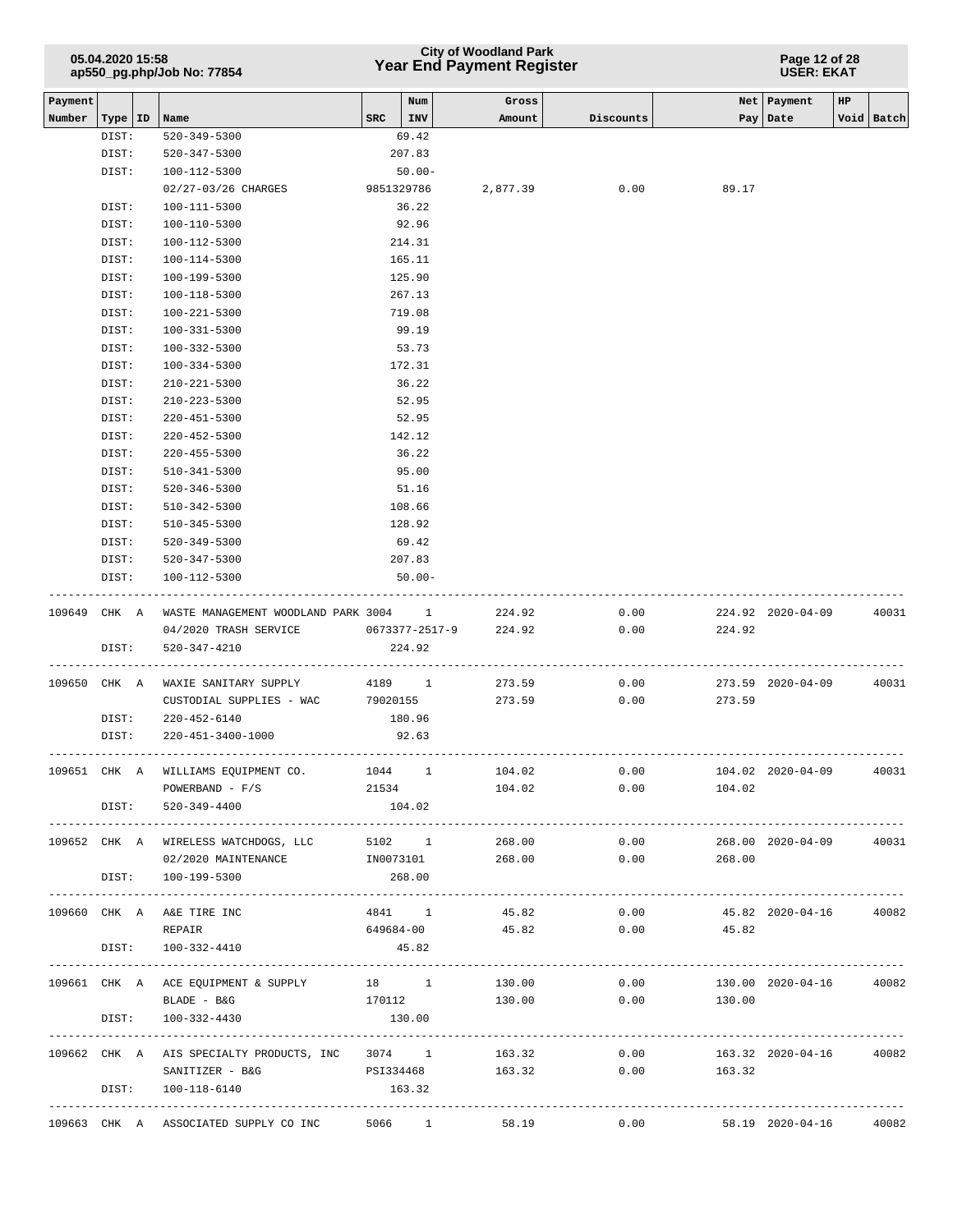### **Year End Payment Register City of Woodland Park 05.04.2020 15:58**

**Page 13 of 28 USER: EKAT**

| Payment      |                |                                                       |           | Num             | Gross                |           |                | Net   Payment        | HP |            |
|--------------|----------------|-------------------------------------------------------|-----------|-----------------|----------------------|-----------|----------------|----------------------|----|------------|
| Number       | Type   ID      | Name                                                  | SRC       | INV             | Amount               | Discounts |                | Pay   Date           |    | Void Batch |
|              | DIST:          | ADAPTER - WAC<br>$220 - 452 - 4320$                   | 92781     | 58.19           | 58.19                | 0.00      | 58.19          |                      |    |            |
|              |                |                                                       |           |                 |                      |           |                |                      |    |            |
| 109664 CHK A |                | AUSTIN WOLFGANG                                       |           | 5210 1          | 435.00               | 0.00      |                | 435.00 2020-04-16    |    | 40082      |
|              |                | ELECTION JUDGE                                        | 041420    |                 | 435.00               | 0.00      | 435.00         |                      |    |            |
|              | DIST:          | 100-112-2020                                          |           | 435.00          |                      |           |                |                      |    |            |
|              |                |                                                       |           |                 |                      |           |                |                      |    |            |
| 109665 CHK A |                | CASELLE INC                                           | 2356 2    |                 | 498.00               | 0.00      |                | 498.00 2020-04-16    |    | 40082      |
|              |                | 05/2020 CONTRACT                                      | 101345    |                 | 498.00               | 0.00      | 323.70         |                      |    |            |
|              | DIST:          | 510-350-4340                                          |           | 323.70          |                      |           |                |                      |    |            |
|              | DIST:          | 520-351-4340                                          |           | 174.30          |                      |           |                |                      |    |            |
|              |                | 05/2020 CONTRACT                                      | 101345    |                 | 498.00               | 0.00      | 174.30         |                      |    |            |
|              | DIST:          | 510-350-4340                                          |           | 323.70          |                      |           |                |                      |    |            |
|              | DIST:          | 520-351-4340                                          |           | 174.30          |                      |           |                |                      |    |            |
| 109666 CHK A |                | CIVICPLUS, LLC                                        |           | 5189 1          | 2,150.00             | 0.00      |                | 2,150.00 2020-04-16  |    | 40082      |
|              |                | 2020 ANNUAL FEE                                       | 198049    |                 | 2,150.00             | 0.00      | 2,150.00       |                      |    |            |
|              | DIST:          | 220-455-3700                                          |           | 716.66          |                      |           |                |                      |    |            |
|              | DIST:          | 220-451-4340                                          |           | 716.67          |                      |           |                |                      |    |            |
|              | DIST:          | 220-452-4340                                          |           | 716.67          |                      |           |                |                      |    |            |
|              |                |                                                       |           |                 |                      |           |                |                      |    |            |
| 109667 CHK A |                | COLO DEPT OF PUBLIC HEALTH                            | 1057 1    |                 | 732.55               | 0.00      |                | 732.55 2020-04-16    |    | 40082      |
|              |                | 2020 BIOSOLIDS FEE PERMIT                             |           | WB201094993     | 732.55               | 0.00      | 732.55         |                      |    |            |
|              | DIST:          | 520-347-5850                                          |           | 732.55          |                      |           |                |                      |    |            |
|              |                |                                                       |           |                 |                      |           |                |                      |    |            |
| 109668 CHK A |                | COLO SPRINGS UTILITIES                                | 1172 1    |                 | 38,182.78            | 0.00      |                | 38,182.78 2020-04-16 |    | 40082      |
|              |                | 1ST Q CONVEYANCE FEES                                 | 04032020  |                 | 38,182.78            | 0.00      | 38,182.78      |                      |    |            |
|              | DIST:          | 510-342-5755                                          | 38,182.78 |                 |                      |           |                |                      |    |            |
| 109669 CHK A |                | COLORADO ANALYTICAL LAB                               | 4028      | $\overline{a}$  | 234.00               | 0.00      |                | 234.00 2020-04-16    |    | 40082      |
|              |                | LAB SERVICES - WWTP                                   | 200204003 |                 | 122.00               | 0.00      | 122.00         |                      |    |            |
|              | DIST:          | 520-347-3350                                          |           | 122.00          |                      |           |                |                      |    |            |
|              |                | LAB SERVICES - WWTP                                   | 200204004 |                 | 112.00               | 0.00      | 112.00         |                      |    |            |
|              | DIST:          | 520-347-3350                                          |           | 112.00          |                      |           |                |                      |    |            |
|              |                |                                                       |           |                 |                      |           |                |                      |    |            |
| 109670       | CHK A          | CONROY'S PLUS ONE INC                                 | 4918      | $\mathbf{1}$    | 190.00               | 0.00      |                | 190.00 2020-04-16    |    | 40082      |
|              |                | REPAIR #82                                            | 79285     |                 | 190.00               | 0.00      | 190.00         |                      |    |            |
|              | DIST:          | 520-347-4400                                          |           | 190.00          |                      |           |                |                      |    |            |
|              |                |                                                       |           |                 |                      |           |                |                      |    |            |
|              |                | 109671 CHK A DISCOVERY BENEFITS                       |           | 3877 1          | 168.00               | 0.00      |                | 168.00 2020-04-16    |    | 40082      |
|              |                | 03/2020 COBRA/FSA                                     |           |                 | 0001138122-IN 168.00 | 0.00      | 168.00         |                      |    |            |
|              |                | DIST: 100-199-3335                                    |           | 168.00          |                      |           |                |                      |    |            |
|              |                | 109672 CHK A DOUTHIT, SHIRLEY R                       |           | 4671 1          | 855.00               | 0.00      |                | 855.00 2020-04-16    |    | 40082      |
|              |                | LEAD ELECTION JUDGE                                   | 041420    |                 | 855.00               | 0.00      | 855.00         |                      |    |            |
|              |                | DIST: 100-112-2020                                    |           | 855.00          |                      |           |                |                      |    |            |
|              |                |                                                       |           |                 |                      |           |                |                      |    |            |
|              |                | 109673 CHK A EL PASO CTY HEALTH DEPT LAB 241 1 252.00 |           |                 |                      | 0.00      |                | 252.00 2020-04-16    |    | 40082      |
|              |                | BACTERIOLOGICAL TESTS - WTP 033120                    |           |                 |                      | 252.00    | 0.00<br>252.00 |                      |    |            |
|              | DIST:          | 510-342-3350                                          |           | 252.00          |                      |           |                |                      |    |            |
|              |                |                                                       |           |                 |                      |           |                |                      |    |            |
|              |                | 109674 CHK A FOXWORTH-GALBRAITH LUMBER CO 96 4        |           |                 | 971.97               | 0.00      |                | 971.97 2020-04-16    |    | 40082      |
|              |                | 03/2020 CHARGES                                       | 33120     |                 | 971.97               | 0.00      | 16.85          |                      |    |            |
|              | DIST:          | 100-118-4240                                          |           | 138.99          |                      |           |                |                      |    |            |
|              | DIST:<br>DIST: | 100-118-4310<br>100-118-6210                          |           | 145.68<br>37.49 |                      |           |                |                      |    |            |
|              | DIST:          | 100-334-4310                                          |           | 135.24          |                      |           |                |                      |    |            |
|              |                |                                                       |           |                 |                      |           |                |                      |    |            |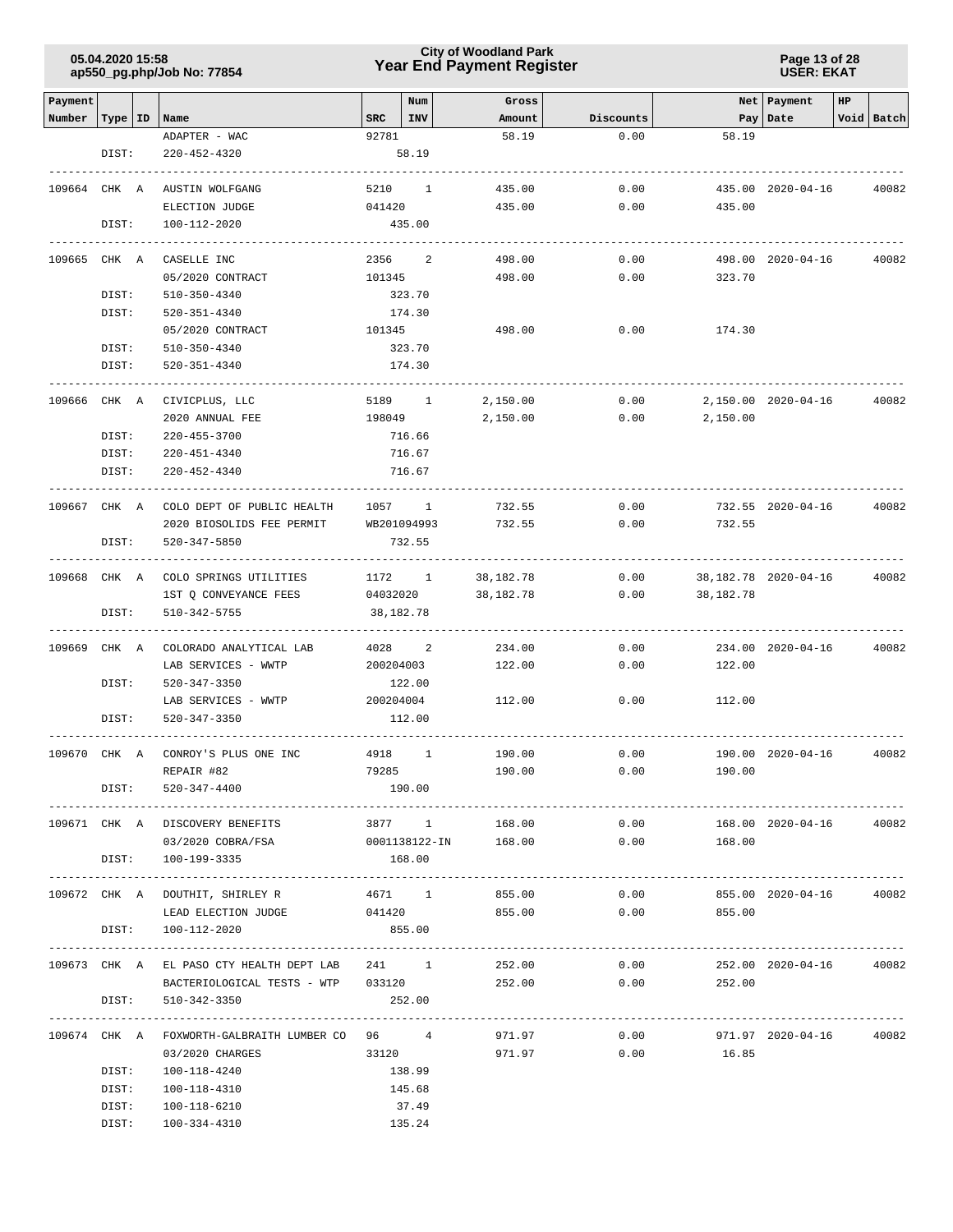|                   | 05.04.2020 15:58<br>ap550_pg.php/Job No: 77854 |  |                                                |            |            | City of Woodland Park<br>Year End Payment Register |                |                               | Page 14 of 28<br><b>USER: EKAT</b> |    |                 |
|-------------------|------------------------------------------------|--|------------------------------------------------|------------|------------|----------------------------------------------------|----------------|-------------------------------|------------------------------------|----|-----------------|
| Payment<br>Number | Type   ID                                      |  | Name                                           | <b>SRC</b> | Num<br>INV | Gross<br>Amount                                    | Discounts      | <b>Net</b>                    | Payment<br>Pay Date                | HP | Void Batch      |
|                   | DIST:                                          |  | $100 - 334 - 6170$                             |            | 32.54      |                                                    |                |                               |                                    |    |                 |
|                   | DIST:                                          |  | $220 - 452 - 6140$                             |            | 6.97       |                                                    |                |                               |                                    |    |                 |
|                   | DIST:                                          |  | $220 - 455 - 4310$                             |            | 316.24     |                                                    |                |                               |                                    |    |                 |
|                   | DIST:                                          |  | $510 - 345 - 6110$                             |            | 141.97     |                                                    |                |                               |                                    |    |                 |
|                   | DIST:                                          |  | 520-349-6110                                   |            | 16.85      |                                                    |                |                               |                                    |    |                 |
|                   |                                                |  | 03/2020 CHARGES                                | 33120      |            | 971.97                                             | 0.00           | 489.94                        |                                    |    |                 |
|                   | DIST:                                          |  | $100 - 118 - 4240$                             |            | 138.99     |                                                    |                |                               |                                    |    |                 |
|                   | DIST:                                          |  | 100-118-4310                                   |            | 145.68     |                                                    |                |                               |                                    |    |                 |
|                   | DIST:                                          |  | 100-118-6210                                   |            | 37.49      |                                                    |                |                               |                                    |    |                 |
|                   | DIST:                                          |  | 100-334-4310                                   |            | 135.24     |                                                    |                |                               |                                    |    |                 |
|                   | DIST:                                          |  | 100-334-6170                                   |            | 32.54      |                                                    |                |                               |                                    |    |                 |
|                   | DIST:                                          |  | $220 - 452 - 6140$                             |            | 6.97       |                                                    |                |                               |                                    |    |                 |
|                   | DIST:                                          |  | $220 - 455 - 4310$                             |            | 316.24     |                                                    |                |                               |                                    |    |                 |
|                   | DIST:                                          |  | 510-345-6110                                   |            | 141.97     |                                                    |                |                               |                                    |    |                 |
|                   | DIST:                                          |  | 520-349-6110                                   |            | 16.85      |                                                    |                |                               |                                    |    |                 |
|                   |                                                |  | 03/2020 CHARGES                                | 33120      |            | 971.97                                             | 0.00           | 323.21                        |                                    |    |                 |
|                   | DIST:                                          |  | 100-118-4240                                   |            | 138.99     |                                                    |                |                               |                                    |    |                 |
|                   | DIST:                                          |  | 100-118-4310                                   |            | 145.68     |                                                    |                |                               |                                    |    |                 |
|                   | DIST:                                          |  | 100-118-6210                                   |            | 37.49      |                                                    |                |                               |                                    |    |                 |
|                   | DIST:                                          |  | $100 - 334 - 4310$                             |            | 135.24     |                                                    |                |                               |                                    |    |                 |
|                   | DIST:                                          |  | $100 - 334 - 6170$                             |            | 32.54      |                                                    |                |                               |                                    |    |                 |
|                   | DIST:                                          |  | $220 - 452 - 6140$                             |            | 6.97       |                                                    |                |                               |                                    |    |                 |
|                   | DIST:                                          |  | $220 - 455 - 4310$                             |            | 316.24     |                                                    |                |                               |                                    |    |                 |
|                   | DIST:                                          |  | 510-345-6110                                   |            | 141.97     |                                                    |                |                               |                                    |    |                 |
|                   | DIST:                                          |  | 520-349-6110                                   |            | 16.85      |                                                    |                |                               |                                    |    |                 |
|                   |                                                |  | 03/2020 CHARGES                                | 33120      |            | 971.97                                             | 0.00           | 141.97                        |                                    |    |                 |
|                   | DIST:                                          |  | 100-118-4240                                   |            | 138.99     |                                                    |                |                               |                                    |    |                 |
|                   | DIST:                                          |  | 100-118-4310                                   |            | 145.68     |                                                    |                |                               |                                    |    |                 |
|                   | DIST:                                          |  | 100-118-6210                                   |            | 37.49      |                                                    |                |                               |                                    |    |                 |
|                   | DIST:                                          |  | 100-334-4310                                   |            | 135.24     |                                                    |                |                               |                                    |    |                 |
|                   | DIST:                                          |  | $100 - 334 - 6170$                             |            | 32.54      |                                                    |                |                               |                                    |    |                 |
|                   | DIST:                                          |  | $220 - 452 - 6140$                             |            | 6.97       |                                                    |                |                               |                                    |    |                 |
|                   | DIST:                                          |  | $220 - 455 - 4310$                             |            | 316.24     |                                                    |                |                               |                                    |    |                 |
|                   | DIST:                                          |  | $510 - 345 - 6110$                             |            | 141.97     |                                                    |                |                               |                                    |    |                 |
|                   | DIST:                                          |  | 520-349-6110                                   |            | 16.85      |                                                    |                |                               |                                    |    |                 |
|                   |                                                |  | 109675 CHK A GALLS AN ARAMARK COMPANY          | 672 1      |            | 14.00                                              | 0.00           |                               | 14.00  2020-04-16  40082           |    |                 |
|                   |                                                |  | UNIFORMS - LUCE                                | 015291247  |            | 14.00                                              | 0.00           | 14.00                         |                                    |    |                 |
|                   |                                                |  | DIST: 100-221-6210                             |            | 14.00      |                                                    |                |                               |                                    |    |                 |
|                   |                                                |  | 109676 CHK A GEORGIANNA DEPPEN                 |            |            | 5028 1 576.75                                      | 0.00           |                               | 576.75 2020-04-16 40082            |    |                 |
|                   |                                                |  | ELECTION JUDGE                                 |            | 041420     |                                                    | 576.75<br>0.00 | 576.75                        |                                    |    |                 |
|                   | DIST:                                          |  | 100-112-2020                                   |            | 576.75     |                                                    |                | ----------------------        |                                    |    | --------------- |
|                   |                                                |  | 109677 CHK A GERALDINE HOLCROFT                |            | 5029 1     | 576.75                                             | 0.00           |                               | 576.75 2020-04-16 40082            |    |                 |
|                   |                                                |  | ELECTION JUDGE                                 |            | 041420     | 576.75                                             | 0.00           | 576.75                        |                                    |    |                 |
|                   | DIST:                                          |  | 100-112-2020                                   |            | 576.75     |                                                    |                |                               |                                    |    |                 |
|                   |                                                |  | 109678 CHK A GRAINGER INC.                     |            | 282 1      | 54.84                                              |                | $0.00$ 54.84 2020-04-16 40082 |                                    |    |                 |
|                   |                                                |  | FUSE - WTP                                     |            |            | 9493894050 54.84                                   |                | $0.00$ 54.84                  |                                    |    |                 |
|                   | DIST:                                          |  | 510-342-6110                                   |            | 54.84      |                                                    |                |                               |                                    |    |                 |
|                   |                                                |  | 109679 CHK A HOME DEPOT CREDIT SERVICES 1758 1 |            |            | 3,494.97                                           | 0.00           |                               |                                    |    |                 |
|                   |                                                |  | 03/2020 CHARGES                                |            | 32920      | 3,494.97                                           |                | $0.00$ 3,494.97               |                                    |    |                 |
|                   |                                                |  | DIST: 100-118-4310                             |            | 3,494.97   |                                                    |                |                               |                                    |    |                 |
| 109680 CHK A IREA |                                                |  | --------------------------------------         |            |            | 343 3 16,995.60                                    | 0.00           | 16,995.60 2020-04-16          |                                    |    | 40082           |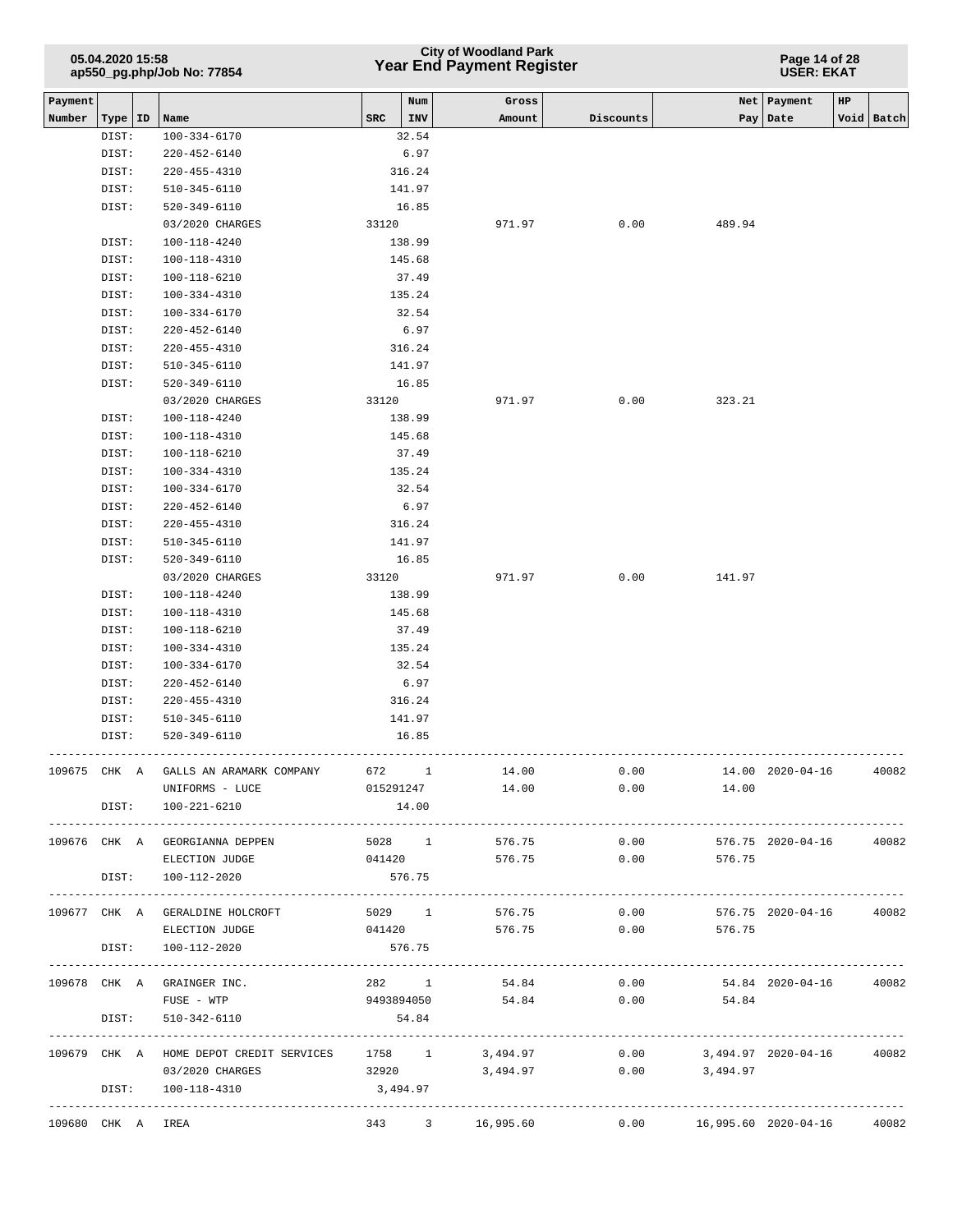|         | 05.04.2020 15:58 | ap550_pg.php/Job No: 77854                         |              |                                    | <b>City of Woodland Park</b><br><b>Year End Payment Register</b> | Page 15 of 28<br><b>USER: EKAT</b> |                                |                   |                           |  |
|---------|------------------|----------------------------------------------------|--------------|------------------------------------|------------------------------------------------------------------|------------------------------------|--------------------------------|-------------------|---------------------------|--|
| Payment |                  |                                                    |              | Num                                | Gross                                                            |                                    |                                | Net   Payment     | $_{\rm HP}$               |  |
| Number  | Type   ID        | Name                                               | $_{\rm SRC}$ | <b>INV</b>                         | Amount                                                           | Discounts                          |                                | Pay   Date        | Void Batch                |  |
|         |                  | 03/2020 CHARGES                                    | 040920B      |                                    | 16,995.60                                                        | 0.00                               | 3,648.68                       |                   |                           |  |
|         | DIST:            | 100-118-5710                                       |              | 1,837.42                           |                                                                  |                                    |                                |                   |                           |  |
|         | DIST:            | 100-334-5710                                       |              | 1,497.88                           |                                                                  |                                    |                                |                   |                           |  |
|         | DIST:<br>DIST:   | 100-334-2270                                       |              | 313.38<br>8,941.71                 |                                                                  |                                    |                                |                   |                           |  |
|         | DIST:            | 510-342-5710                                       |              |                                    |                                                                  |                                    |                                |                   |                           |  |
|         |                  | 220-452-5710                                       | 040920B      | 4,405.21                           | 16,995.60                                                        | 0.00                               |                                |                   |                           |  |
|         | DIST:            | 03/2020 CHARGES                                    |              |                                    |                                                                  |                                    | 4,405.21                       |                   |                           |  |
|         | DIST:            | 100-118-5710<br>$100 - 334 - 5710$                 |              | 1,837.42                           |                                                                  |                                    |                                |                   |                           |  |
|         | DIST:            | 100-334-2270                                       |              | 1,497.88<br>313.38                 |                                                                  |                                    |                                |                   |                           |  |
|         | DIST:            | 510-342-5710                                       |              | 8,941.71                           |                                                                  |                                    |                                |                   |                           |  |
|         |                  |                                                    |              |                                    |                                                                  |                                    |                                |                   |                           |  |
|         | DIST:            | $220 - 452 - 5710$                                 |              | 4,405.21                           |                                                                  |                                    |                                |                   |                           |  |
|         |                  | 03/2020 CHARGES                                    | 040920B      |                                    | 16,995.60                                                        | 0.00                               | 8,941.71                       |                   |                           |  |
|         | DIST:<br>DIST:   | 100-118-5710<br>100-334-5710                       |              | 1,837.42                           |                                                                  |                                    |                                |                   |                           |  |
|         | DIST:            |                                                    |              | 1,497.88                           |                                                                  |                                    |                                |                   |                           |  |
|         |                  | 100-334-2270                                       |              | 313.38                             |                                                                  |                                    |                                |                   |                           |  |
|         | DIST:            | 510-342-5710                                       |              | 8,941.71                           |                                                                  |                                    |                                |                   |                           |  |
|         | DIST:            | 220-452-5710                                       |              | 4,405.21<br>---------------------- |                                                                  |                                    |                                |                   |                           |  |
|         | 109681 CHK A     | KENDALL L. WOOD                                    |              | 5211 1                             | 457.50                                                           | 0.00                               |                                | 457.50 2020-04-16 | 40082                     |  |
|         |                  | ELECTION JUDGE                                     | 041420       |                                    | 457.50                                                           | 0.00                               | 457.50                         |                   |                           |  |
|         | DIST:            | 100-112-2020                                       |              | 457.50                             |                                                                  |                                    |                                |                   |                           |  |
|         |                  |                                                    |              |                                    |                                                                  |                                    |                                |                   |                           |  |
|         |                  | 109682 CHK A L.N. CURTIS & SONS                    |              | 5123 1                             | 110.60                                                           | 0.00                               |                                | 110.60 2020-04-16 | 40082                     |  |
|         |                  | UNIFORMS - WPPD                                    | INV375358    |                                    | 110.60                                                           | 0.00                               | 110.60                         |                   |                           |  |
|         | DIST:            | 100-221-6210                                       |              | 110.60                             |                                                                  |                                    |                                |                   |                           |  |
|         |                  |                                                    |              |                                    |                                                                  |                                    |                                |                   |                           |  |
|         |                  | 109683 CHK A LAWSON PRODUCTS, INC. 2935 1          |              |                                    | 87.75                                                            | 0.00                               |                                | 87.75 2020-04-16  | 40082                     |  |
|         |                  | SUPPLIES - STREETS                                 | 9307490033   |                                    | 87.75                                                            | 0.00                               | 87.75                          |                   |                           |  |
|         | DIST:            | 100-334-4320                                       |              | 87.75                              |                                                                  |                                    |                                |                   |                           |  |
|         |                  | 109684 CHK A LEXIS NEXIS ACCURINT                  | 3379 1       |                                    | 30.00                                                            | 0.00                               |                                | 30.00 2020-04-16  | 40082                     |  |
|         |                  | 03/2020 CONTRACT FEE                               |              | 1209360-20200331                   | 30.00                                                            | 0.00                               | 30.00                          |                   |                           |  |
|         | DIST:            | 100-221-5850                                       |              | 30.00                              |                                                                  |                                    |                                |                   |                           |  |
|         |                  |                                                    |              |                                    |                                                                  |                                    |                                |                   |                           |  |
|         |                  | 109685 CHK A MACDOUGALL & WOLDRIDGE, PC 1228 1     |              |                                    | 66.00                                                            | 0.00                               |                                |                   | 66.00 2020-04-16 40082    |  |
|         |                  | PROFESSIONAL FEES                                  |              | 161771                             | 66.00                                                            | 0.00                               | 66.00                          |                   |                           |  |
|         |                  | DIST: 510-341-3210                                 |              | 66.00                              |                                                                  |                                    |                                |                   |                           |  |
|         |                  |                                                    |              |                                    |                                                                  |                                    |                                |                   |                           |  |
|         |                  | 109686 CHK A MEBULBS                               |              |                                    | 3794 1 192.58                                                    | 0.00                               |                                |                   | 192.58 2020-04-16 40082   |  |
|         |                  | BULBS-B&G                                          |              |                                    | 30961612-01 192.58                                               |                                    | $0.00$ 192.58                  |                   |                           |  |
|         |                  | DIST: 220-455-4310                                 |              | 192.58                             |                                                                  |                                    |                                |                   |                           |  |
|         |                  |                                                    |              |                                    |                                                                  |                                    |                                |                   |                           |  |
|         |                  | 109687 CHK A MILE HIGH SHOOTING ACCESSORIES 5137 1 |              |                                    | 3,199.20                                                         | 0.00                               | $0.00$ 3,199.20                |                   | 3,199.20 2020-04-16 40082 |  |
|         |                  | AMMO - WPPD<br>DIST: 100-221-5800                  | 3,199.20     | W101331                            | 3,199.20                                                         |                                    |                                |                   |                           |  |
|         |                  |                                                    |              |                                    |                                                                  |                                    |                                |                   |                           |  |
|         |                  | 109688 CHK A CHRISTIAN SWARTZENDRUBER 1 1 326.00   |              |                                    |                                                                  |                                    | $0.00$ 826.00 2020-04-16       |                   | 40082                     |  |
|         |                  | COVID-19 CANCELLATION 04082020 826.00 0.00 826.00  |              |                                    |                                                                  |                                    |                                |                   |                           |  |
|         | DIST:            | 220-000-3478-2000                                  |              | 826.00                             |                                                                  |                                    |                                |                   |                           |  |
|         |                  |                                                    |              |                                    |                                                                  |                                    |                                |                   | --------------------      |  |
|         |                  | 109689 CHK A SHAINA LAMPTON                        |              | $1 \quad 1$                        | 442.50                                                           | 0.00                               |                                |                   | 442.50 2020-04-16 40082   |  |
|         |                  | ELECTION JUDGE                                     | 041420       |                                    | 442.50                                                           | 0.00                               | 442.50                         |                   |                           |  |
|         |                  | DIST: 100-112-2020                                 |              | 442.50                             |                                                                  |                                    |                                |                   |                           |  |
|         |                  |                                                    |              |                                    |                                                                  |                                    |                                |                   |                           |  |
|         |                  | 109690 CHK A JOHN THOMPSON                         |              |                                    | 1 1 435.00                                                       |                                    | $0.00$ 435.00 2020-04-16 40082 |                   |                           |  |
|         |                  | ELECTION JUDGE                                     |              |                                    | 041420A 435.00                                                   |                                    | $0.00$ 435.00                  |                   |                           |  |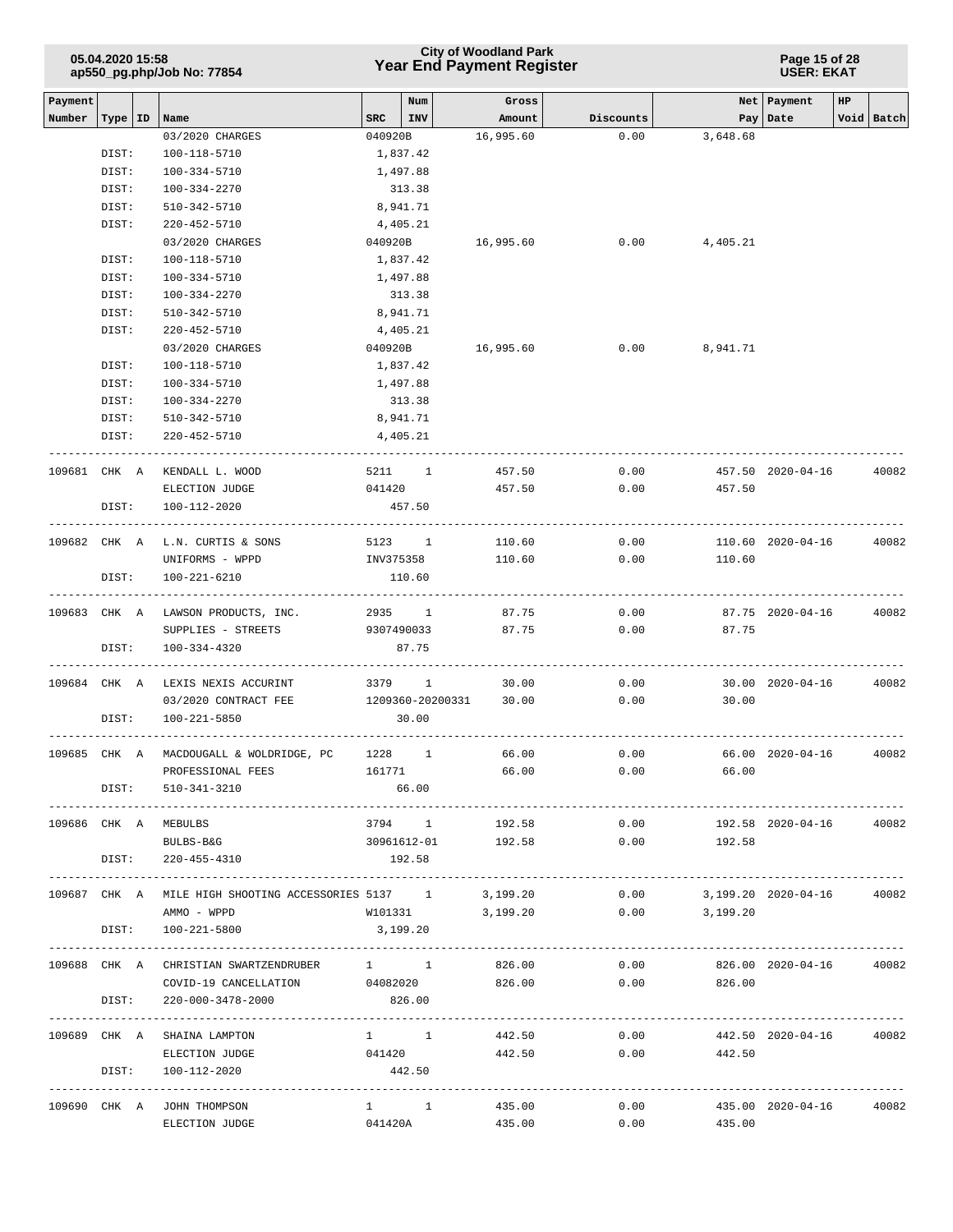### **Year End Payment Register City of Woodland Park 05.04.2020 15:58**

**Page 16 of 28 USER: EKAT**

| Payment                   |       |                                                                 |              | Num                      | Gross           |                 |                           | Net Payment             | HP |                 |
|---------------------------|-------|-----------------------------------------------------------------|--------------|--------------------------|-----------------|-----------------|---------------------------|-------------------------|----|-----------------|
| Number   Type   ID   Name |       |                                                                 | SRC          | INV                      | Amount          | Discounts       |                           | Pay   Date              |    | Void Batch      |
|                           | DIST: | 100-112-2020                                                    |              | 435.00                   |                 |                 |                           |                         |    |                 |
|                           |       |                                                                 |              |                          |                 |                 |                           |                         |    |                 |
| 109691 CHK A              |       | LUCYNDA SEBRING                                                 | $\mathbf{1}$ | <sup>1</sup>             | 52.00           | 0.00            |                           | 52.00 2020-04-16        |    | 40082           |
|                           |       | REFUND - P&R                                                    | 487          |                          | 52.00           | 0.00            | 52.00                     |                         |    |                 |
|                           | DIST: | 100-000-3479                                                    |              | 52.00                    |                 |                 |                           |                         |    |                 |
|                           |       |                                                                 |              |                          |                 |                 |                           |                         |    |                 |
| 109692 CHK A              |       | MARK & LESLEY ROWE                                              | $1 \quad 1$  |                          | 12.66           | 0.00            |                           | 12.66 2020-04-16        |    | 40082           |
|                           |       | UTILITY REFUND                                                  | 5695.04      |                          | 12.66           | 0.00            | 12.66                     |                         |    |                 |
|                           | DIST: | 510-342-3461                                                    |              | 12.35                    |                 |                 |                           |                         |    |                 |
|                           | DIST: | $510 - 342 - 3469$                                              |              | 0.31                     |                 |                 |                           |                         |    |                 |
|                           |       |                                                                 |              |                          |                 |                 |                           |                         |    |                 |
| 109693                    | CHK A | MUNIREVS INC                                                    | 5196         | 2                        | 1,185.00        | 0.00            |                           | 1,185.00 2020-04-16     |    | 40082           |
|                           |       | 03/2020 LODGING REVS                                            | 2413         |                          | 585.00          | 0.00            | 585.00                    |                         |    |                 |
|                           | DIST: | 100-117-7500                                                    |              | 585.00                   |                 |                 |                           |                         |    |                 |
|                           |       | LODGING REVS IMPLEMENTATION                                     | 2630         |                          | 600.00          | 0.00            | 600.00                    |                         |    |                 |
|                           | DIST: | 100-117-7500                                                    |              | 600.00                   |                 |                 |                           |                         |    |                 |
| 109694 CHK A              |       | O'REILLY AUTOMOTIVE STORES, IN 4531                             |              | $\overline{\phantom{1}}$ | 5.49            | 0.00            |                           | $5.49$ $2020 - 04 - 16$ |    | 40082           |
|                           |       | VEHICLE MAINTENANCE                                             | 32820        |                          | 5.49            | 0.00            | 5.49                      |                         |    |                 |
|                           | DIST: | 100-332-4420                                                    |              | 5.49                     |                 |                 |                           |                         |    |                 |
|                           |       |                                                                 |              |                          |                 |                 |                           |                         |    |                 |
| 109695 CHK A              |       | OWENS EQUIPMENT                                                 |              | 5165 1                   | 152.81          | 0.00            |                           | 152.81 2020-04-16       |    | 40082           |
|                           |       | #55 REPAIR                                                      | 1094         |                          | 152.81          | 0.00            | 152.81                    |                         |    |                 |
|                           | DIST: | 100-332-4410                                                    |              | 152.81                   |                 |                 |                           |                         |    |                 |
|                           |       |                                                                 |              |                          |                 |                 |                           |                         |    |                 |
| 109696 CHK A              |       | PITNEY BOWES GLOBAL FINANCIAL 2479 1                            |              |                          | 90.00           | 0.00            |                           | 90.00 2020-04-16        |    | 40082           |
|                           |       | 04/2020 POSTAGE LEASE                                           |              | 3310997487               | 90.00           | 0.00            | 90.00                     |                         |    |                 |
|                           | DIST: | 100-199-5350                                                    |              | 90.00                    |                 |                 |                           |                         |    |                 |
|                           |       |                                                                 |              |                          |                 |                 |                           |                         |    |                 |
| 109697 CHK A              |       | RUCKER, KEITH                                                   |              | 3415 1                   | 442.50          | 0.00            |                           | 442.50 2020-04-16       |    | 40082           |
|                           |       | ELECTION JUDGE                                                  | 041420       |                          | 442.50          | 0.00            | 442.50                    |                         |    |                 |
|                           | DIST: | 100-112-2020                                                    |              | 442.50                   |                 |                 |                           |                         |    |                 |
| 109698 CHK A              |       |                                                                 | 4859         | $\mathbf{1}$             | 217.50          | 0.00            |                           |                         |    | 40082           |
|                           |       | SGS ACCUTEST INC.<br>01/2020 WATER QUALITY TEST WTP 52160117839 |              |                          | 217.50          | 0.00            | 217.50                    | 217.50 2020-04-16       |    |                 |
|                           | DIST: | 510-342-3350                                                    |              | 217.50                   |                 |                 |                           |                         |    |                 |
|                           |       |                                                                 |              |                          |                 |                 |                           |                         |    |                 |
| 109699 CHK A              |       | SHERWIN-WILLIAMS                                                |              |                          | 1890 2<br>39.43 |                 | $0.00$ 39.43 $2020-04-16$ |                         |    | 40082           |
|                           |       | SUPPLIES - B&G                                                  | $5968 - 6$   |                          | 37.74           |                 | 0.00<br>37.74             |                         |    |                 |
|                           |       | DIST: 100-118-4310                                              |              | 37.74                    |                 |                 |                           |                         |    |                 |
|                           |       | SUPPLIES - B&G                                                  | $5971 - 0$   |                          | 1.69            | 0.00            | 1.69                      |                         |    |                 |
|                           |       | DIST: 100-118-4310                                              |              | 1.69                     |                 |                 |                           |                         |    |                 |
|                           |       |                                                                 |              |                          |                 |                 |                           |                         |    |                 |
|                           |       | 109700 CHK A THE LOCK SHOP                                      |              |                          | 2431 1 100.00   |                 | 0.00                      | 100.00 2020-04-16       |    | 40082           |
|                           |       | KEYS - PUBLIC WORKS 000567 100.00 0.00 0.00 100.00              |              |                          |                 |                 |                           |                         |    |                 |
|                           | DIST: | 100-118-4310                                                    | 100.00       |                          |                 |                 |                           |                         |    | --------------- |
|                           |       | 109701 CHK A TIAA COMMERCIAL FINANCE, INC 5175 1                |              |                          | 1,244.02        | 0.00            | 1,244.02 2020-04-16       |                         |    | 40082           |
|                           |       | 03/2020-04/2020 RENTAL 7099213                                  |              |                          |                 | $1,244.02$ 0.00 | 1,244.02                  |                         |    |                 |
|                           | DIST: | 100-120-4350                                                    | 1,244.02     |                          |                 |                 |                           |                         |    |                 |
|                           |       |                                                                 |              |                          |                 |                 |                           |                         |    |                 |
|                           |       | 109702 CHK A TIMBER LINE ELEC/CONTROL CORP 1145 1 1 812.00      |              |                          |                 |                 | $0.00$ 812.00 2020-04-16  |                         |    | 40082           |
|                           |       | WTP RTU REPLACEMENT 20635 812.00                                |              |                          |                 |                 | $0.00$ 812.00             |                         |    |                 |
|                           | DIST: | 510-342-6110                                                    | 812.00       |                          |                 |                 |                           |                         |    |                 |
|                           |       |                                                                 |              |                          |                 |                 |                           |                         |    |                 |
|                           |       | 109703 CHK A TRACTOR SUPPLY COMPANY                             | 4753 1       |                          | 861.96          | 0.00            |                           | 861.96 2020-04-16       |    | 40082           |
|                           |       | 03/2020 CHARGES                                                 | 33020        |                          | 861.96          | 0.00            | 861.96                    |                         |    |                 |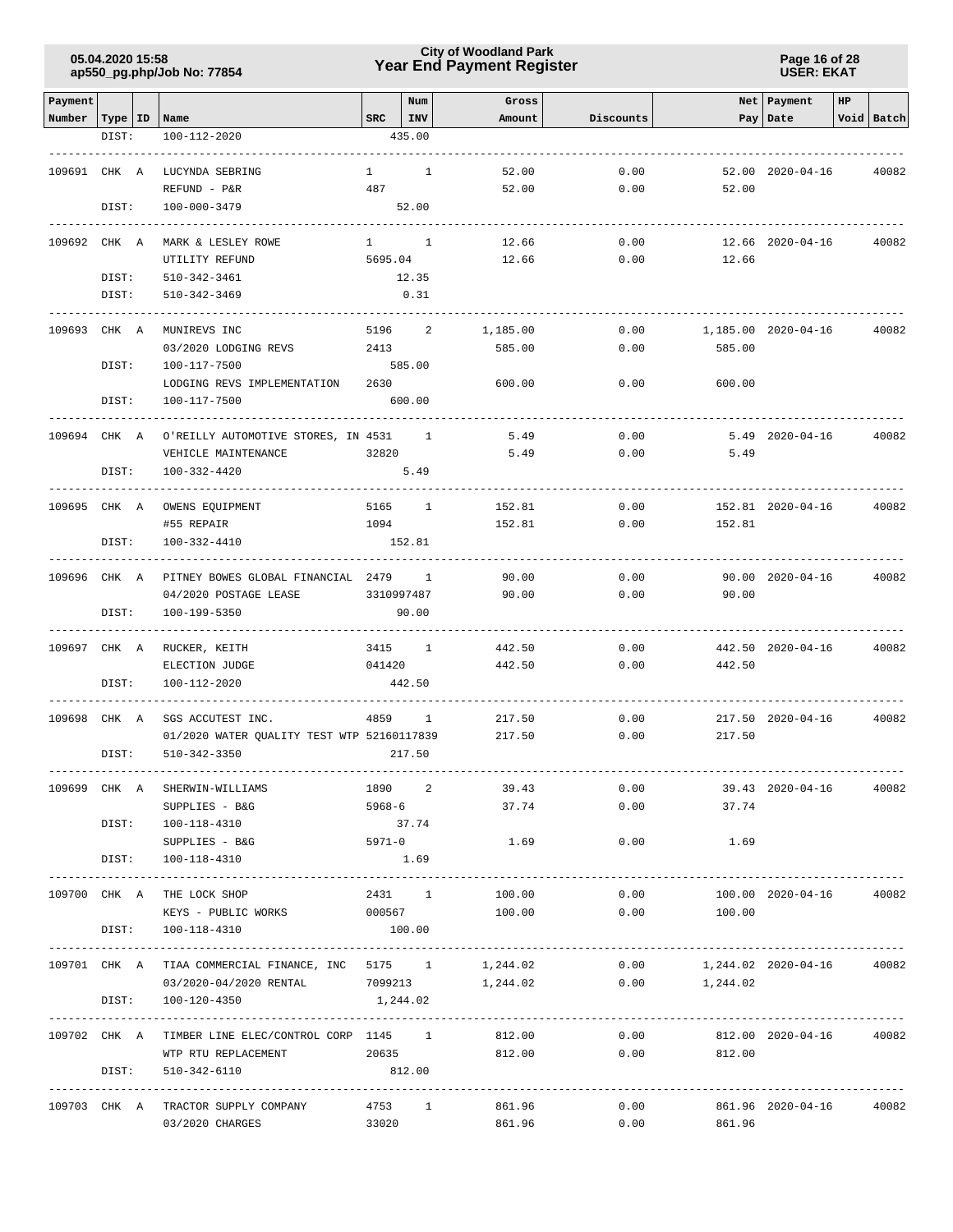### **Year End Payment Register City of Woodland Park 05.04.2020 15:58**

#### **Page 17 of 28 USER: EKAT**

| Payment      |                |                                 |         | Num      | Gross    |           |          | Net   Payment       | HP |            |
|--------------|----------------|---------------------------------|---------|----------|----------|-----------|----------|---------------------|----|------------|
| Number       |                | Type   ID   Name                | SRC     | INV      | Amount   | Discounts |          | Pay   Date          |    | Void Batch |
|              | DIST:          | 100-118-4320                    |         | 829.98   |          |           |          |                     |    |            |
|              | DIST:          | 100-118-6210                    |         | 31.98    |          |           |          |                     |    |            |
| 109704       | CHK A          | TREATMENT TECH, INC.            |         | 1494 1   | 1,241.00 | 0.00      |          | 1,241.00 2020-04-16 |    | 40082      |
|              |                | SODA ASH - WTP                  |         | 182215   | 1,241.00 | 0.00      | 1,241.00 |                     |    |            |
|              | DIST:          | $510 - 342 - 6310$              |         | 1,241.00 |          |           |          |                     |    |            |
|              |                |                                 |         |          |          |           |          |                     |    |            |
| 109705 CHK A |                | UPS STORE #1374                 |         | 416 2    | 138.23   | 0.00      |          | 138.23 2020-04-16   |    | 40082      |
|              |                | 03/2020 CHARGES                 |         | 40420    | 138.23   | 0.00      | 90.30    |                     |    |            |
|              | DIST:          | 100-221-6100                    |         | 31.68    |          |           |          |                     |    |            |
|              | DIST:          | 100-221-6160                    |         | 58.62    |          |           |          |                     |    |            |
|              | DIST:          | 510-342-3350                    |         | 16.96    |          |           |          |                     |    |            |
|              | DIST:          | 510-342-6110                    |         | 16.96    |          |           |          |                     |    |            |
|              | DIST:          | 510-342-3350                    |         | 14.01    |          |           |          |                     |    |            |
|              |                | 03/2020 CHARGES                 |         | 40420    | 138.23   | 0.00      | 47.93    |                     |    |            |
|              | DIST:          | 100-221-6100                    |         | 31.68    |          |           |          |                     |    |            |
|              | DIST:          | 100-221-6160                    |         | 58.62    |          |           |          |                     |    |            |
|              | DIST:          | 510-342-3350                    |         | 16.96    |          |           |          |                     |    |            |
|              | DIST:          | 510-342-6110                    |         | 16.96    |          |           |          |                     |    |            |
|              | DIST:          | 510-342-3350                    |         | 14.01    |          |           |          |                     |    |            |
|              |                |                                 |         |          |          |           |          |                     |    |            |
| 109706       | CHK A          | WOODLAND HARDWARE & RENTAL      |         | 2739 3   | 1,156.14 | 0.00      |          | 1,156.14 2020-04-16 |    | 40082      |
|              |                | 03/2020 CHARGES                 |         | 3312020  | 1,156.14 | 0.00      | 793.65   |                     |    |            |
|              | DIST:          | 100-118-4240                    |         | 50.28    |          |           |          |                     |    |            |
|              | DIST:          | 100-118-4310                    |         | 227.82   |          |           |          |                     |    |            |
|              | DIST:          | 100-120-6710                    |         | 35.99    |          |           |          |                     |    |            |
|              | DIST:          | 100-332-4420                    |         | 19.01    |          |           |          |                     |    |            |
|              | DIST:          | 100-334-2335                    |         | 87.99    |          |           |          |                     |    |            |
|              | DIST:          | 100-334-4300                    |         | 300.51   |          |           |          |                     |    |            |
|              | DIST:          | 100-334-4310                    |         | 5.76     |          |           |          |                     |    |            |
|              | DIST:          | 100-334-4320                    |         | 34.32    |          |           |          |                     |    |            |
|              | DIST:          | 100-334-6170                    |         | 31.97    |          |           |          |                     |    |            |
|              | DIST:          | 510-342-6110                    |         | 19.77    |          |           |          |                     |    |            |
|              | DIST:          | 510-345-6110                    |         | 10.74    |          |           |          |                     |    |            |
|              | DIST:          | 520-347-4320                    |         | 19.24    |          |           |          |                     |    |            |
|              | DIST:<br>DIST: | 520-347-5006                    |         | 106.55   |          |           |          |                     |    |            |
|              |                | 520-347-6113                    |         | 181.22   |          |           |          |                     |    |            |
|              | DIST:          | 520-349-6110<br>03/2020 CHARGES |         | 24.97    |          |           |          |                     |    |            |
|              |                | 100-118-4240                    | 3312020 | 50.28    | 1,156.14 | 0.00      | 30.51    |                     |    |            |
|              | DIST:<br>DIST: | 100-118-4310                    |         | 227.82   |          |           |          |                     |    |            |
|              | DIST:          | 100-120-6710                    |         | 35.99    |          |           |          |                     |    |            |
|              | DIST:          | $100 - 332 - 4420$              |         | 19.01    |          |           |          |                     |    |            |
|              | DIST:          | 100-334-2335                    |         | 87.99    |          |           |          |                     |    |            |
|              | DIST:          | $100 - 334 - 4300$              |         | 300.51   |          |           |          |                     |    |            |
|              | DIST:          | $100 - 334 - 4310$              |         | 5.76     |          |           |          |                     |    |            |
|              | DIST:          | 100-334-4320                    |         | 34.32    |          |           |          |                     |    |            |
|              | DIST:          | 100-334-6170                    |         | 31.97    |          |           |          |                     |    |            |
|              | DIST:          | 510-342-6110                    |         | 19.77    |          |           |          |                     |    |            |
|              | DIST:          | $510 - 345 - 6110$              |         | 10.74    |          |           |          |                     |    |            |
|              | DIST:          | $520 - 347 - 4320$              |         | 19.24    |          |           |          |                     |    |            |
|              | DIST:          | 520-347-5006                    |         | 106.55   |          |           |          |                     |    |            |
|              | DIST:          | 520-347-6113                    |         | 181.22   |          |           |          |                     |    |            |
|              | DIST:          | $520 - 349 - 6110$              |         | 24.97    |          |           |          |                     |    |            |
|              |                | 03/2020 CHARGES                 | 3312020 |          | 1,156.14 | 0.00      | 331.98   |                     |    |            |
|              | DIST:          | 100-118-4240                    |         | 50.28    |          |           |          |                     |    |            |
|              | DIST:          | 100-118-4310                    |         | 227.82   |          |           |          |                     |    |            |
|              |                |                                 |         |          |          |           |          |                     |    |            |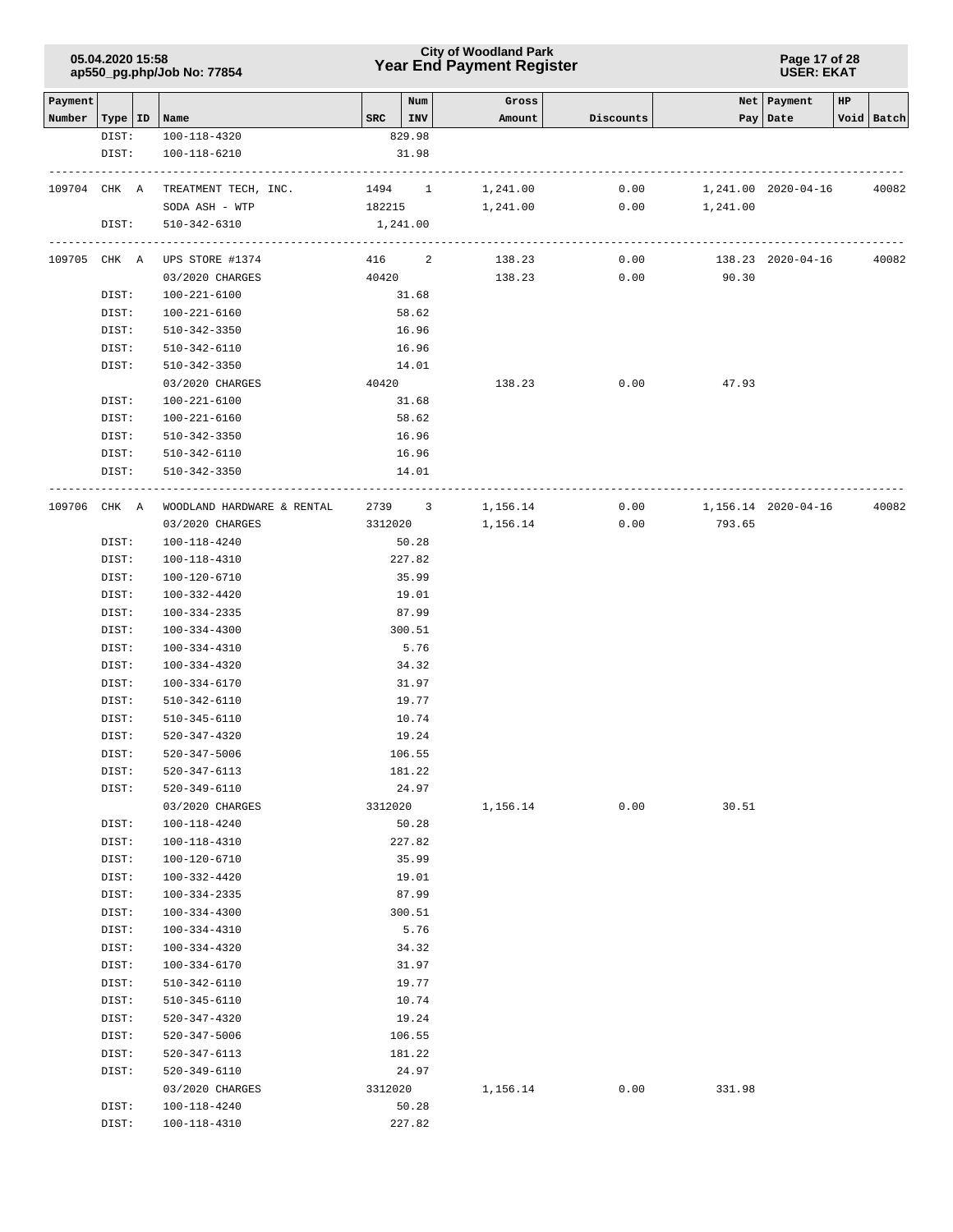# **Year End Payment Register City of Woodland Park 05.04.2020 15:58**

#### **Page 18 of 28 USER: EKAT**

| Payment      |           |                                             |              | Num            | Gross               |           |                       | Net   Payment           | HP |            |
|--------------|-----------|---------------------------------------------|--------------|----------------|---------------------|-----------|-----------------------|-------------------------|----|------------|
| Number       | Type   ID | Name                                        | $_{\tt SRC}$ | INV            | Amount              | Discounts |                       | Pay   Date              |    | Void Batch |
|              | DIST:     | 100-120-6710                                |              | 35.99          |                     |           |                       |                         |    |            |
|              | DIST:     | 100-332-4420                                |              | 19.01          |                     |           |                       |                         |    |            |
|              | DIST:     | $100 - 334 - 2335$                          |              | 87.99          |                     |           |                       |                         |    |            |
|              | DIST:     | 100-334-4300                                |              | 300.51         |                     |           |                       |                         |    |            |
|              | DIST:     | 100-334-4310                                |              | 5.76           |                     |           |                       |                         |    |            |
|              |           |                                             |              |                |                     |           |                       |                         |    |            |
|              | DIST:     | 100-334-4320                                |              | 34.32          |                     |           |                       |                         |    |            |
|              | DIST:     | 100-334-6170                                |              | 31.97          |                     |           |                       |                         |    |            |
|              | DIST:     | 510-342-6110                                |              | 19.77          |                     |           |                       |                         |    |            |
|              | DIST:     | 510-345-6110                                |              | 10.74          |                     |           |                       |                         |    |            |
|              | DIST:     | 520-347-4320                                |              | 19.24          |                     |           |                       |                         |    |            |
|              | DIST:     | 520-347-5006                                |              | 106.55         |                     |           |                       |                         |    |            |
|              | DIST:     | 520-347-6113                                |              | 181.22         |                     |           |                       |                         |    |            |
|              | DIST:     | 520-349-6110                                |              | 24.97          |                     |           |                       |                         |    |            |
| 109707 CHK A |           | WOODLAND PARK SCHOOL DIST RE-2 1262 1       |              |                | 105,563.20          | 0.00      | 105,563.20 2020-04-16 |                         |    | 40082      |
|              |           | 02/2020 SALES TAX                           |              |                | 04162020 105,563.20 | 0.00      | 105,563.20            |                         |    |            |
|              | DIST:     | 100-000-3802                                |              | $375.00 -$     |                     |           |                       |                         |    |            |
|              | DIST:     | 100-199-2100                                | 156,140.58   |                |                     |           |                       |                         |    |            |
|              | DIST:     | 100-199-2100                                |              | $50, 202.38 -$ |                     |           |                       |                         |    |            |
|              |           |                                             |              |                |                     |           |                       |                         |    |            |
| 109708 CHK A |           | ADVANCED ALARM                              | 4014 3       |                | 160.44              | 0.00      |                       | 160.44 2020-04-23       |    | 40108      |
|              |           | MONITORING-FINAL INVOICE-UPCC 142248        |              |                | 141.57              | 0.00      | 141.57                |                         |    |            |
|              | DIST:     | 220-455-4320                                |              | 141.57         |                     |           |                       |                         |    |            |
|              |           | CREDIT                                      | 142248A      |                | 94.38-              | 0.00      | 94.38-                |                         |    |            |
|              | DIST:     | 220-455-4320                                |              | $94.38 -$      |                     |           |                       |                         |    |            |
|              |           | MONITORING-FINAL INV. - UPCC 143666         |              |                | 113.25              | 0.00      | 113.25                |                         |    |            |
|              | DIST:     | $220 - 455 - 4320$                          |              | 113.25         |                     |           |                       |                         |    |            |
| 109709 CHK A |           | BLUETARP FINANCIAL                          | 4474 1       |                | 59.84               | 0.00      |                       | 59.84 2020-04-23        |    | 40108      |
|              |           | MAINTENANCE-VEH #55                         | 44547454     |                | 59.84               | 0.00      | 59.84                 |                         |    |            |
|              | DIST:     | 100-332-4410                                |              | 59.84          |                     |           |                       |                         |    |            |
|              |           |                                             |              |                |                     |           |                       |                         |    |            |
| 109710 CHK A |           | BRIAN E. BUNDY                              | 5208 1       |                | 945.00              | 0.00      |                       | 945.00 2020-04-23       |    | 40108      |
|              |           | ACCOUNTING SUPPORT SERVICES 04192020        |              |                | 945.00              |           | 0.00<br>945.00        |                         |    |            |
|              | DIST:     | 100-117-3500                                |              | 945.00         |                     |           |                       |                         |    |            |
| 109711 CHK A |           | CARMEN                                      | 4734 1       |                | 200.00              | 0.00      |                       | 200.00 2020-04-23       |    | 40108      |
|              |           | CATERING FOR ELECTION JUDGES #2             |              |                | 200.00              | 0.00      | 200.00                |                         |    |            |
|              | DIST:     | 100-112-2020                                |              | 200.00         |                     |           |                       |                         |    |            |
|              |           |                                             |              |                | 4180 1 515.55       |           |                       |                         |    | 40108      |
|              |           | 109712 CHK A CCP INDUSTRIES                 |              |                |                     | 0.00      |                       | 515.55 2020-04-23       |    |            |
|              |           | SUPPLIES - WWTP 1N02492713 515.55           |              |                |                     | 0.00      | 515.55                |                         |    |            |
|              | DIST:     | 520-347-6111                                |              | 515.55         |                     |           |                       |                         |    |            |
|              |           | 109713 CHK A CINTAS CORPORATION NO 2 4977 1 |              |                | 61.80               | 0.00      | 61.80 2020-04-23      |                         |    | 40108      |
|              |           | UNIFORMS - FLEET 4047734902 61.80           |              |                |                     |           | $0.00$ 61.80          |                         |    |            |
|              | DIST:     | 100-332-6210                                |              | 61.80          |                     |           |                       |                         |    |            |
|              |           | 109714 CHK A COLORADO ANALYTICAL LAB        | 4028 4       |                | 468.00              | 0.00      |                       | 468.00 2020-04-23 40108 |    |            |
|              |           | LAB SERVICES - WWTP                         | 200303016    |                | 122.00              | 0.00      | 122.00                |                         |    |            |
|              |           |                                             |              |                |                     |           |                       |                         |    |            |
|              | DIST:     | 520-347-3350                                | 122.00       |                |                     |           |                       |                         |    |            |
|              |           | LAB SERVICES - WWTP                         |              |                | 200303018<br>112.00 |           | 0.00<br>112.00        |                         |    |            |
|              | DIST:     | 520-347-3350                                | 112.00       |                |                     |           |                       |                         |    |            |
|              |           | LAB SERVICES - WWTP                         | 200407026    |                | 122.00              | 0.00      | 122.00                |                         |    |            |
|              | DIST:     | 520-347-3350                                |              | 122.00         |                     |           |                       |                         |    |            |
|              |           | LAB SERVICES - WWTP                         | 200407159    |                | 112.00              | 0.00      | 112.00                |                         |    |            |
|              | DIST:     | 520-347-3350                                | 112.00       |                |                     |           |                       |                         |    |            |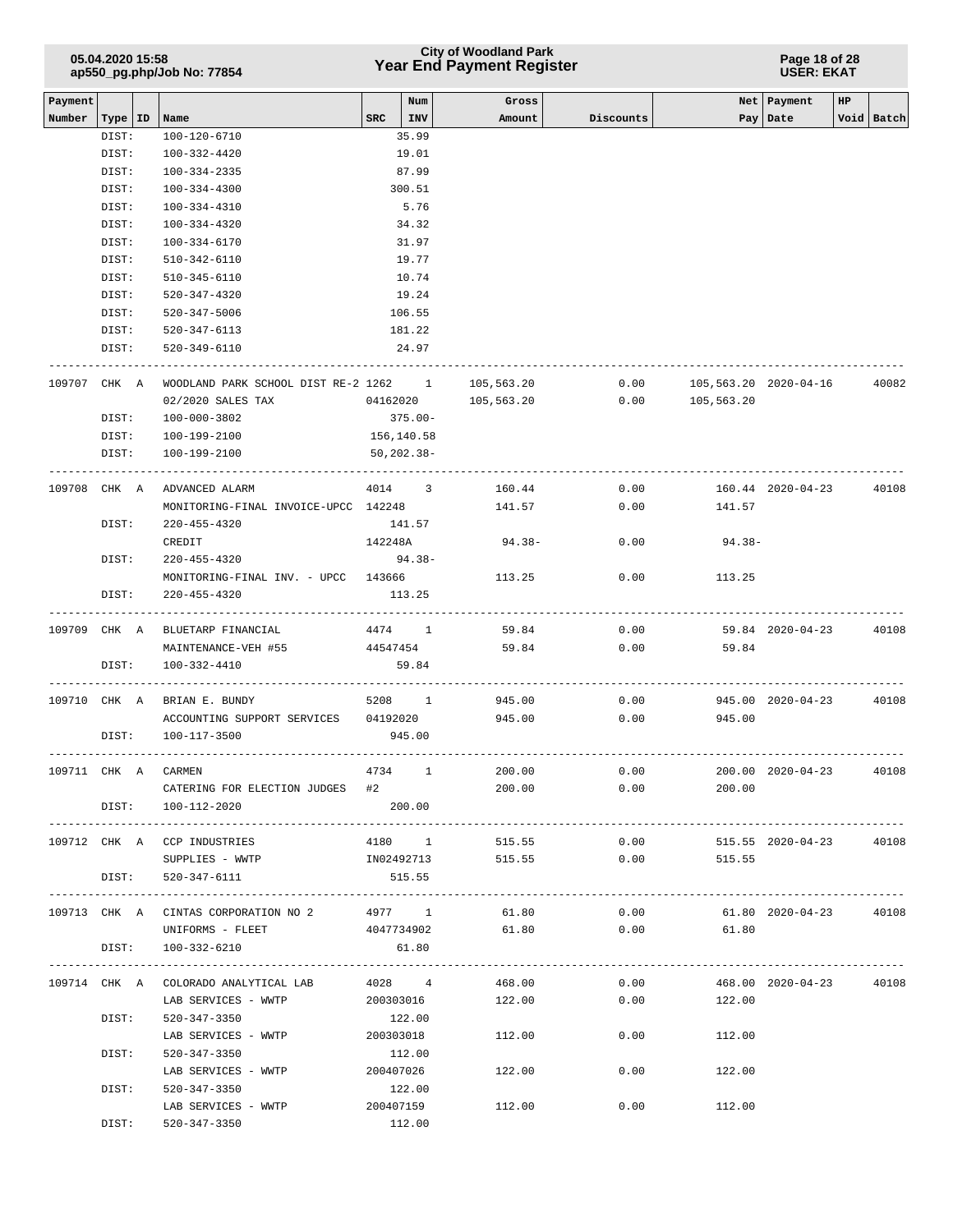### **Year End Payment Register City of Woodland Park 05.04.2020 15:58**

#### **Page 19 of 28 USER: EKAT**

| Payment                   |       |                                                          |            | Num        | Gross           |           |                            | Net Payment         | HP |            |
|---------------------------|-------|----------------------------------------------------------|------------|------------|-----------------|-----------|----------------------------|---------------------|----|------------|
| Number   Type   ID   Name |       |                                                          | SRC        | INV        | Amount          | Discounts |                            | Pay   Date          |    | Void Batch |
|                           |       |                                                          |            |            |                 |           |                            |                     |    |            |
| 109715 CHK A              |       | COLORADO ELECTRIC MOTOR REPAIR 2793 1                    |            |            | 185.70          | 0.00      |                            | 185.70 2020-04-23   |    | 40108      |
|                           |       | MOTOR - WWTP                                             | 66381      |            | 185.70          | 0.00      | 185.70                     |                     |    |            |
|                           | DIST: | 520-347-4320                                             |            | 185.70     |                 |           |                            |                     |    |            |
| 109716 CHK A              |       | CONROY'S PLUS ONE INC                                    | 4918 1     |            | 186.00          | 0.00      |                            | 186.00 2020-04-23   |    | 40108      |
|                           |       | VEHICLE #84                                              | 79291      |            | 186.00          | 0.00      | 186.00                     |                     |    |            |
|                           | DIST: | 100-332-4440                                             |            | 186.00     |                 |           |                            |                     |    |            |
|                           |       |                                                          |            |            |                 |           |                            |                     |    |            |
| 109717 CHK A              |       | CORE & MAIN LP                                           |            | 4980 3     | 1,199.05        | 0.00      |                            | 1,199.05 2020-04-23 |    | 40108      |
|                           |       | PARTS - $F/S$                                            | M116729    |            | 371.62          | 0.00      | 108.80                     |                     |    |            |
|                           | DIST: | 520-349-4370                                             |            | 262.82     |                 |           |                            |                     |    |            |
|                           | DIST: | 510-345-6110<br>PARTS - $F/S$                            | M116729    | 108.80     | 371.62          | 0.00      | 262.82                     |                     |    |            |
|                           | DIST: | 520-349-4370                                             |            | 262.82     |                 |           |                            |                     |    |            |
|                           | DIST: | 510-345-6110                                             |            | 108.80     |                 |           |                            |                     |    |            |
|                           |       | $SUPPLIES - F/S$                                         | M180364    |            | 827.43          | 0.00      | 827.43                     |                     |    |            |
|                           | DIST: | 510-345-6110                                             |            | 827.43     |                 |           |                            |                     |    |            |
|                           |       |                                                          |            |            |                 |           |                            |                     |    |            |
| 109718 CHK A              |       | CRUM ELECTRIC SUPPLY CO.                                 | 2866 1     |            | 319.03          | 0.00      |                            | 319.03 2020-04-23   |    | 40108      |
|                           |       | PARTS - WWTP                                             | 2173834-00 |            | 319.03          | 0.00      | 319.03                     |                     |    |            |
|                           | DIST: | 520-347-5006                                             |            | 319.03     |                 |           |                            |                     |    |            |
|                           |       | 109719 CHK A ELECTION SYSTEMS & SOFTWARE, L 4396 1       |            |            | 36.75           | 0.00      |                            | 36.75 2020-04-23    |    | 40108      |
|                           |       | 2020 ELECTION SUPPLIES<br>1128188                        |            |            | 36.75           | 0.00      | 36.75                      |                     |    |            |
|                           | DIST: | 100-112-2020                                             |            | 36.75      |                 |           |                            |                     |    |            |
| 109720 CHK A              |       | EMPLOYERS COUNCIL SERVICES, IN 5099 1                    |            |            | 30.00           | 0.00      |                            | 30.00 2020-04-23    |    | 40108      |
|                           |       | BACKROUND CHECK                                          | 0000340885 |            | 30.00           | 0.00      | 30.00                      |                     |    |            |
|                           | DIST: | 100-199-3335                                             |            | 30.00      |                 |           |                            |                     |    |            |
|                           |       |                                                          |            |            |                 |           |                            |                     |    |            |
| 109721 CHK A              |       | FRONT RANGE KUBOTA                                       | 5149 1     |            | 255.67          | 0.00      |                            | 255.67 2020-04-23   |    | 40108      |
|                           |       | PARTS - B&G                                              | 10075F     |            | 255.67          | 0.00      | 255.67                     |                     |    |            |
|                           | DIST: | 100-118-4320                                             |            | 255.67     |                 |           |                            |                     |    |            |
|                           |       | 109722 CHK A GRAINGER INC.                               |            | 282 1      | 26.38           | 0.00      |                            | 26.38 2020-04-23    |    | 40108      |
|                           |       | BLADE - WWTP                                             |            | 9498421743 | 26.38           | 0.00      | 26.38                      |                     |    |            |
|                           | DIST: | 520-347-6110                                             |            | 26.38      |                 |           |                            |                     |    |            |
|                           |       | 109723 CHK A IRON MOUNTAIN                               |            |            | 1376 1 3,854.58 |           | $0.00$ 3,854.58 2020-04-23 |                     |    | 40108      |
|                           |       | STORAGE - CITY HALL CMLG355 3,854.58                     |            |            |                 |           | $0.00$ 3,854.58            |                     |    |            |
|                           |       | DIST: 100-112-5100                                       | 3,854.58   |            |                 |           |                            |                     |    |            |
|                           |       |                                                          |            |            |                 |           |                            |                     |    |            |
|                           |       | 109724 CHK A JASON CALDWELL                              | 4955 1     |            | 85.00           | 0.00      |                            | 85.00 2020-04-23    |    | 40108      |
|                           |       | CERTIFICATION RENEWAL REIMB. 04202020                    |            |            | 85.00           | 0.00      | 85.00                      |                     |    |            |
|                           | DIST: | 520-347-5800                                             |            | 85.00      |                 |           |                            |                     |    |            |
|                           |       | 109725 CHK A KIEWIT INFRASTRUCTURE CO 4850 1 340.32 0.00 |            |            |                 |           |                            | 340.32 2020-04-23   |    | 40108      |
|                           |       | ASPHALT - STREETS 9100534868 340.32 0.00 340.32          |            |            |                 |           |                            |                     |    |            |
|                           |       | DIST: 410-335-7202                                       |            | 340.32     |                 |           |                            |                     |    |            |
|                           |       | 109726 CHK A KORY T. KATSIMPALIS                         | 5157 1     |            | 130.00          | 0.00      |                            | 130.00 2020-04-23   |    | 40108      |
|                           |       | 03/2020 ADMIN. SERVICES                                  | 032020     |            | 130.00          | 0.00      | 130.00                     |                     |    |            |
|                           |       | DIST: 215-710-3200                                       |            | 130.00     |                 |           |                            |                     |    |            |
|                           |       |                                                          |            |            |                 |           |                            |                     |    |            |
|                           |       | 109727 CHK A L.N. CURTIS & SONS                          |            |            | 5123 2 41.65    | 0.00      | 41.65 2020-04-23           |                     |    | 40108      |
|                           |       | UNIFORM - WPPD                                           |            |            | INV376615       | 12.30     | $0.00$ 12.30               |                     |    |            |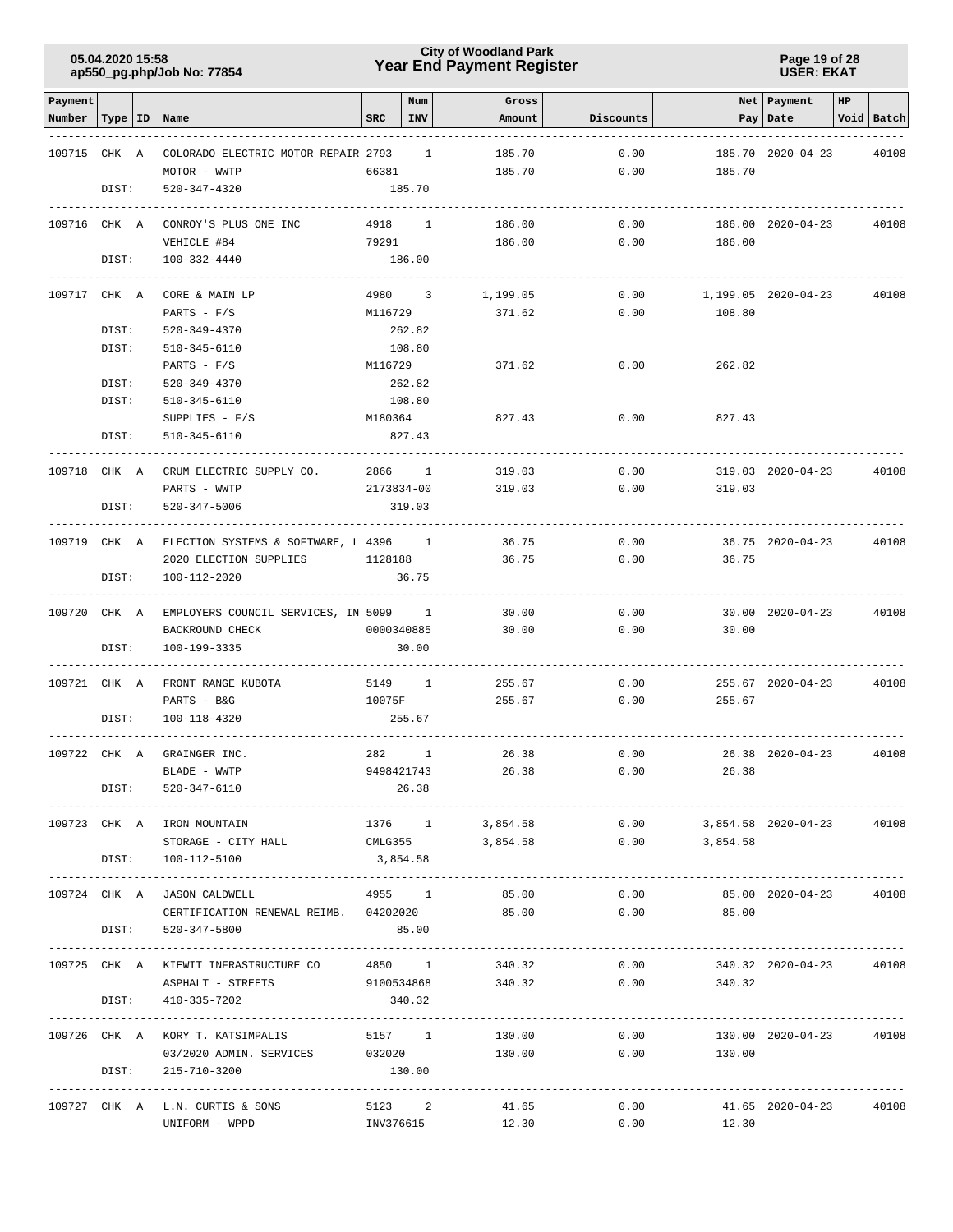### **Year End Payment Register City of Woodland Park 05.04.2020 15:58**

**Page 20 of 28 USER: EKAT**

| Payment      |           |                                                           |             | Num           |               | Gross              |           |                    | Net Payment            | HP |            |
|--------------|-----------|-----------------------------------------------------------|-------------|---------------|---------------|--------------------|-----------|--------------------|------------------------|----|------------|
| Number       | Type   ID | Name                                                      | SRC         | INV           |               | Amount             | Discounts |                    | Pay   Date             |    | Void Batch |
|              | DIST:     | 100-221-6210                                              |             | 12.30         |               |                    |           |                    |                        |    |            |
|              |           | UNIFORM - WPPD                                            |             | INV377479     |               | 29.35              | 0.00      | 29.35              |                        |    |            |
|              | DIST:     | 100-221-6210                                              |             | 29.35         |               |                    |           |                    |                        |    |            |
|              |           |                                                           |             |               |               |                    |           |                    |                        |    |            |
| 109728 CHK A |           | MCCANDLESS TRUCK CENTER LLC                               |             | 2792 2        |               | 294.18             | 0.00      |                    | 294.18 2020-04-23      |    | 40108      |
|              |           | REPAIR #25                                                |             | P103062387:01 |               | 294.18             | 0.00      | 102.97             |                        |    |            |
|              | DIST:     | 510-345-4400                                              |             | 191.21        |               |                    |           |                    |                        |    |            |
|              | DIST:     | 520-349-4400                                              |             | 102.97        |               |                    |           |                    |                        |    |            |
|              |           | REPAIR #25                                                |             |               | P103062387:01 | 294.18             | 0.00      | 191.21             |                        |    |            |
|              | DIST:     | 510-345-4400                                              |             | 191.21        |               |                    |           |                    |                        |    |            |
|              | DIST:     | 520-349-4400                                              |             | 102.97        |               |                    |           |                    |                        |    |            |
| 109729 CHK A |           | TABATHA HENDERSON                                         | $1 \quad 1$ |               |               | 31.51              | 0.00      |                    | 31.51 2020-04-23       |    | 40108      |
|              |           | UTILITY REFUND                                            |             | 4165.14       |               | 31.51              | 0.00      | 31.51              |                        |    |            |
|              | DIST:     | 510-342-3461                                              |             | 27.98         |               |                    |           |                    |                        |    |            |
|              | DIST:     | 510-342-3469                                              |             | 3.53          |               |                    |           |                    |                        |    |            |
|              |           |                                                           |             |               |               |                    |           |                    |                        |    |            |
| 109730 CHK A |           | DONALD RICKERT                                            |             | $1 \quad 1$   |               | 67.23              | 0.00      |                    | 67.23 2020-04-23       |    | 40108      |
|              |           | UTILITY REFUND                                            | 4780.01     |               |               | 67.23              | 0.00      | 67.23              |                        |    |            |
|              | DIST:     | 510-342-3461                                              |             | 65.63         |               |                    |           |                    |                        |    |            |
|              | DIST:     | 510-342-3469                                              |             | 1.60          |               |                    |           |                    |                        |    |            |
|              |           |                                                           |             |               |               |                    |           |                    |                        |    |            |
| 109731 CHK A |           | JAMI HOEKSTRA                                             |             | $1 \quad 1$   |               | 48.00              | 0.00      |                    | 48.00 2020-04-23       |    | 40108      |
|              |           | REFUND - WAC                                              | 488         |               |               | 48.00              | 0.00      | 48.00              |                        |    |            |
|              | DIST:     | 220-000-3470-3001                                         |             | 48.00         |               |                    |           |                    |                        |    |            |
|              |           |                                                           |             |               |               |                    |           |                    |                        |    |            |
| 109732 CHK A |           | TINA & TY GUILLORY                                        | $1 \quad 1$ |               |               | 90.10              | 0.00      |                    | 90.10 2020-04-23       |    | 40108      |
|              |           | UTILITY REFUND                                            | 5030.05     |               |               | 90.10              | 0.00      | 90.10              |                        |    |            |
|              | DIST:     | 510-342-3461                                              |             | 90.10         |               |                    |           |                    |                        |    |            |
|              |           |                                                           |             |               |               |                    |           |                    |                        |    |            |
| 109733 CHK A |           | MUTUAL OF OMAHA INSURANCE COMP 5128 1                     |             |               |               | 3,809.47           | 0.00      |                    | 3,809.47 2020-04-23    |    | 40108      |
|              |           | 04/2020 STD, LTD, ADD & LIFE INS 001071352025             |             |               |               | 3,809.47           | 0.00      | 3,809.47           |                        |    |            |
|              | DIST:     | 100-000-2175                                              |             | 1,149.70      |               |                    |           |                    |                        |    |            |
|              | DIST:     | 100-000-2175                                              |             | 837.83        |               |                    |           |                    |                        |    |            |
|              | DIST:     | 100-000-2170                                              |             | 1,821.94      |               |                    |           |                    |                        |    |            |
|              |           |                                                           |             |               |               |                    |           |                    |                        |    |            |
| 109734 CHK A |           | OVERHEAD DOOR CORPORATION                                 |             | 5126 1        |               | 1,050.00           | 0.00      |                    | 1,050.00 2020-04-23    |    | 40108      |
|              |           | EQUIP. & LABOR - SERVICE DOOR 18202491                    |             |               |               | 1,050.00           |           | $0.00$ 1,050.00    |                        |    |            |
|              |           | DIST: 100-118-4310                                        | 1,050.00    |               |               |                    |           |                    |                        |    |            |
|              |           |                                                           |             |               |               |                    |           |                    |                        |    |            |
|              |           | 109735 CHK A PHIL LONG FORD                               |             |               |               | 504 2 685.11       |           | 0.00               | 685.11 2020-04-23      |    | 40108      |
|              |           | REPAIR - LABOR                                            | 491786      |               |               | 300.00             |           | 0.00<br>300.00     |                        |    |            |
|              |           | DIST: 100-332-4430                                        | 300.00      |               |               |                    |           |                    |                        |    |            |
|              |           | REPAIR #49                                                | 781889      |               |               | 385.11             |           | $0.00$ 385.11      |                        |    |            |
|              | DIST:     | 100-332-4430                                              |             | 385.11        |               |                    |           |                    |                        |    |            |
|              |           |                                                           |             |               |               |                    |           |                    |                        |    |            |
|              |           | 109736 CHK A RED WING BUSINESS ADVANTAGE AC 4982 1 203.99 |             |               |               |                    |           | 0.00               | 203.99 2020-04-23      |    | 40108      |
|              |           | UNIFORM - SOCZEK                                          |             |               |               | 951-1-46987 203.99 |           | 0.00<br>203.99     |                        |    |            |
|              | DIST:     | 520-347-6210                                              |             | 203.99        |               |                    |           |                    |                        |    |            |
|              |           |                                                           |             |               |               |                    |           |                    |                        |    |            |
|              |           | 109737 CHK A SCHMIDT CONSTRUCTION                         | 559 1       |               |               | 199.00             | 0.00      |                    | 199.00 2020-04-23      |    | 40108      |
|              |           | ASPHALT - STREETS 2484062                                 |             |               |               |                    |           | 199.00 0.00 199.00 |                        |    |            |
|              | DIST:     | 410-335-7202                                              |             | 199.00        |               |                    |           |                    |                        |    |            |
|              |           |                                                           |             |               |               |                    |           |                    |                        |    |            |
|              |           | 109738 CHK A SCHUMACHER'S                                 |             |               | 561 1         | 19.40              | 0.00      |                    | 19.40 2020-04-23 40108 |    |            |
|              |           | #51 - MAINTENANCE                                         | 67392       |               |               | 19.40              | 0.00      | 19.40              |                        |    |            |
|              | DIST:     | 100-332-4420                                              |             | 19.40         |               |                    |           |                    |                        |    |            |
|              |           |                                                           |             |               |               |                    |           |                    |                        |    |            |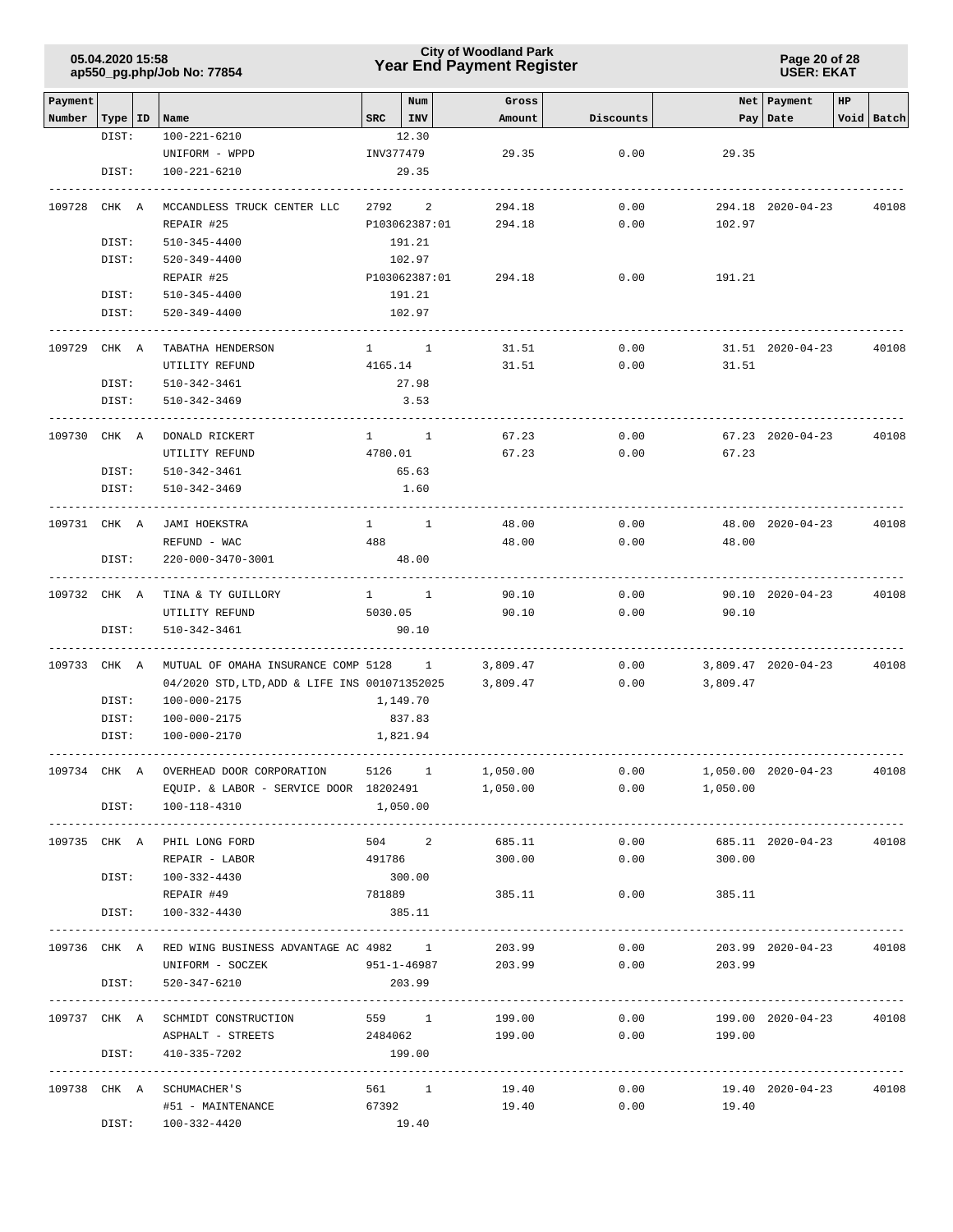### **Year End Payment Register City of Woodland Park 05.04.2020 15:58**

**Page 21 of 28 USER: EKAT**

| Payment      |           |                                                             |          | Num                  | Gross            |           |                            | Net   Payment     | HP |            |
|--------------|-----------|-------------------------------------------------------------|----------|----------------------|------------------|-----------|----------------------------|-------------------|----|------------|
| Number       | Type   ID | Name                                                        | SRC      | <b>INV</b>           | Amount           | Discounts |                            | Pay   Date        |    | Void Batch |
| 109739 CHK A |           | SHERWIN-WILLIAMS                                            | 1890     | $\mathbf{1}$         | 55.81            | 0.00      |                            | 55.81 2020-04-23  |    | 40108      |
|              |           | PAINT FOR WWPD                                              | 7938-3   |                      | 55.81            | 0.00      | 55.81                      |                   |    |            |
|              | DIST:     | 100-118-4310                                                |          | 55.81                |                  |           |                            |                   |    |            |
| 109740 CHK A |           | RED BARON CAR WASH                                          | 4191     | 1                    | 35.00            | 0.00      |                            | 35.00 2020-04-23  |    | 40108      |
|              |           | 03/2020 CHARGES                                             | 1638B    |                      | 35.00            | 0.00      | 35.00                      |                   |    |            |
|              | DIST:     | 520-347-4320                                                |          | 35.00                |                  |           |                            |                   |    |            |
| 109741 CHK A |           | TELLER CNTY PUBLIC HEALTH                                   | 2293 1   |                      | 997.00           | 0.00      |                            | 997.00 2020-04-23 |    | 40108      |
|              |           | EMPLOYEE IMMUNIZATIONS                                      | 04042020 |                      | 997.00           | 0.00      | 997.00                     |                   |    |            |
|              | DIST:     | 100-199-3335                                                |          | 997.00               |                  |           |                            |                   |    |            |
| 109742 CHK A |           | THE LOCK SHOP                                               | 2431     | 1                    | 250.00           | 0.00      |                            | 250.00 2020-04-23 |    | 40108      |
|              |           | REPAIR - DIVIDE PLANT                                       | 000562   |                      | 250.00           | 0.00      | 250.00                     |                   |    |            |
|              | DIST:     | 520-347-5006                                                |          | 250.00               |                  |           |                            |                   |    |            |
| 109743 CHK A |           | UNITED REPROGRAPHIC SUPPLY                                  | 4285     | 2                    | 138.93           | 0.00      |                            | 138.93 2020-04-23 |    | 40108      |
|              |           | INK CARTRIDGE FOR PLOTTER                                   | IN229640 |                      | 138.93           | 0.00      | 69.46                      |                   |    |            |
|              | DIST:     | 100-114-6100                                                |          | 69.47                |                  |           |                            |                   |    |            |
|              | DIST:     | 510-341-5000                                                |          | 69.46                |                  |           |                            |                   |    |            |
|              |           | INK CARTRIDGE FOR PLOTTER                                   | IN229640 |                      | 138.93           | 0.00      | 69.47                      |                   |    |            |
|              | DIST:     | 100-114-6100                                                |          | 69.47                |                  |           |                            |                   |    |            |
|              | DIST:     | 510-341-5000                                                |          | 69.46                |                  |           |                            |                   |    |            |
| 109744 CHK A |           | USA BLUEBOOK                                                | 1779     | 2                    | 149.10           | 0.00      |                            | 149.10 2020-04-23 |    | 40108      |
|              |           | PROBE - $F/S$                                               | 186555   |                      | 107.60           | 0.00      | 107.60                     |                   |    |            |
|              | DIST:     | 510-345-6110                                                |          | 107.60               |                  |           |                            |                   |    |            |
|              |           | PARTS - WWTP                                                | 188765   |                      | 41.50            | 0.00      | 41.50                      |                   |    |            |
|              | DIST:     | 520-347-5006                                                |          | 41.50                |                  |           |                            |                   |    |            |
| 109745 CHK A |           | VSP-VISION SERVICE PLAN                                     |          | 664 1                | 913.00           | 0.00      |                            | 913.00 2020-04-23 |    | 40108      |
|              |           | 04/2020 VISION PLAN                                         | 03182020 |                      | 913.00           | 0.00      | 913.00                     |                   |    |            |
|              | DIST:     | 100-199-3335                                                |          | 913.00               |                  |           |                            |                   |    |            |
| 109746 CHK A |           | WASTE MANAGEMENT WOODLAND PARK 3004                         |          | 1                    | 16.00            | 0.00      |                            | 16.00 2020-04-23  |    | 40108      |
|              |           | XTRA TRASH SERVICE - STREETS                                |          | $0005728 - 2517 - 2$ | 16.00            | 0.00      | 16.00                      |                   |    |            |
|              | DIST:     | 100-334-4210                                                |          | 16.00                |                  |           |                            |                   |    |            |
|              |           | 109753 CHK A A&E TIRE INC                                   |          | 4841 1               | 147.25           | 0.00      |                            | 147.25 2020-04-30 |    | 40172      |
|              |           | TIRES - VEH. #60                                            |          |                      | 648383-00 147.25 |           | 0.00<br>147.25             |                   |    |            |
|              |           | DIST: 100-332-4420                                          |          | 147.25               |                  |           |                            |                   |    |            |
|              |           | 109754 CHK A AJIMURA-KESSLER, JODY                          |          | 3032 1               | 52.25            | 0.00      |                            | 52.25 2020-04-30  |    | 40172      |
|              |           | INSTRUCTOR - P&R                                            |          | 04272020             | 52.25            |           | 52.25<br>0.00              |                   |    |            |
|              | DIST:     | 220-451-3400-1000                                           |          | 52.25                |                  |           |                            |                   |    |            |
|              |           | 109755 CHK A BILL'S EQUIPMENT & SUPPLY, INC 1728 1 1,260.48 |          |                      |                  |           | $0.00$ 1,260.48 2020-04-30 |                   |    | 40172      |
|              |           | BOOM LIFT - STREETS                                         |          |                      | 406478 1,260.48  |           | $0.00$ 1,260.48            |                   |    |            |
|              |           | DIST: 100-334-5600                                          |          | 420.16               |                  |           |                            |                   |    |            |
|              | DIST:     | 100-118-5600                                                |          | 840.32               |                  |           |                            |                   |    |            |
|              |           | 109756 CHK A BLACK HILLS ENERGY                             |          | 4035 4               | 6,017.49         | 0.00      | 6,017.49 2020-04-30        |                   |    | 40172      |
|              |           | 04/2020 CHARGES                                             |          |                      | 42320 6,017.49   | 0.00      | 507.21                     |                   |    |            |
|              | DIST:     | 100-118-5700                                                | 1,491.62 |                      |                  |           |                            |                   |    |            |
|              | DIST:     | 220-455-5700                                                |          | 226.52               |                  |           |                            |                   |    |            |
|              | DIST:     | 100-332-5700                                                |          | 479.17               |                  |           |                            |                   |    |            |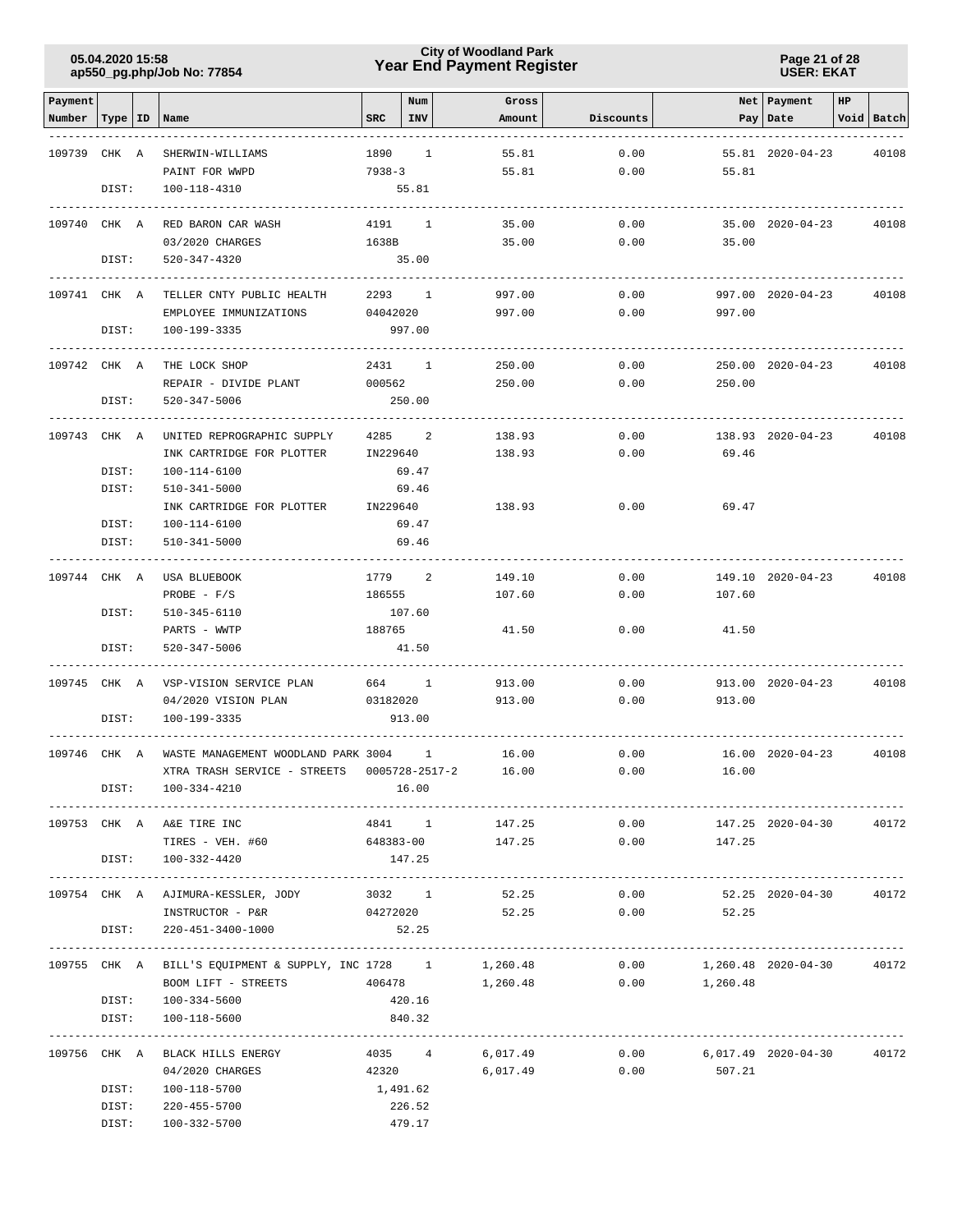|         | 05.04.2020 15:58   | ap550_pg.php/Job No: 77854           |            |                      | <b>City of Woodland Park</b><br><b>Year End Payment Register</b> | Page 22 of 28<br><b>USER: EKAT</b> |                            |                     |             |
|---------|--------------------|--------------------------------------|------------|----------------------|------------------------------------------------------------------|------------------------------------|----------------------------|---------------------|-------------|
| Payment |                    |                                      |            | Num                  | Gross                                                            |                                    | Net                        | Payment             | $_{\rm HP}$ |
| Number  | Type   ID<br>DIST: | Name<br>100-334-5700                 | <b>SRC</b> | <b>INV</b><br>568.53 | Amount                                                           | Discounts                          | Pay                        | Date                | Void Batch  |
|         | DIST:              | 510-342-5700                         |            | 507.21               |                                                                  |                                    |                            |                     |             |
|         | DIST:              | 520-347-5700                         |            | 1,255.61             |                                                                  |                                    |                            |                     |             |
|         | DIST:              | $220 - 452 - 5700$                   |            | 1,488.83             |                                                                  |                                    |                            |                     |             |
|         |                    | 04/2020 CHARGES                      | 42320      |                      | 6,017.49                                                         | 0.00                               | 1,255.61                   |                     |             |
|         | DIST:              | 100-118-5700                         |            | 1,491.62             |                                                                  |                                    |                            |                     |             |
|         | DIST:              | $220 - 455 - 5700$                   |            | 226.52               |                                                                  |                                    |                            |                     |             |
|         | DIST:              | $100 - 332 - 5700$                   |            | 479.17               |                                                                  |                                    |                            |                     |             |
|         | DIST:              | $100 - 334 - 5700$                   |            | 568.53               |                                                                  |                                    |                            |                     |             |
|         | DIST:              | 510-342-5700                         |            | 507.21               |                                                                  |                                    |                            |                     |             |
|         | DIST:              | 520-347-5700                         |            | 1,255.61             |                                                                  |                                    |                            |                     |             |
|         | DIST:              | $220 - 452 - 5700$                   |            | 1,488.83             |                                                                  |                                    |                            |                     |             |
|         |                    | 04/2020 CHARGES                      | 42320      |                      | 6,017.49                                                         | 0.00                               | 2,539.32                   |                     |             |
|         | DIST:              | 100-118-5700                         |            | 1,491.62             |                                                                  |                                    |                            |                     |             |
|         | DIST:              | 220-455-5700                         |            | 226.52               |                                                                  |                                    |                            |                     |             |
|         | DIST:              | 100-332-5700                         |            | 479.17               |                                                                  |                                    |                            |                     |             |
|         | DIST:              | $100 - 334 - 5700$                   |            | 568.53               |                                                                  |                                    |                            |                     |             |
|         | DIST:              | 510-342-5700                         |            | 507.21               |                                                                  |                                    |                            |                     |             |
|         | DIST:              | $520 - 347 - 5700$                   |            | 1,255.61             |                                                                  |                                    |                            |                     |             |
|         | DIST:              | $220 - 452 - 5700$                   |            | 1,488.83             |                                                                  |                                    |                            |                     |             |
|         |                    | 04/2020 CHARGES                      | 42320      |                      | 6,017.49                                                         | 0.00                               | 1,715.35                   |                     |             |
|         | DIST:              | 100-118-5700                         |            | 1,491.62             |                                                                  |                                    |                            |                     |             |
|         | DIST:<br>DIST:     | $220 - 455 - 5700$                   |            | 226.52               |                                                                  |                                    |                            |                     |             |
|         | DIST:              | 100-332-5700<br>$100 - 334 - 5700$   |            | 479.17<br>568.53     |                                                                  |                                    |                            |                     |             |
|         | DIST:              | 510-342-5700                         |            | 507.21               |                                                                  |                                    |                            |                     |             |
|         | DIST:              | 520-347-5700                         |            | 1,255.61             |                                                                  |                                    |                            |                     |             |
|         | DIST:              | $220 - 452 - 5700$                   |            | 1,488.83             |                                                                  |                                    |                            |                     |             |
| 109757  | CHK A              | CDW GOVERNMENT, INC.                 | 2302       | 4                    | 1,616.82                                                         | 0.00                               |                            | 1,616.82 2020-04-30 | 40172       |
|         |                    | MS OFFICE EMAIL LICENSE              | XFS6384    |                      | 207.90                                                           | 0.00                               | 207.90                     |                     |             |
|         | DIST:              | 100-120-6710                         |            | 207.90               |                                                                  |                                    |                            |                     |             |
|         |                    | LAPTOP STYLUS                        | XFT5697    |                      | 90.06                                                            | 0.00                               | 90.06                      |                     |             |
|         | DIST:              | 100-120-6710                         |            | 90.06                |                                                                  |                                    |                            |                     |             |
|         |                    | USB ADAPTER                          | XLS7738    |                      | 62.81                                                            | 0.00                               | 62.81                      |                     |             |
|         | DIST:              | 100-120-6710                         |            | 62.81                |                                                                  |                                    |                            |                     |             |
|         |                    | MICROSOFT LAPTOP XPL9315 1,256.05    |            |                      |                                                                  |                                    | $0.00$ 1,256.05            |                     |             |
|         | DIST:              | 100-120-6710                         | 1,256.05   |                      |                                                                  |                                    |                            |                     |             |
|         |                    | 109758 CHK A CINTAS CORPORATION NO 2 |            | 4977 1               | 61.80                                                            | 0.00                               |                            | 61.80 2020-04-30    | 40172       |
|         |                    | UNIFORMS - FLEET                     |            | 4048308556           | 61.80                                                            | 0.00                               | 61.80                      |                     |             |
|         | DIST:              | 100-332-6210                         |            | 61.80                |                                                                  |                                    |                            |                     |             |
|         | 109759 CHK A CIRSA |                                      |            |                      | 144 2 5,000.00                                                   |                                    | $0.00$ 5,000.00 2020-04-30 |                     | 40172       |
|         |                    | CLAIM #PC6009980-1                   |            | 192195               | 2,500.00                                                         |                                    | $0.00$ 2,500.00            |                     |             |
|         |                    | DIST: 100-199-5200                   | 2,500.00   |                      |                                                                  |                                    |                            |                     |             |
|         |                    | CLAIM #PC6010667                     |            | 200867               | 2,500.00                                                         | 0.00                               | 2,500.00                   |                     |             |
|         | DIST:              | 100-199-5200                         | 2,500.00   |                      |                                                                  |                                    |                            |                     |             |
|         |                    | 109760 CHK A CORE & MAIN LP          |            | 4980 1               | 75.00                                                            | 0.00                               |                            | 75.00 2020-04-30    | 40172       |
|         |                    | SOUND PANELS - WAC                   | M184300    |                      | 75.00                                                            | 0.00                               | 75.00                      |                     |             |
|         | DIST:              | 220-452-4310                         |            | 75.00                |                                                                  |                                    |                            |                     |             |
|         |                    | 109761 CHK A DELL MARKETING LP       |            |                      | 1192 1 3,697.60                                                  |                                    | $0.00$ 3,697.60 2020-04-30 |                     | 40172       |
|         |                    | COMPUTER MONITORS                    |            |                      | 10374382158 3,697.60                                             |                                    | $0.00$ 3,697.60            |                     |             |
|         | DIST:              | 100-120-6710                         | 3,697.60   |                      |                                                                  |                                    |                            |                     |             |
|         |                    |                                      |            |                      |                                                                  |                                    |                            |                     |             |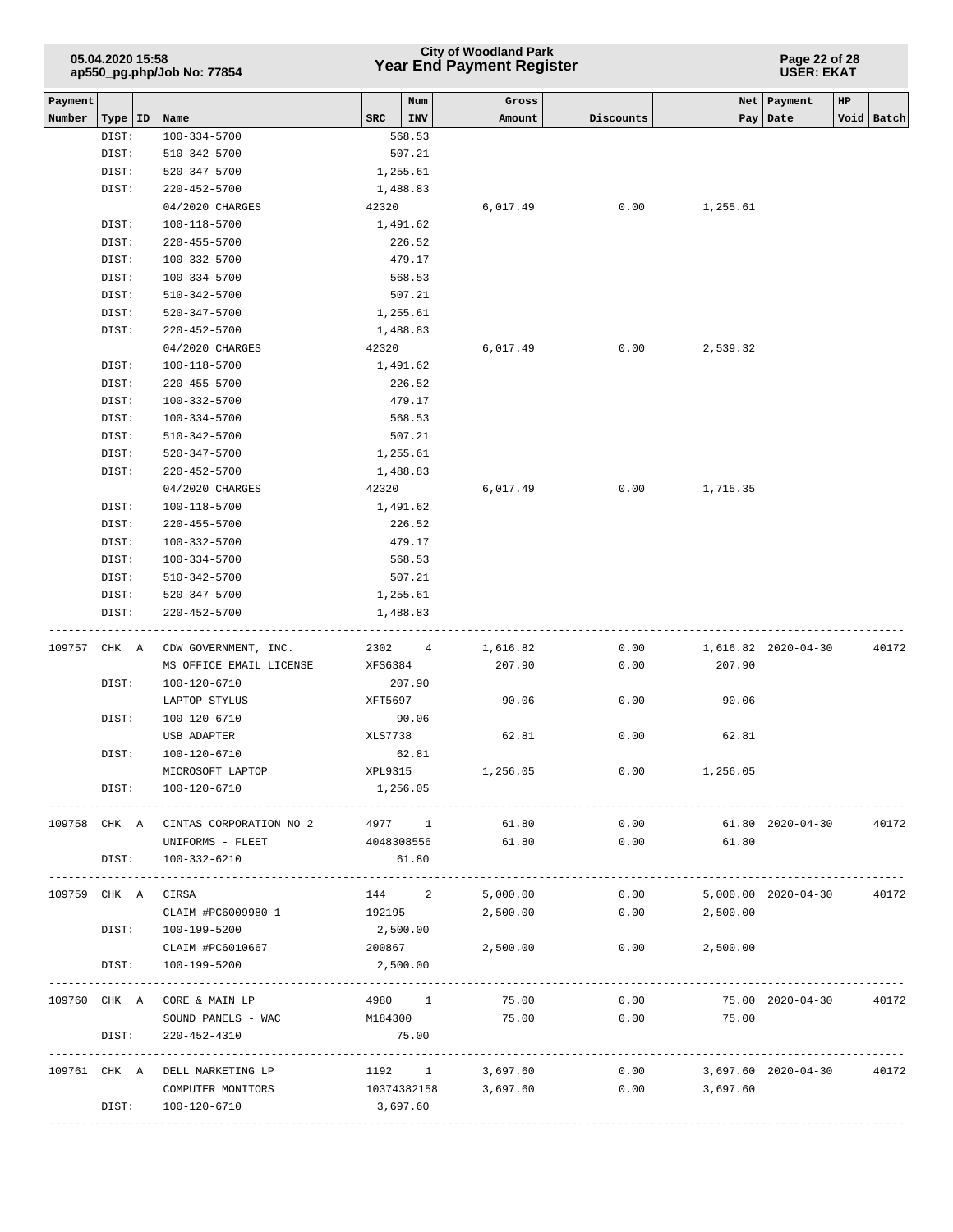### **Year End Payment Register City of Woodland Park 05.04.2020 15:58**

**Page 23 of 28 USER: EKAT**

| Payment                             |       |                                                             |             | Num                   | Gross           |                                              |                            | Net   Payment                          | HP |                     |
|-------------------------------------|-------|-------------------------------------------------------------|-------------|-----------------------|-----------------|----------------------------------------------|----------------------------|----------------------------------------|----|---------------------|
| Number   Type   ID   Name<br>109762 | CHK A | DOCUMART COPIES & PRINTING                                  | SRC<br>3252 | INV<br>$\overline{1}$ | Amount<br>40.00 | Discounts<br>0.00                            |                            | Pay   Date<br>$40.00$ $2020 - 04 - 30$ |    | Void Batch<br>40172 |
|                                     |       | BUSINESS CARDS-WADHAM                                       | 362743      |                       | 40.00           | 0.00                                         | 40.00                      |                                        |    |                     |
|                                     | DIST: | 100-114-6100                                                |             | 40.00                 |                 |                                              |                            |                                        |    |                     |
| 109763 CHK A                        |       | ELECTION SYSTEMS & SOFTWARE, L 4396 1                       |             |                       | 6,456.00        | 0.00                                         |                            | 6,456.00 2020-04-30                    |    | 40172               |
|                                     |       | ELECTION EQUIP & SUPPLIES 1121505                           |             |                       | 6,456.00        | 0.00                                         | 6,456.00                   |                                        |    |                     |
|                                     | DIST: | 100-112-2020                                                | 6,456.00    |                       |                 |                                              |                            |                                        |    |                     |
|                                     |       | 109764 CHK A GFOA GOVT FINANCE OFFICERS 281 1               |             |                       | 138.87          | 0.00                                         |                            | 138.87 2020-04-30                      |    | 40172               |
|                                     |       | AWARDS PLAQUE                                               | 2960814     |                       | 138.87          | 0.00                                         | 138.87                     |                                        |    |                     |
|                                     | DIST: | 100-117-6100                                                |             | 138.87                |                 |                                              |                            |                                        |    |                     |
| 109765 CHK A                        |       | IREA                                                        | 343 2       |                       | 12,274.59       | 0.00                                         |                            | 12,274.59 2020-04-30                   |    | 40172               |
|                                     |       | ELECTRICAL CHARGES                                          | 041520C     |                       | 12,274.59       | 0.00                                         | 1,765.01                   |                                        |    |                     |
|                                     | DIST: | 510-342-5710                                                |             | 1,765.01              |                 |                                              |                            |                                        |    |                     |
|                                     | DIST: | 520-347-5710                                                | 10,509.58   |                       |                 |                                              |                            |                                        |    |                     |
|                                     |       | ELECTRICAL CHARGES                                          | 041520C     |                       | 12,274.59       | 0.00                                         | 10,509.58                  |                                        |    |                     |
|                                     | DIST: | 510-342-5710                                                | 1,765.01    |                       |                 |                                              |                            |                                        |    |                     |
|                                     | DIST: | 520-347-5710                                                | 10,509.58   |                       |                 |                                              |                            |                                        |    |                     |
| 109766 CHK A                        |       | JDS - HYDRO CONSULTANTS, INC. 2894 1                        |             |                       | 932.50          | 0.00                                         |                            | 932.50 2020-04-30                      |    | 40172               |
|                                     |       | SUNNYWOOD PUMP STATION                                      | 10916-12    |                       | 932.50          | 0.00                                         | 932.50                     |                                        |    |                     |
|                                     | DIST: | 510-343-7210                                                |             | 932.50                |                 |                                              |                            |                                        |    |                     |
|                                     |       | 109767 CHK A JOY L. CARNAHAN                                | 5186 1      |                       | 600.00          | 0.00                                         |                            | 600.00 2020-04-30                      |    | 40172               |
|                                     |       | COURT APPT. COUNSEL                                         | 42820       |                       | 600.00          | 0.00                                         | 600.00                     |                                        |    |                     |
|                                     | DIST: | 100-113-3200                                                |             | 600.00                |                 |                                              |                            |                                        |    |                     |
| 109768 CHK A                        |       | L.N. CURTIS & SONS                                          | 5123 9      |                       | 2,429.90        | 0.00                                         |                            | 2,429.90 2020-04-30                    |    | 40172               |
|                                     |       | UNIFORM - WPPD                                              | INV379720   |                       | 68.80           | 0.00                                         | 68.80                      |                                        |    |                     |
|                                     | DIST: | 100-221-6210                                                |             | 68.80                 |                 |                                              |                            |                                        |    |                     |
|                                     |       | UNIFORM - WPPD                                              | INV380371   |                       | 69.00           | 0.00                                         | 69.00                      |                                        |    |                     |
|                                     | DIST: | 100-221-6210                                                |             | 69.00                 |                 |                                              |                            |                                        |    |                     |
|                                     |       | UNIFORM - WPPD                                              | INV380372   |                       | 68.80           | 0.00                                         | 68.80                      |                                        |    |                     |
|                                     | DIST: | 100-221-6210                                                |             | 68.80                 |                 |                                              |                            |                                        |    |                     |
|                                     | DIST: | UNIFORM - WPPD<br>100-221-6210                              | INV380373   | 897.50                | 897.50          | 0.00                                         | 897.50                     |                                        |    |                     |
|                                     |       | UNIFORM - WPPD                                              | INV380376   |                       | 897.50          | 0.00                                         | 897.50                     |                                        |    |                     |
|                                     | DIST: | 100-221-6210                                                |             | 897.50                |                 |                                              |                            |                                        |    |                     |
|                                     |       | UNIFORM - WPPD                                              | INV380564   |                       | 7.50            | 0.00                                         | 7.50                       |                                        |    |                     |
|                                     | DIST: | 100-221-2230                                                |             | 7.50                  |                 |                                              |                            |                                        |    |                     |
|                                     |       | UNIFORM-WPPD                                                | INV381026   |                       | 68.80           | 0.00                                         | 68.80                      |                                        |    |                     |
|                                     | DIST: | 100-221-6210                                                |             | 68.80                 |                 |                                              |                            |                                        |    |                     |
|                                     |       | COVID 19 EMERGENCY MANAGEMENT INV381861                     |             |                       | 169.00          | 0.00                                         | 169.00                     |                                        |    |                     |
|                                     | DIST: | 100-221-2240                                                |             | 169.00                |                 |                                              |                            |                                        |    |                     |
|                                     |       | EMPLOYEE RECOGNITION-WPPD INV382026                         |             |                       | 183.00          | 0.00                                         | 183.00                     |                                        |    |                     |
|                                     | DIST: | 100-199-3335                                                |             | 183.00                |                 |                                              |                            |                                        |    |                     |
|                                     |       | 109769 CHK A LEWAN & ASSOCIATES, INC. 398 1 1,226.78        |             |                       |                 | 0.00                                         | 1,226.78 2020-04-30        |                                        |    | 40172               |
|                                     |       | 04/2020-05/2020                                             | IN1047420   |                       |                 | $1,226.78$ 0.00                              | 1,226.78                   |                                        |    |                     |
|                                     | DIST: | 100-120-4350                                                | 1,226.78    |                       |                 |                                              |                            |                                        |    |                     |
|                                     |       | 109770 CHK A LSC TRANSPORTATION CONSULTANTS 4837 1 2,127.50 |             |                       |                 |                                              | $0.00$ 2,127.50 2020-04-30 |                                        |    | 40172               |
|                                     |       | SH67 TRAFFIC STUDY 58221                                    |             |                       | 2,127.50        |                                              | $0.00$ 2,127.50            |                                        |    |                     |
|                                     |       | DIST: 100-331-3230                                          | 2,127.50    |                       |                 |                                              |                            |                                        |    |                     |
|                                     |       | 109771 CHK A STACY ROSHEK                                   | $1 \quad 1$ |                       | 52.00           | ------------------------------------<br>0.00 |                            | 52.00 2020-04-30                       |    | 40172               |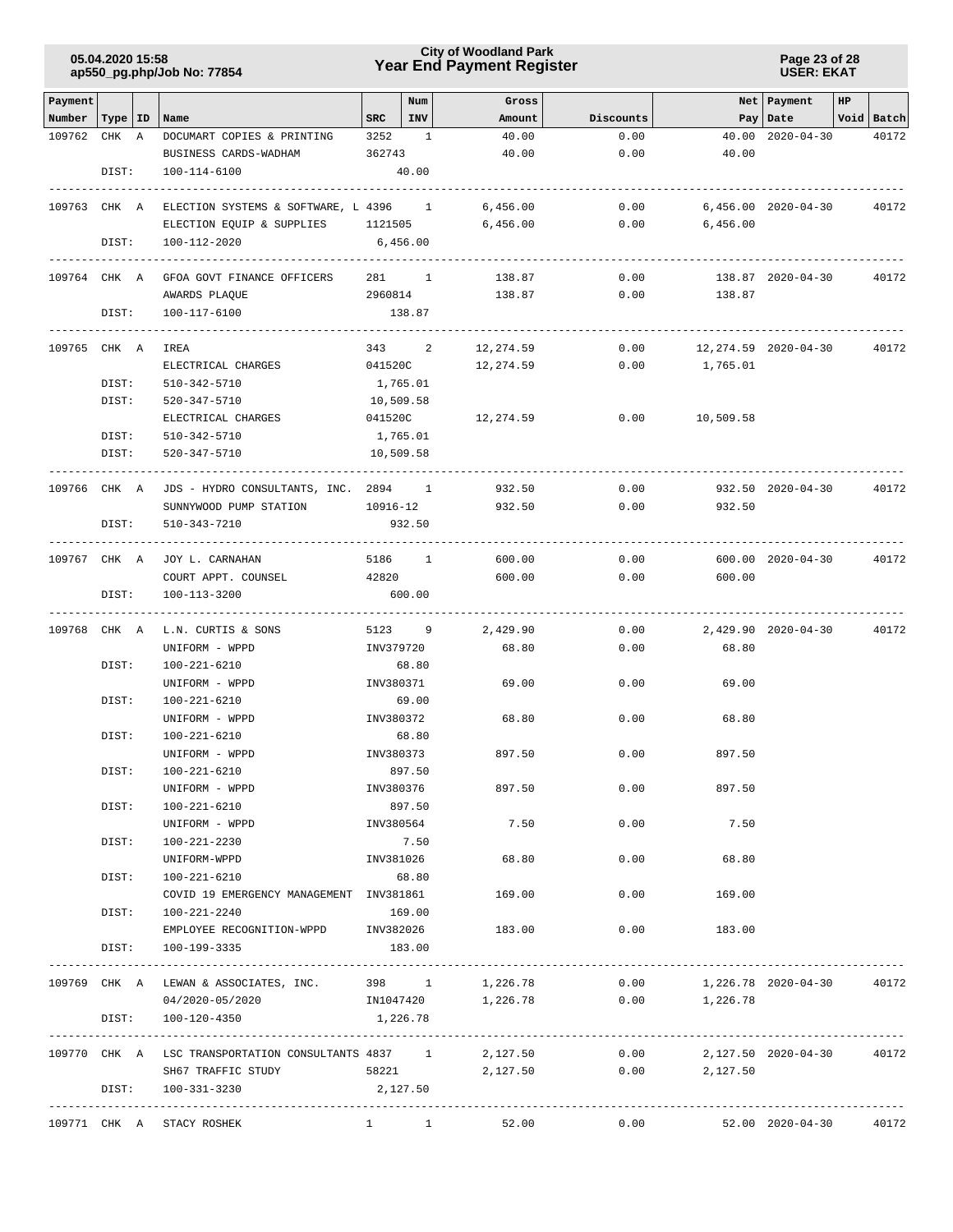### **Year End Payment Register City of Woodland Park 05.04.2020 15:58**

**Page 24 of 28 USER: EKAT**

| Payment      |           |                                              |          | Num          | Gross           |              |                                 | Net Payment                 | HP |            |
|--------------|-----------|----------------------------------------------|----------|--------------|-----------------|--------------|---------------------------------|-----------------------------|----|------------|
| Number       | Type   ID | Name                                         | SRC      | INV          | Amount          | Discounts    |                                 | Pay Date                    |    | Void Batch |
|              |           | REFUND - P&R                                 | 489      |              | 52.00           | 0.00         | 52.00                           |                             |    |            |
|              | DIST:     | 220-000-3471-1006                            |          | 52.00        |                 |              |                                 |                             |    |            |
|              |           |                                              |          |              |                 |              |                                 |                             |    |            |
| 109772 CHK A |           | DOMINION PROPERTY MGMT                       |          | $1 \quad 1$  | 45.55           | 0.00         |                                 | 45.55 2020-04-30            |    | 40172      |
|              |           | UTILITY REFUND                               | 5134.02  |              | 45.55           | 0.00         | 45.55                           |                             |    |            |
|              | DIST:     | 510-342-3461                                 |          | 19.26        |                 |              |                                 |                             |    |            |
|              | DIST:     | 510-343-3466                                 |          | 6.29         |                 |              |                                 |                             |    |            |
|              | DIST:     | 510-342-3469                                 |          | 20.00        |                 |              |                                 |                             |    |            |
| 109773 CHK A |           | NORTHSTAR CHEMICAL CO. INC.                  | 2569     | 2            | 356.26          | 0.00         |                                 | 356.26 2020-04-30           |    | 40172      |
|              |           | CUSTODIAL SUPPLIES - B&G                     | 7784     |              | 137.66          | 0.00         | 137.66                          |                             |    |            |
|              | DIST:     | 100-118-6140                                 |          | 137.66       |                 |              |                                 |                             |    |            |
|              |           | CUSTODIAL SUPPLIES - WWTP                    | 7806     |              | 218.60          | 0.00         | 218.60                          |                             |    |            |
|              | DIST:     | 520-347-2232                                 |          | 218.60       |                 |              |                                 |                             |    |            |
|              |           |                                              |          |              |                 |              |                                 |                             |    |            |
| 109774 CHK A |           | OTIS ELEVATOR COMPANY                        | 2706     | $\mathbf{1}$ | 4,212.92        | 0.00         |                                 | 4, 212.92 2020-04-30        |    | 40172      |
|              |           | 2020 PD ELEVATOR SERVICE                     |          | TMC05059120  | 4,212.92        | 0.00         | 4,212.92                        |                             |    |            |
|              | DIST:     | 100-118-4310                                 |          | 4,212.92     |                 |              |                                 |                             |    |            |
|              |           |                                              |          | 1512 1       |                 |              |                                 |                             |    |            |
| 109775 CHK A |           | TELLER COUNTY<br>2019 ANIMAL CONTROL         | 03052020 |              | 41,356.00       | 0.00<br>0.00 | 41,356.00                       | 41,356.00 2020-04-30        |    | 40172      |
|              | DIST:     | 100-199-5060                                 |          | 41,356.00    | 41,356.00       |              |                                 |                             |    |            |
|              |           |                                              |          |              |                 |              |                                 |                             |    |            |
| 109776 CHK A |           | TREATMENT TECH, INC.                         |          | 1494 1       | 1,764.00        | 0.00         |                                 | 1,764.00 2020-04-30         |    | 40172      |
|              |           | SODA ASH-WTP                                 | 182266   |              | 1,764.00        | 0.00         | 1,764.00                        |                             |    |            |
|              | DIST:     | 510-342-6310                                 |          | 1,764.00     |                 |              |                                 |                             |    |            |
|              |           |                                              |          |              |                 |              |                                 |                             |    |            |
| 109777 CHK A |           | TROEGER, KRISTOFER L                         |          | 4499 1       | 97.12           | 0.00         |                                 | 97.12 2020-04-30            |    | 40172      |
|              |           | UNIFORM - STREETS                            |          | 04202020     | 97.12           | 0.00         | 97.12                           |                             |    |            |
|              | DIST:     | $100 - 334 - 6210$                           |          | 97.12        |                 |              |                                 |                             |    |            |
| 109778 CHK A |           | UPSTATE WHOLESALE SUPPLY, INC 4807 1         |          |              | 734.65          | 0.00         |                                 | 734.65 2020-04-30           |    | 40172      |
|              |           | VEH. COMPUTER DOCKS-WPPD                     |          | #INV18839    | 734.65          | 0.00         | 734.65                          |                             |    |            |
|              | DIST:     | 100-221-7510                                 |          | 734.65       |                 |              |                                 |                             |    |            |
|              |           |                                              |          |              |                 |              |                                 |                             |    |            |
| 109779 CHK A |           | US POSTAL SERVICE                            | 516      | 2            | 3,000.00        | 0.00         |                                 | $3,000.00$ $2020 - 04 - 30$ |    | 40172      |
|              |           | UTILITY BILL MAILING                         | 04242020 |              | 3,000.00        | 0.00         | 1,050.00                        |                             |    |            |
|              | DIST:     | 510-350-5350                                 |          | 1,950.00     |                 |              |                                 |                             |    |            |
|              | DIST:     | 520-351-5350                                 |          | 1,050.00     |                 |              |                                 |                             |    |            |
|              |           | UTILITY BILL MAILING                         |          | 04242020     | 3,000.00        | 0.00         | 1,950.00                        |                             |    |            |
|              | DIST:     | 510-350-5350                                 |          | 1,950.00     |                 |              |                                 |                             |    |            |
|              | DIST:     | 520-351-5350                                 |          | 1,050.00     |                 |              |                                 |                             |    |            |
|              |           |                                              |          |              |                 |              |                                 |                             |    |            |
|              |           | 109780 CHK A USA BLUEBOOK<br>DUST CAP - WWTP | 193006   | 1779 2       | 155.30<br>48.32 | 0.00<br>0.00 | 48.32                           | 155.30 2020-04-30           |    | 40172      |
|              | DIST:     | 520-347-6110                                 |          | 48.32        |                 |              |                                 |                             |    |            |
|              |           | SUPPLIES - DIVIDE PLANT 197615               |          |              | 106.98          |              | 0.00<br>106.98                  |                             |    |            |
|              | DIST:     | 520-347-5006                                 |          | 106.98       |                 |              |                                 |                             |    |            |
|              |           |                                              |          |              |                 |              |                                 |                             |    |            |
|              |           | 109781 CHK A VECTRA BANK COLORADO            |          | 4705 4       | 29,094.40       | 0.00         | 29,094.40 2020-04-30 VOID 40172 |                             |    |            |
|              |           | Visa January 2020                            |          | 013120       | 29,094.40       | 0.00         | 1,648.55                        |                             |    |            |
|              | DIST:     | 100-105-6125                                 |          | 235.33       |                 |              |                                 |                             |    |            |
|              | DIST:     | 100-110-5800                                 |          | 153.93       |                 |              |                                 |                             |    |            |
|              | DIST:     | 100-111-5850                                 |          | 269.00       |                 |              |                                 |                             |    |            |
|              | DIST:     | 100-112-5800                                 |          | 1,822.25     |                 |              |                                 |                             |    |            |
|              | DIST:     | 100-112-5850                                 |          | 10.00        |                 |              |                                 |                             |    |            |
|              | DIST:     | 100-113-5800                                 |          | 366.00       |                 |              |                                 |                             |    |            |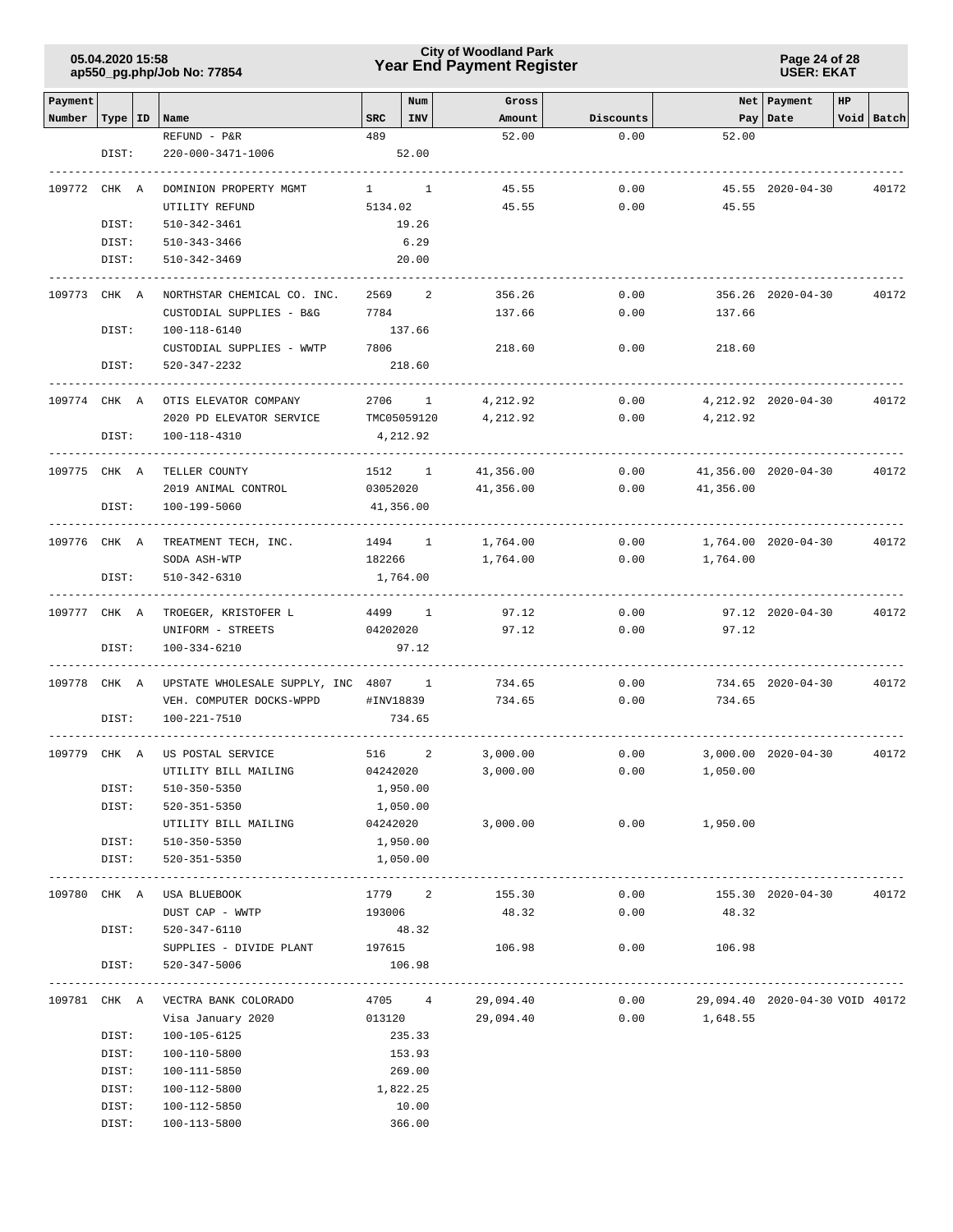# **Year End Payment Register City of Woodland Park 05.04.2020 15:58**

#### **Page 25 of 28 USER: EKAT**

| Payment |                |                                          |           | Num            | Gross     |           |        | Net   Payment | $_{\rm HP}$ |            |
|---------|----------------|------------------------------------------|-----------|----------------|-----------|-----------|--------|---------------|-------------|------------|
| Number  | Type   ID      | Name                                     | SRC       | INV            | Amount    | Discounts |        | Pay   Date    |             | Void Batch |
|         | DIST:          | 100-114-2071                             |           | 195.00         |           |           |        |               |             |            |
|         | DIST:          | 100-114-5800                             |           | 50.00          |           |           |        |               |             |            |
|         | DIST:          | 100-115-2010                             |           | 443.92         |           |           |        |               |             |            |
|         | DIST:          | 100-115-2011                             |           | 211.01         |           |           |        |               |             |            |
|         | DIST:          | 100-115-2080                             |           | $1,315.65-$    |           |           |        |               |             |            |
|         | DIST:          | 100-115-2081                             |           | 107.00         |           |           |        |               |             |            |
|         | DIST:          | 100-115-5800                             |           | 26.04          |           |           |        |               |             |            |
|         | DIST:          | 100-117-5800                             |           | 384.15         |           |           |        |               |             |            |
|         | DIST:          | 100-117-5900                             |           | 100.00         |           |           |        |               |             |            |
|         | DIST:          | 100-118-4310                             |           | 459.93         |           |           |        |               |             |            |
|         | DIST:          | 100-120-3700                             |           | 46.17          |           |           |        |               |             |            |
|         | DIST:          | 100-120-6710                             | 13,857.33 |                |           |           |        |               |             |            |
|         | DIST:          | 100-199-3335                             |           | 71.75          |           |           |        |               |             |            |
|         | DIST:          | 100-199-6100                             |           | 1,237.93       |           |           |        |               |             |            |
|         | DIST:          | 100-221-2200                             |           | 690.00         |           |           |        |               |             |            |
|         | DIST:          | $100 - 221 - 2250$                       |           | 73.98          |           |           |        |               |             |            |
|         | DIST:          | $100 - 221 - 4320$                       |           | 156.54         |           |           |        |               |             |            |
|         | DIST:          | 100-221-5800                             |           | 2,904.99       |           |           |        |               |             |            |
|         | DIST:          | 100-221-6100                             |           | 847.17         |           |           |        |               |             |            |
|         | DIST:          | $100 - 221 - 6160$                       |           | 563.20         |           |           |        |               |             |            |
|         | DIST:          | 100-221-6210                             |           | 1,169.03       |           |           |        |               |             |            |
|         | DIST:          | $100 - 331 - 6100$                       |           | 1,378.98       |           |           |        |               |             |            |
|         | DIST:          | $100 - 334 - 5800$                       |           | 10.00          |           |           |        |               |             |            |
|         | DIST:          | $220 - 451 - 3335$                       |           | 17.95          |           |           |        |               |             |            |
|         | DIST:          | $220 - 451 - 5800$                       |           | 359.00         |           |           |        |               |             |            |
|         | DIST:          | $220 - 452 - 2335$                       |           | 95.57          |           |           |        |               |             |            |
|         | DIST:          | $220 - 452 - 4310$                       |           | 65.00          |           |           |        |               |             |            |
|         | DIST:          | $220 - 452 - 6100$                       |           | 335.85         |           |           |        |               |             |            |
|         | DIST:          | $220 - 452 - 6230$                       |           | 94.91          |           |           |        |               |             |            |
|         | DIST:          | $220 - 452 - 6710$<br>$220 - 452 - 7000$ |           | 42.08<br>41.53 |           |           |        |               |             |            |
|         | DIST:<br>DIST: | $220 - 455 - 3500$                       |           | 85.00          |           |           |        |               |             |            |
|         | DIST:          | $220 - 455 - 4310$                       |           | 293.94         |           |           |        |               |             |            |
|         | DIST:          | $220 - 455 - 7100$                       |           | 122.51         |           |           |        |               |             |            |
|         | DIST:          | $220 - 455 - 7200$                       |           | 95.21          |           |           |        |               |             |            |
|         | DIST:          | 510-341-6100                             |           | 178.37         |           |           |        |               |             |            |
|         | DIST:          | $520 - 346 - 5800$                       |           | 35.00          |           |           |        |               |             |            |
|         | DIST:          | $520 - 346 - 6100$                       |           | 87.50          |           |           |        |               |             |            |
|         | DIST:          | 520-347-5800                             |           | 620.00         |           |           |        |               |             |            |
|         |                | Visa January 2020                        | 013120    |                | 29,094.40 | 0.00      | 178.37 |               |             |            |
|         | DIST:          | 100-105-6125                             |           | 235.33         |           |           |        |               |             |            |
|         | DIST:          | 100-110-5800                             |           | 153.93         |           |           |        |               |             |            |
|         | DIST:          | 100-111-5850                             |           | 269.00         |           |           |        |               |             |            |
|         | DIST:          | 100-112-5800                             |           | 1,822.25       |           |           |        |               |             |            |
|         | DIST:          | 100-112-5850                             |           | 10.00          |           |           |        |               |             |            |
|         | DIST:          | 100-113-5800                             |           | 366.00         |           |           |        |               |             |            |
|         | DIST:          | 100-114-2071                             |           | 195.00         |           |           |        |               |             |            |
|         | DIST:          | 100-114-5800                             |           | 50.00          |           |           |        |               |             |            |
|         | DIST:          | 100-115-2010                             |           | 443.92         |           |           |        |               |             |            |
|         | DIST:          | 100-115-2011                             |           | 211.01         |           |           |        |               |             |            |
|         | DIST:          | 100-115-2080                             |           | $1,315.65-$    |           |           |        |               |             |            |
|         | DIST:          | 100-115-2081                             |           | 107.00         |           |           |        |               |             |            |
|         | DIST:          | 100-115-5800                             |           | 26.04          |           |           |        |               |             |            |
|         | DIST:          | 100-117-5800                             |           | 384.15         |           |           |        |               |             |            |
|         | DIST:          | 100-117-5900                             |           | 100.00         |           |           |        |               |             |            |
|         | DIST:          | 100-118-4310                             |           | 459.93         |           |           |        |               |             |            |
|         | DIST:          | 100-120-3700                             |           | 46.17          |           |           |        |               |             |            |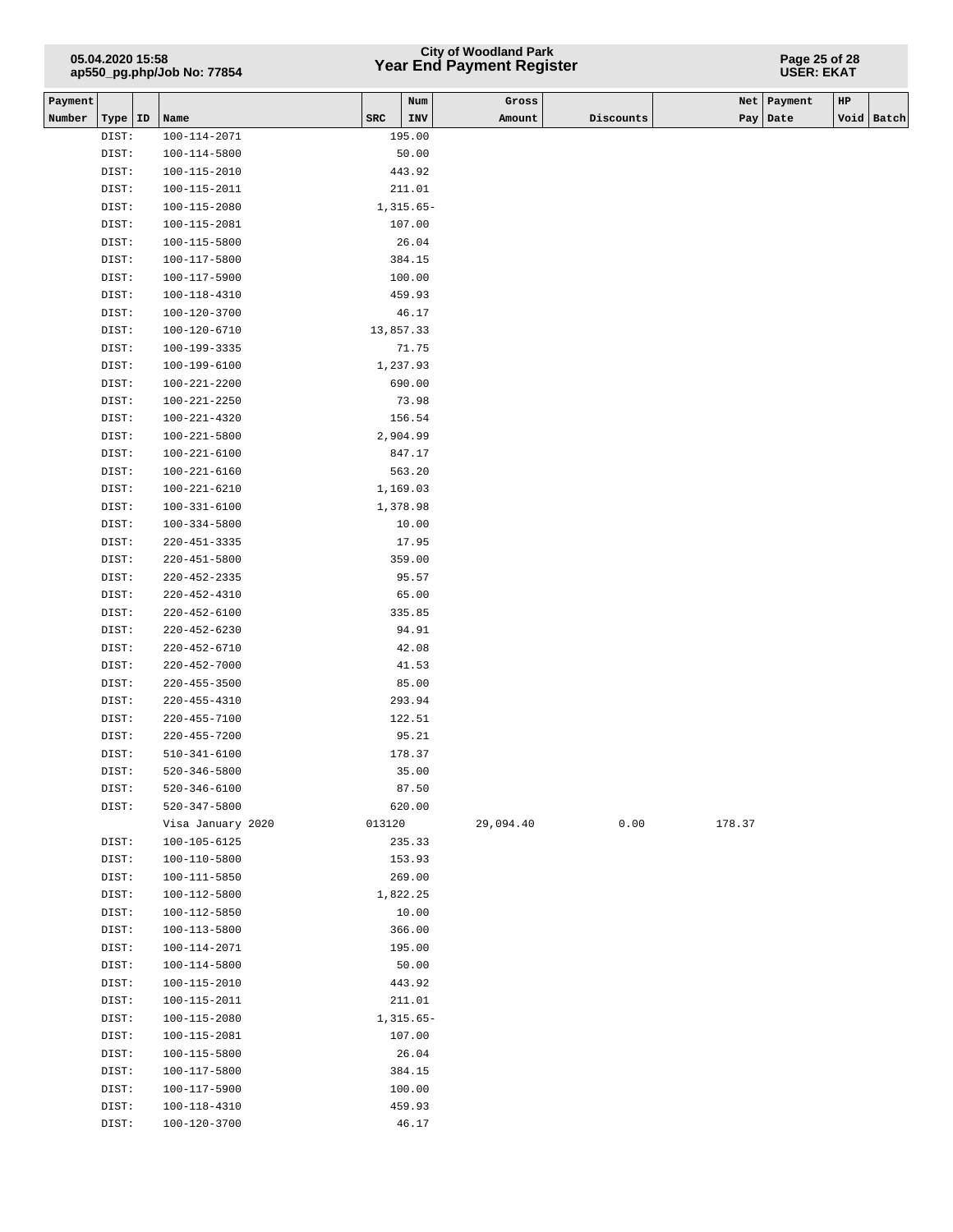# **Year End Payment Register City of Woodland Park 05.04.2020 15:58**

#### **Page 26 of 28 USER: EKAT**

| Payment |           |                    |           | Num         | Gross     |           | Net    | Payment  | $_{\rm HP}$ |            |
|---------|-----------|--------------------|-----------|-------------|-----------|-----------|--------|----------|-------------|------------|
| Number  | Type   ID | Name               | SRC       | INV         | Amount    | Discounts |        | Pay Date |             | Void Batch |
|         | DIST:     | 100-120-6710       | 13,857.33 |             |           |           |        |          |             |            |
|         | DIST:     | 100-199-3335       |           | 71.75       |           |           |        |          |             |            |
|         | DIST:     | 100-199-6100       |           | 1,237.93    |           |           |        |          |             |            |
|         | DIST:     | 100-221-2200       |           | 690.00      |           |           |        |          |             |            |
|         | DIST:     | 100-221-2250       |           | 73.98       |           |           |        |          |             |            |
|         | DIST:     | 100-221-4320       |           | 156.54      |           |           |        |          |             |            |
|         | DIST:     | 100-221-5800       |           | 2,904.99    |           |           |        |          |             |            |
|         | DIST:     | $100 - 221 - 6100$ |           | 847.17      |           |           |        |          |             |            |
|         | DIST:     | 100-221-6160       |           | 563.20      |           |           |        |          |             |            |
|         | DIST:     | 100-221-6210       |           | 1,169.03    |           |           |        |          |             |            |
|         | DIST:     | 100-331-6100       |           | 1,378.98    |           |           |        |          |             |            |
|         | DIST:     | 100-334-5800       |           | 10.00       |           |           |        |          |             |            |
|         | DIST:     | 220-451-3335       |           | 17.95       |           |           |        |          |             |            |
|         | DIST:     | 220-451-5800       |           | 359.00      |           |           |        |          |             |            |
|         | DIST:     | 220-452-2335       |           | 95.57       |           |           |        |          |             |            |
|         | DIST:     | 220-452-4310       |           | 65.00       |           |           |        |          |             |            |
|         | DIST:     | 220-452-6100       |           | 335.85      |           |           |        |          |             |            |
|         | DIST:     | $220 - 452 - 6230$ |           | 94.91       |           |           |        |          |             |            |
|         | DIST:     | 220-452-6710       |           | 42.08       |           |           |        |          |             |            |
|         | DIST:     | $220 - 452 - 7000$ |           | 41.53       |           |           |        |          |             |            |
|         | DIST:     | $220 - 455 - 3500$ |           | 85.00       |           |           |        |          |             |            |
|         | DIST:     | 220-455-4310       |           | 293.94      |           |           |        |          |             |            |
|         | DIST:     | 220-455-7100       |           | 122.51      |           |           |        |          |             |            |
|         | DIST:     | 220-455-7200       |           | 95.21       |           |           |        |          |             |            |
|         | DIST:     | $510 - 341 - 6100$ |           | 178.37      |           |           |        |          |             |            |
|         | DIST:     | 520-346-5800       |           | 35.00       |           |           |        |          |             |            |
|         | DIST:     | 520-346-6100       |           | 87.50       |           |           |        |          |             |            |
|         | DIST:     | 520-347-5800       |           | 620.00      |           |           |        |          |             |            |
|         |           | Visa January 2020  | 013120    |             | 29,094.40 | 0.00      | 742.50 |          |             |            |
|         | DIST:     | 100-105-6125       |           | 235.33      |           |           |        |          |             |            |
|         | DIST:     | 100-110-5800       |           | 153.93      |           |           |        |          |             |            |
|         | DIST:     | 100-111-5850       |           | 269.00      |           |           |        |          |             |            |
|         | DIST:     | 100-112-5800       |           | 1,822.25    |           |           |        |          |             |            |
|         | DIST:     | 100-112-5850       |           | 10.00       |           |           |        |          |             |            |
|         | DIST:     | 100-113-5800       |           | 366.00      |           |           |        |          |             |            |
|         | DIST:     | 100-114-2071       |           | 195.00      |           |           |        |          |             |            |
|         | DIST:     | 100-114-5800       |           | 50.00       |           |           |        |          |             |            |
|         | DIST:     | 100-115-2010       |           | 443.92      |           |           |        |          |             |            |
|         | DIST:     | 100-115-2011       |           | 211.01      |           |           |        |          |             |            |
|         | DIST:     | 100-115-2080       |           | $1,315.65-$ |           |           |        |          |             |            |
|         | DIST:     | 100-115-2081       |           | 107.00      |           |           |        |          |             |            |
|         | DIST:     | 100-115-5800       |           | 26.04       |           |           |        |          |             |            |
|         | DIST:     | 100-117-5800       |           | 384.15      |           |           |        |          |             |            |
|         | DIST:     | 100-117-5900       |           | 100.00      |           |           |        |          |             |            |
|         | DIST:     | 100-118-4310       |           | 459.93      |           |           |        |          |             |            |
|         | DIST:     | 100-120-3700       |           | 46.17       |           |           |        |          |             |            |
|         | DIST:     | 100-120-6710       | 13,857.33 |             |           |           |        |          |             |            |
|         | DIST:     | 100-199-3335       |           | 71.75       |           |           |        |          |             |            |
|         | DIST:     | 100-199-6100       |           | 1,237.93    |           |           |        |          |             |            |
|         | DIST:     | 100-221-2200       |           | 690.00      |           |           |        |          |             |            |
|         | DIST:     | 100-221-2250       |           | 73.98       |           |           |        |          |             |            |
|         | DIST:     | 100-221-4320       |           | 156.54      |           |           |        |          |             |            |
|         | DIST:     | 100-221-5800       |           | 2,904.99    |           |           |        |          |             |            |
|         | DIST:     | 100-221-6100       |           | 847.17      |           |           |        |          |             |            |
|         | DIST:     | 100-221-6160       |           | 563.20      |           |           |        |          |             |            |
|         | DIST:     | 100-221-6210       |           | 1,169.03    |           |           |        |          |             |            |
|         | DIST:     | 100-331-6100       | 1,378.98  |             |           |           |        |          |             |            |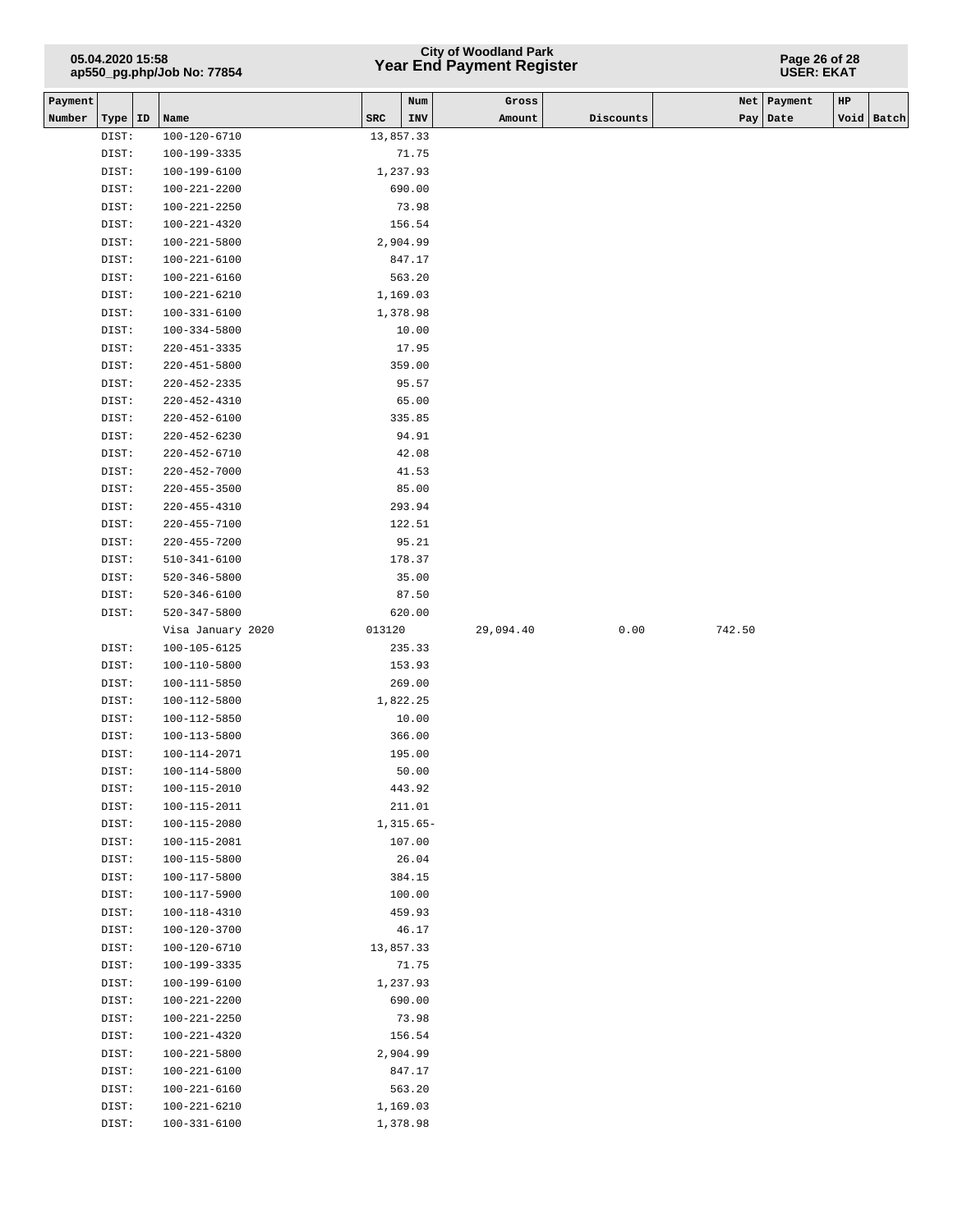# **Year End Payment Register City of Woodland Park 05.04.2020 15:58**

#### **Page 27 of 28 USER: EKAT**

| Payment |                |                              |           | Num                 | Gross     |           |           | Net   Payment | HP |            |
|---------|----------------|------------------------------|-----------|---------------------|-----------|-----------|-----------|---------------|----|------------|
| Number  | Type   ID      | Name                         | SRC       | INV                 | Amount    | Discounts |           | Pay   Date    |    | Void Batch |
|         | DIST:          | $100 - 334 - 5800$           |           | 10.00               |           |           |           |               |    |            |
|         | DIST:          | 220-451-3335                 |           | 17.95               |           |           |           |               |    |            |
|         | DIST:          | 220-451-5800                 |           | 359.00              |           |           |           |               |    |            |
|         | DIST:          | 220-452-2335                 |           | 95.57               |           |           |           |               |    |            |
|         | DIST:          | $220 - 452 - 4310$           |           | 65.00               |           |           |           |               |    |            |
|         | DIST:          | 220-452-6100                 |           | 335.85              |           |           |           |               |    |            |
|         | DIST:          | 220-452-6230                 |           | 94.91               |           |           |           |               |    |            |
|         | DIST:          | $220 - 452 - 6710$           |           | 42.08               |           |           |           |               |    |            |
|         | DIST:          | $220 - 452 - 7000$           |           | 41.53               |           |           |           |               |    |            |
|         | DIST:          | $220 - 455 - 3500$           |           | 85.00               |           |           |           |               |    |            |
|         | DIST:          | $220 - 455 - 4310$           |           | 293.94              |           |           |           |               |    |            |
|         | DIST:          | $220 - 455 - 7100$           |           | 122.51              |           |           |           |               |    |            |
|         | DIST:          | 220-455-7200                 |           | 95.21               |           |           |           |               |    |            |
|         | DIST:          | $510 - 341 - 6100$           |           | 178.37              |           |           |           |               |    |            |
|         | DIST:          | 520-346-5800                 |           | 35.00               |           |           |           |               |    |            |
|         | DIST:          | 520-346-6100                 |           | 87.50               |           |           |           |               |    |            |
|         | DIST:          | $520 - 347 - 5800$           |           | 620.00              |           |           |           |               |    |            |
|         |                | Visa January 2020            | 013120    |                     | 29,094.40 | 0.00      | 26,524.98 |               |    |            |
|         | DIST:          | 100-105-6125                 |           | 235.33              |           |           |           |               |    |            |
|         | DIST:          | 100-110-5800                 |           | 153.93              |           |           |           |               |    |            |
|         | DIST:          | 100-111-5850                 |           | 269.00              |           |           |           |               |    |            |
|         | DIST:          | 100-112-5800                 |           | 1,822.25            |           |           |           |               |    |            |
|         | DIST:          | 100-112-5850                 |           | 10.00               |           |           |           |               |    |            |
|         | DIST:          | 100-113-5800                 |           | 366.00              |           |           |           |               |    |            |
|         | DIST:          | 100-114-2071                 |           | 195.00              |           |           |           |               |    |            |
|         | DIST:          | 100-114-5800                 |           | 50.00               |           |           |           |               |    |            |
|         | DIST:          | 100-115-2010                 |           | 443.92              |           |           |           |               |    |            |
|         | DIST:          | 100-115-2011                 |           | 211.01              |           |           |           |               |    |            |
|         | DIST:          | 100-115-2080                 |           | 1,315.65-<br>107.00 |           |           |           |               |    |            |
|         | DIST:<br>DIST: | 100-115-2081<br>100-115-5800 |           | 26.04               |           |           |           |               |    |            |
|         | DIST:          | 100-117-5800                 |           | 384.15              |           |           |           |               |    |            |
|         | DIST:          | 100-117-5900                 |           | 100.00              |           |           |           |               |    |            |
|         | DIST:          | 100-118-4310                 |           | 459.93              |           |           |           |               |    |            |
|         | DIST:          | 100-120-3700                 |           | 46.17               |           |           |           |               |    |            |
|         | DIST:          | 100-120-6710                 | 13,857.33 |                     |           |           |           |               |    |            |
|         | DIST:          | 100-199-3335                 |           | 71.75               |           |           |           |               |    |            |
|         | DIST:          | 100-199-6100                 |           | 1,237.93            |           |           |           |               |    |            |
|         | DIST:          | 100-221-2200                 |           | 690.00              |           |           |           |               |    |            |
|         | DIST:          | 100-221-2250                 |           | 73.98               |           |           |           |               |    |            |
|         | DIST:          | 100-221-4320                 |           | 156.54              |           |           |           |               |    |            |
|         | DIST:          | $100 - 221 - 5800$           |           | 2,904.99            |           |           |           |               |    |            |
|         | DIST:          | 100-221-6100                 |           | 847.17              |           |           |           |               |    |            |
|         | DIST:          | 100-221-6160                 |           | 563.20              |           |           |           |               |    |            |
|         | DIST:          | $100 - 221 - 6210$           |           | 1,169.03            |           |           |           |               |    |            |
|         | DIST:          | $100 - 331 - 6100$           |           | 1,378.98            |           |           |           |               |    |            |
|         | DIST:          | 100-334-5800                 |           | 10.00               |           |           |           |               |    |            |
|         | DIST:          | 220-451-3335                 |           | 17.95               |           |           |           |               |    |            |
|         | DIST:          | 220-451-5800                 |           | 359.00              |           |           |           |               |    |            |
|         | DIST:          | 220-452-2335                 |           | 95.57               |           |           |           |               |    |            |
|         | DIST:          | 220-452-4310                 |           | 65.00               |           |           |           |               |    |            |
|         | DIST:          | $220 - 452 - 6100$           |           | 335.85              |           |           |           |               |    |            |
|         | DIST:          | $220 - 452 - 6230$           |           | 94.91               |           |           |           |               |    |            |
|         | DIST:          | $220 - 452 - 6710$           |           | 42.08               |           |           |           |               |    |            |
|         | DIST:          | $220 - 452 - 7000$           |           | 41.53               |           |           |           |               |    |            |
|         | DIST:          | $220 - 455 - 3500$           |           | 85.00               |           |           |           |               |    |            |
|         | DIST:          | $220 - 455 - 4310$           |           | 293.94              |           |           |           |               |    |            |